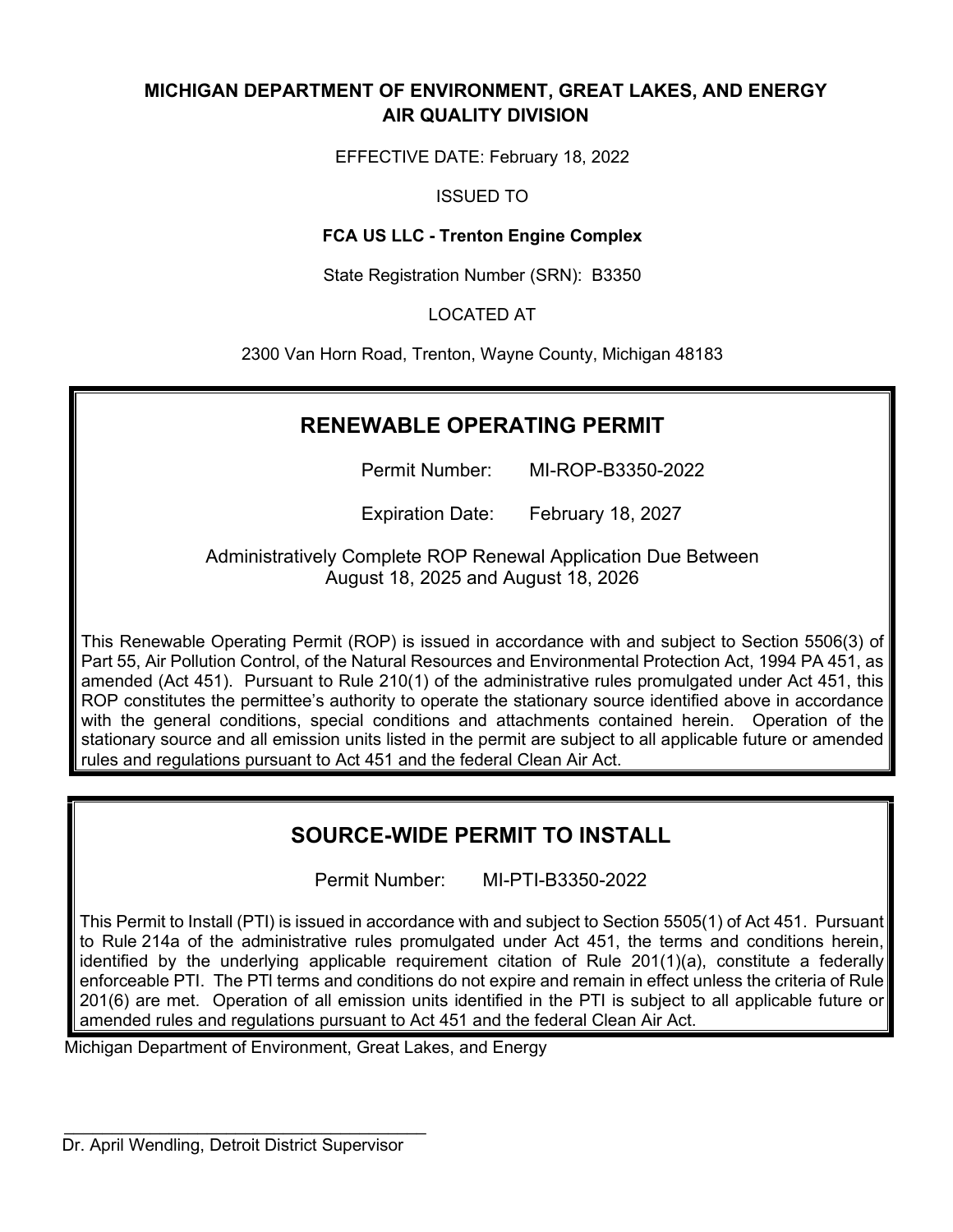# **TABLE OF CONTENTS**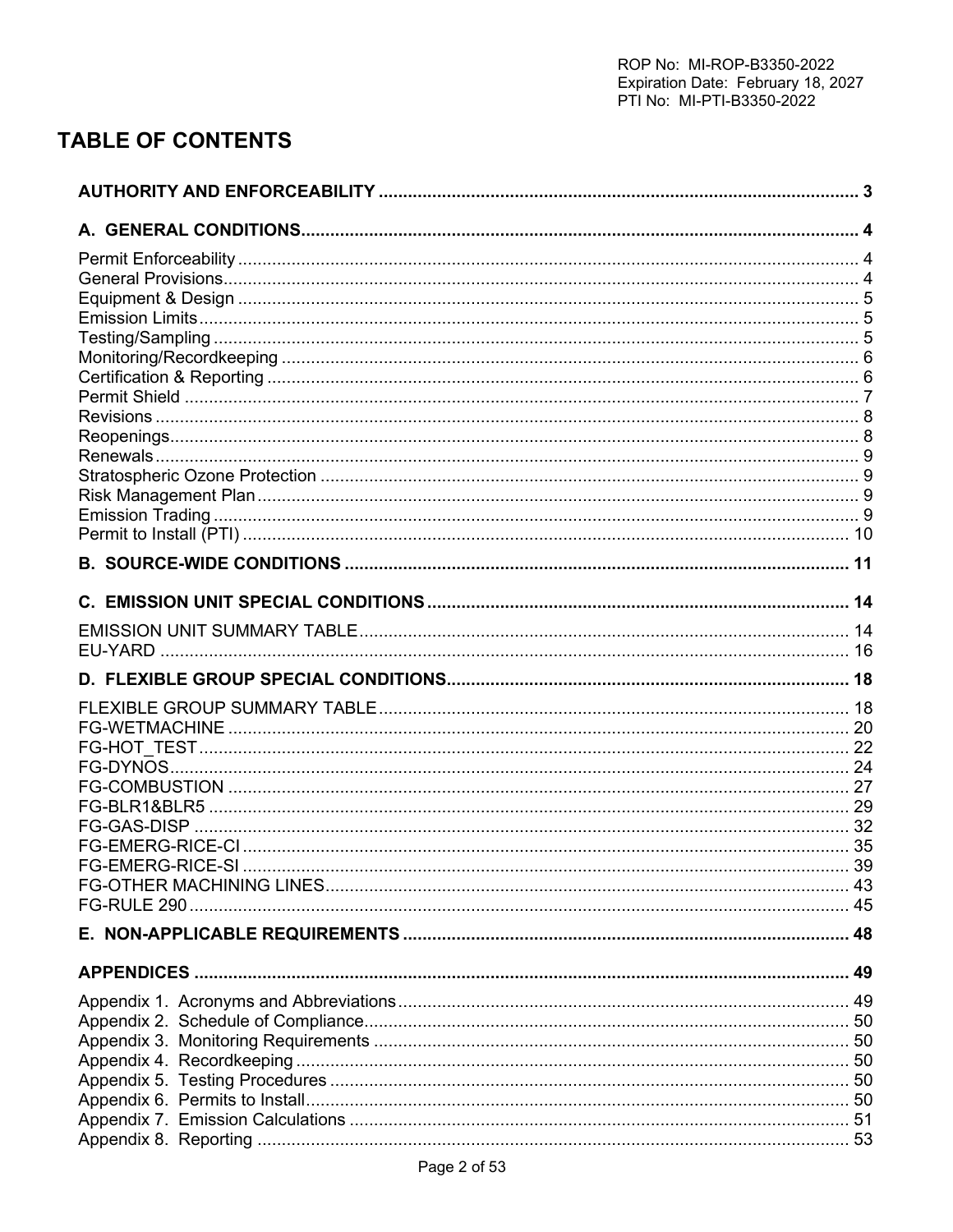# **AUTHORITY AND ENFORCEABILITY**

<span id="page-2-0"></span>For the purpose of this permit, the **permittee** is defined as any person who owns or operates an emission unit at a stationary source for which this permit has been issued. The **department** is defined in Rule 104(d) as the Director of the Michigan Department of Environment, Great Lakes, and Energy (EGLE) or his or her designee.

The permittee shall comply with all specific details in the permit terms and conditions and the cited underlying applicable requirements. All terms and conditions in this ROP are both federally enforceable and state enforceable unless otherwise footnoted. Certain terms and conditions are applicable to most stationary sources for which an ROP has been issued. These general conditions are included in Part A of this ROP. Other terms and conditions may apply to a specific emission unit, several emission units which are represented as a flexible group, or the entire stationary source which is represented as a Source-Wide group. Special conditions are identified in Parts B, C, D and/or the appendices.

In accordance with Rule 213(2)(a), all underlying applicable requirements are identified for each ROP term or condition. All terms and conditions that are included in a PTI are streamlined, subsumed and/or is stateonly enforceable will be noted as such.

In accordance with Section 5507 of Act 451, the permittee has included in the ROP application a compliance certification, a schedule of compliance, and a compliance plan. For applicable requirements with which the source is in compliance, the source will continue to comply with these requirements. For applicable requirements with which the source is not in compliance, the source will comply with the detailed schedule of compliance requirements that are incorporated as an appendix in this ROP. Furthermore, for any applicable requirements effective after the date of issuance of this ROP, the stationary source will meet the requirements on a timely basis, unless the underlying applicable requirement requires a more detailed schedule of compliance.

Issuance of this permit does not obviate the necessity of obtaining such permits or approvals from other units of government as required by law.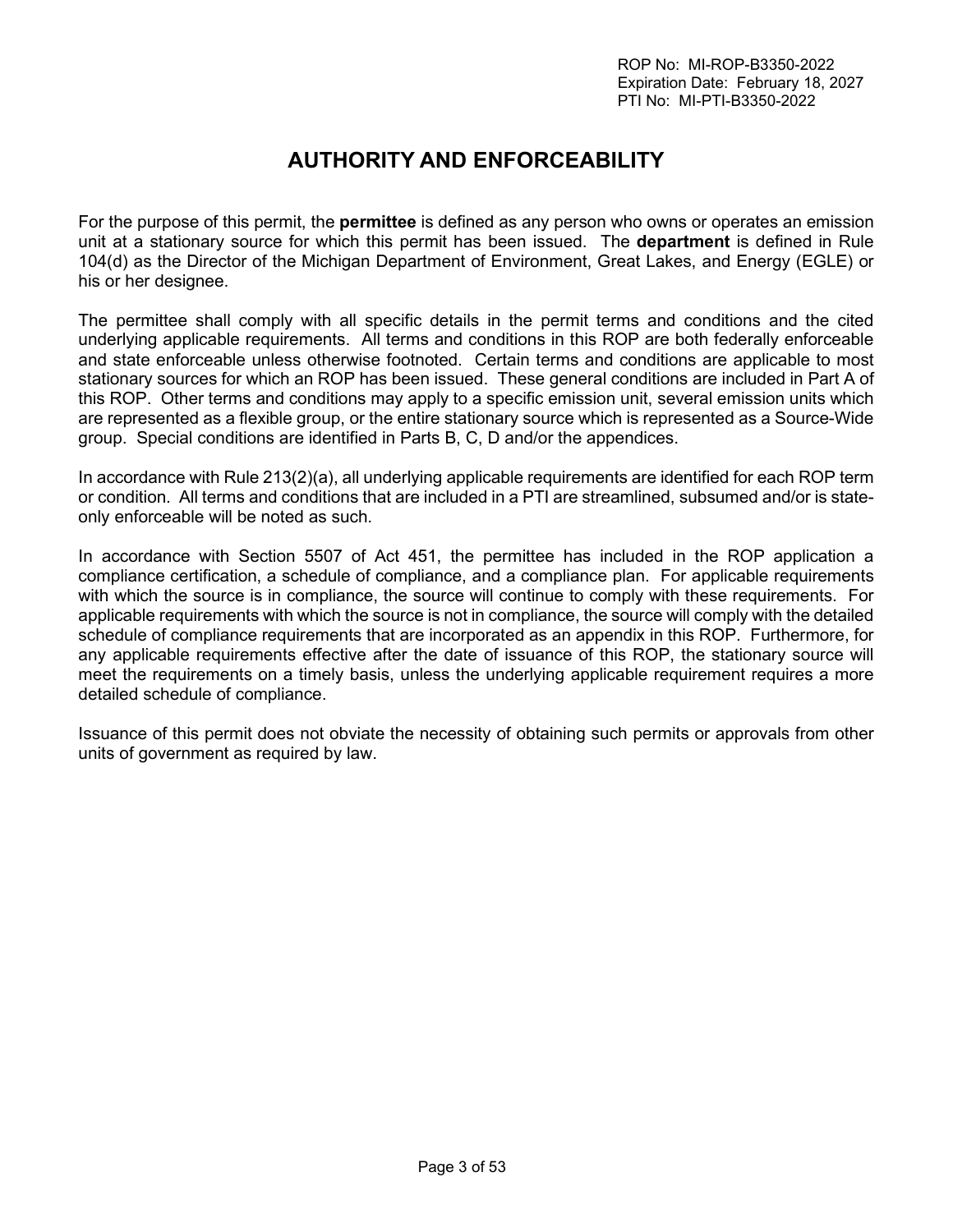# **A. GENERAL CONDITIONS**

## <span id="page-3-1"></span><span id="page-3-0"></span>**Permit Enforceability**

- All conditions in this permit are both federally enforceable and state enforceable unless otherwise noted. **(R 336.1213(5))**
- Those conditions that are hereby incorporated in a state-only enforceable Source-Wide PTI pursuant to Rule 201(2)(d) are designated by footnote one. **(R 336.1213(5)(a), R 336.1214a(5))**
- Those conditions that are hereby incorporated in a federally enforceable Source-Wide PTI pursuant to Rule 201(2)(c) are designated by footnote two. **(R 336.1213(5)(b), R 336.1214a(3))**

#### <span id="page-3-2"></span>**General Provisions**

- 1. The permittee shall comply with all conditions of this ROP. Any ROP noncompliance constitutes a violation of Act 451, and is grounds for enforcement action, for ROP revocation or revision, or for denial of the renewal of the ROP. All terms and conditions of this ROP that are designated as federally enforceable are enforceable by the Administrator of the United States Environmental Protection Agency (USEPA) and by citizens under the provisions of the federal Clean Air Act (CAA). Any terms and conditions based on applicable requirements which are designated as "state-only" are not enforceable by the USEPA or citizens pursuant to the CAA. **(R 336.1213(1)(a))**
- 2. It shall not be a defense for the permittee in an enforcement action that it would have been necessary to halt or reduce the permitted activity in order to maintain compliance with the conditions of this ROP. **(R 336.1213(1)(b))**
- 3. This ROP may be modified, revised, or revoked for cause. The filing of a request by the permittee for a permit modification, revision, or termination, or a notification of planned changes or anticipated noncompliance does not stay any ROP term or condition. This does not supersede or affect the ability of the permittee to make changes, at the permittee's own risk, pursuant to Rule 215 and Rule 216. **(R 336.1213(1)(c))**
- 4. The permittee shall allow the department, or an authorized representative of the department, upon presentation of credentials and other documents as may be required by law and upon stating the authority for and purpose of the investigation, to perform any of the following activities: **(R 336.1213(1)(d))**
	- a. Enter, at reasonable times, a stationary source or other premises where emissions-related activity is conducted or where records must be kept under the conditions of the ROP.
	- b. Have access to and copy, at reasonable times, any records that must be kept under the conditions of the ROP.
	- c. Inspect, at reasonable times, any of the following:
		- i. Any stationary source.
		- ii. Any emission unit.
		- iii. Any equipment, including monitoring and air pollution control equipment.
		- iv. Any work practices or operations regulated or required under the ROP.
	- d. As authorized by Section 5526 of Act 451, sample or monitor at reasonable times substances or parameters for the purpose of assuring compliance with the ROP or applicable requirements.
- 5. The permittee shall furnish to the department, within a reasonable time, any information the department may request, in writing, to determine whether cause exists for modifying, revising, or revoking the ROP or to determine compliance with this ROP. Upon request, the permittee shall also furnish to the department copies of any records that are required to be kept as a term or condition of this ROP. For information which is claimed by the permittee to be confidential, consistent with the requirements of the 1976 PA 442, MCL §15.231 et seq., and known as the Freedom of Information Act, the person may also be required to furnish the records directly to the USEPA together with a claim of confidentiality. **(R 336.1213(1)(e))**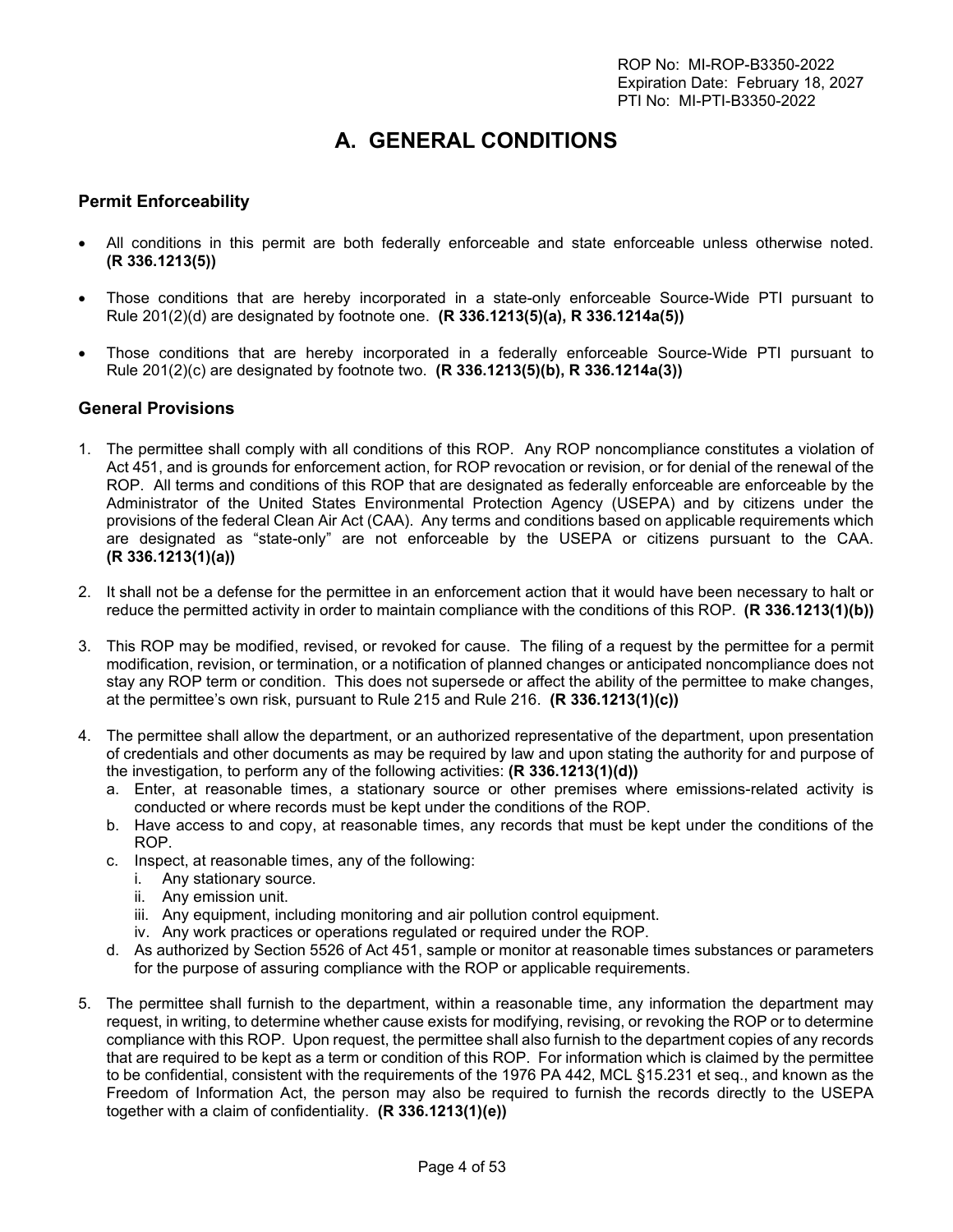- 6. A challenge by any person, the Administrator of the USEPA, or the department to a particular condition or a part of this ROP shall not set aside, delay, stay, or in any way affect the applicability or enforceability of any other condition or part of this ROP. **(R 336.1213(1)(f))**
- 7. The permittee shall pay fees consistent with the fee schedule and requirements pursuant to Section 5522 of Act 451. **(R 336.1213(1)(g))**
- 8. This ROP does not convey any property rights or any exclusive privilege. **(R 336.1213(1)(h))**

## <span id="page-4-0"></span>**Equipment & Design**

- 9. Any collected air contaminants shall be removed as necessary to maintain the equipment at the required operating efficiency. The collection and disposal of air contaminants shall be performed in a manner so as to minimize the introduction of contaminants to the outer air. Transport of collected air contaminants in Priority I and II areas requires the use of material handling methods specified in Rule 370(2).<sup>2</sup> **(R 336.1370)**
- 10. Any air cleaning device shall be installed, maintained, and operated in a satisfactory manner and in accordance with the Michigan Air Pollution Control rules and existing law. **(R 336.1910)**

## <span id="page-4-1"></span>**Emission Limits**

- 11. Unless otherwise specified in this ROP, the permittee shall comply with Rule 301, which states, in part, "Except as provided in Subrules 2, 3, and 4 of this rule, a person shall not cause or permit to be discharged into the outer air from a process or process equipment a visible emission of a density greater than the most stringent of the following:"<sup>2</sup> **(R 336.1301(1))**
	- a. A 6-minute average of 20% opacity, except for one 6-minute average per hour of not more than 27% opacity.
	- b. A limit specified by an applicable federal new source performance standard.

The grading of visible emissions shall be determined in accordance with Rule 303.

- 12. The permittee shall not cause or permit the emission of an air contaminant or water vapor in quantities that cause, alone or in reaction with other air contaminants, either of the following:
	- a. Injurious effects to human health or safety, animal life, plant life of significant economic value, or property.<sup>1</sup> **(R 336.1901(a))**
	- b. Unreasonable interference with the comfortable enjoyment of life and property.<sup>1</sup> **(R 336.1901(b))**

## <span id="page-4-2"></span>**Testing/Sampling**

- 13. The department may require the owner or operator of any source of an air contaminant to conduct acceptable performance tests, at the owner's or operator's expense, in accordance with Rule 1001 and Rule 1003, under any of the conditions listed in Rule 1001(1).<sup>2</sup> **(R 336.2001)**
- 14. Any required performance testing shall be conducted in accordance with Rule 1001(2), Rule 1001(3) and Rule 1003. **(R 336.2001(2), R 336.2001(3), R 336.2003(1))**
- 15. Any required test results shall be submitted to the Air Quality Division (AQD) in the format prescribed by the applicable reference test method within 60 days following the last date of the test. **(R 336.2001(5))**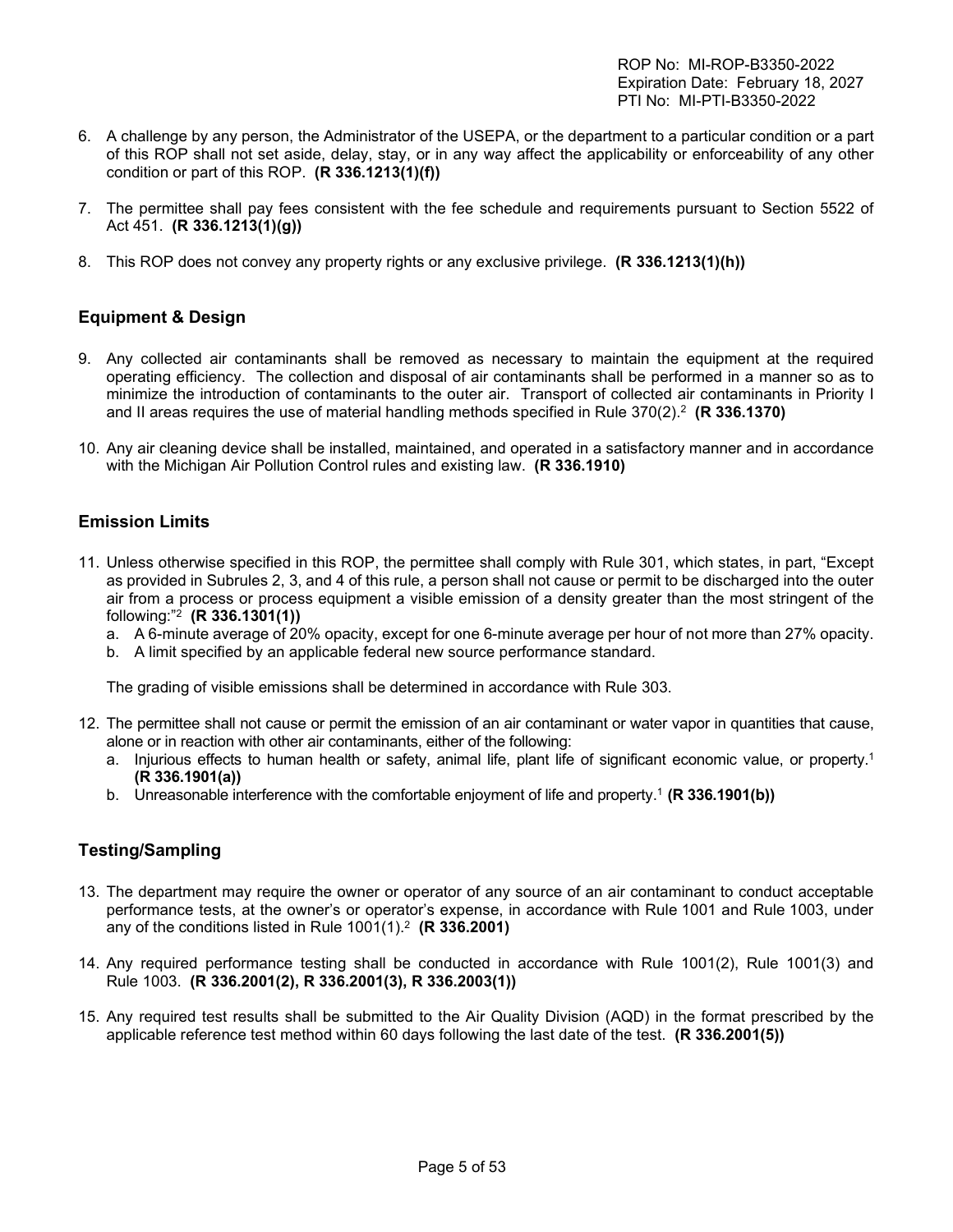## <span id="page-5-0"></span>**Monitoring/Recordkeeping**

- 16. Records of any periodic emission or parametric monitoring required in this ROP shall include the following information specified in Rule 213(3)(b)(i), where appropriate. **(R 336.1213(3)(b))**
	- a. The date, location, time, and method of sampling or measurements.
	- b. The dates the analyses of the samples were performed.
	- c. The company or entity that performed the analyses of the samples.
	- d. The analytical techniques or methods used.
	- e. The results of the analyses.
	- f. The related process operating conditions or parameters that existed at the time of sampling or measurement.
- 17. All required monitoring data, support information and all reports, including reports of all instances of deviation from permit requirements, shall be kept and furnished to the department upon request for a period of not less than 5 years from the date of the monitoring sample, measurement, report or application. Support information includes all calibration and maintenance records and all original strip-chart recordings, or other original data records, for continuous monitoring instrumentation and copies of all reports required by the ROP. **(R 336.1213(1)(e), R 336.1213(3)(b)(ii))**

## <span id="page-5-1"></span>**Certification & Reporting**

- 18. Except for the alternate certification schedule provided in Rule 213(3)(c)(iii)(B), any document required to be submitted to the department as a term or condition of this ROP shall contain an original certification by a Responsible Official which state that, based on information and belief formed after reasonable inquiry, the statements and information in the document are true, accurate, and complete. **(R 336.1213(3)(c))**
- 19. A Responsible Official shall certify to the appropriate AQD District Office and to the USEPA that the stationary source is and has been in compliance with all terms and conditions contained in the ROP except for deviations that have been or are being reported to the appropriate AQD District Office pursuant to Rule 213(3)(c). This certification shall include all the information specified in Rule 213(4)(c)(i) through (v) and shall state that, based on information and belief formed after reasonable inquiry, the statements and information in the certification are true, accurate, and complete. The USEPA address is: USEPA, Air Compliance Data - Michigan, Air and Radiation Division, 77 West Jackson Boulevard, Chicago, Illinois 60604-3507. **(R 336.1213(4)(c))**
- 20. The certification of compliance shall be submitted annually for the term of this ROP as detailed in the special conditions, or more frequently if specified in an applicable requirement or in this ROP. **(R 336.1213(4)(c))**
- 21. The permittee shall promptly report any deviations from ROP requirements and certify the reports. The prompt reporting of deviations from ROP requirements is defined in Rule 213(3)(c)(ii) as follows, unless otherwise described in this ROP. **(R 336.1213(3)(c))**
	- a. For deviations that exceed the emissions allowed under the ROP, prompt reporting means reporting consistent with the requirements of Rule 912 as detailed in Condition 25. All reports submitted pursuant to this paragraph shall be promptly certified as specified in Rule 213(3)(c)(iii).
	- b. For deviations which exceed the emissions allowed under the ROP and which are not reported pursuant to Rule 912 due to the duration of the deviation, prompt reporting means the reporting of all deviations in the semiannual reports required by Rule 213(3)(c)(i). The report shall describe reasons for each deviation and the actions taken to minimize or correct each deviation.
	- c. For deviations that do not exceed the emissions allowed under the ROP, prompt reporting means the reporting of all deviations in the semiannual reports required by Rule 213(3)(c)(i). The report shall describe the reasons for each deviation and the actions taken to minimize or correct each deviation.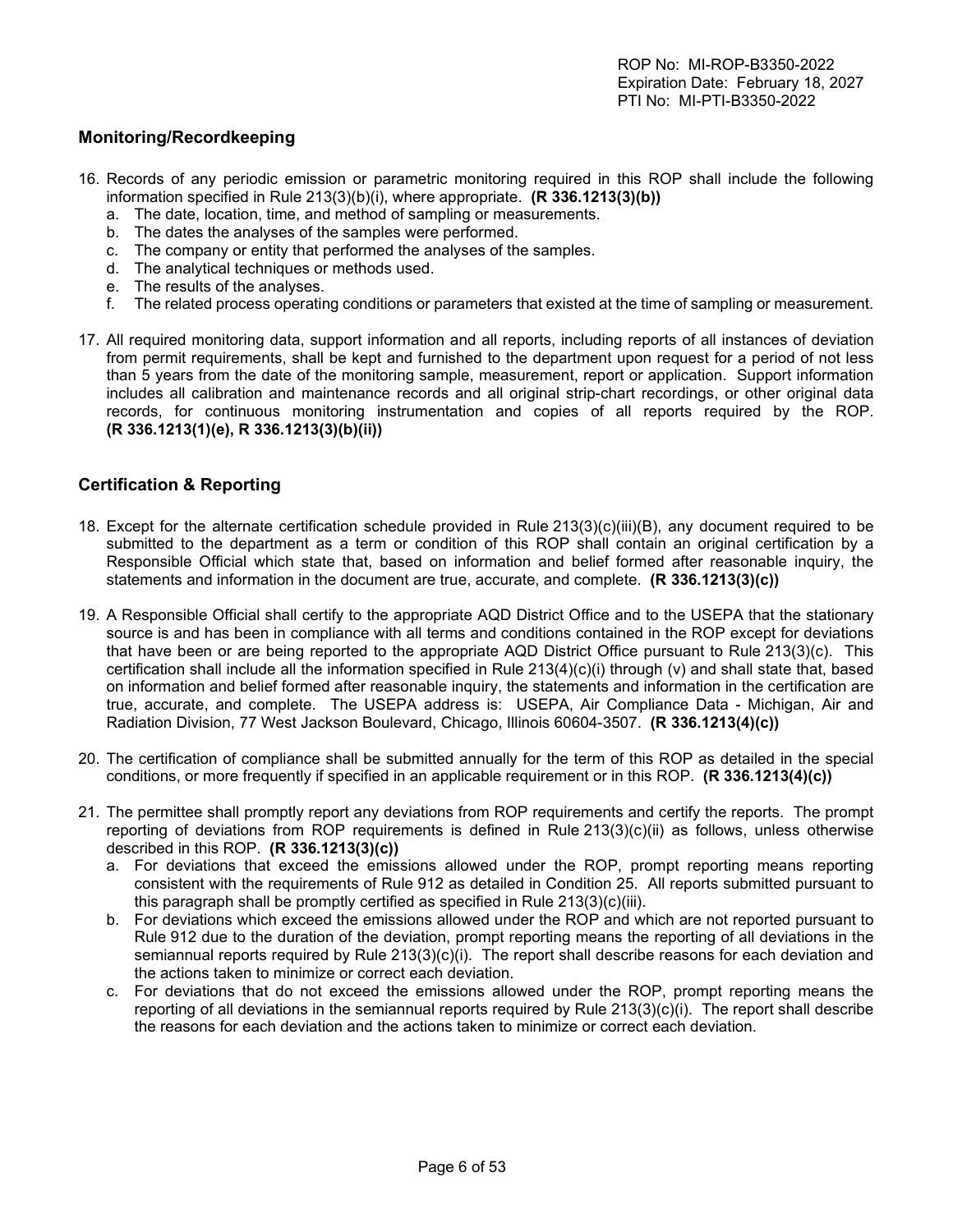- 22. For reports required pursuant to Rule 213(3)(c)(ii), prompt certification of the reports is described in Rule 213(3)(c)(iii) as either of the following: **(R 336.1213(3)(c))**
	- a. Submitting a certification by a Responsible Official with each report which states that, based on information and belief formed after reasonable inquiry, the statements and information in the report are true, accurate, and complete.
	- b. Submitting, within 30 days following the end of a calendar month during which one or more prompt reports of deviations from the emissions allowed under the ROP were submitted to the department pursuant to Rule 213(3)(c)(ii), a certification by a Responsible Official which states that; "based on information and belief formed after reasonable inquiry, the statements and information contained in each of the reports submitted during the previous month were true, accurate, and complete." The certification shall include a listing of the reports that are being certified. Any report submitted pursuant to Rule 213(3)(c)(ii) that will be certified on a monthly basis pursuant to this paragraph shall include a statement that certification of the report will be provided within 30 days following the end of the calendar month.
- 23. Semiannually for the term of the ROP as detailed in the special conditions, or more frequently if specified, the permittee shall submit certified reports of any required monitoring to the appropriate AQD District Office. All instances of deviations from ROP requirements during the reporting period shall be clearly identified in the reports. **(R 336.1213(3)(c)(i))**
- 24. On an annual basis, the permittee shall report the actual emissions, or the information necessary to determine the actual emissions, of each regulated air pollutant as defined in Rule 212(6) for each emission unit utilizing the emissions inventory forms provided by the department. **(R 336.1212(6))**
- 25. The permittee shall provide notice of an abnormal condition, start-up, shutdown, or malfunction that results in emissions of a hazardous or toxic air pollutant which continue for more than one hour in excess of any applicable standard or limitation, or emissions of any air contaminant continuing for more than two hours in excess of an applicable standard or limitation, as required in Rule 912, to the appropriate AQD District Office. The notice shall be provided not later than two business days after the start-up, shutdown, or discovery of the abnormal conditions or malfunction. Notice shall be by any reasonable means, including electronic, telephonic, or oral communication. Written reports, if required under Rule 912, must be submitted to the appropriate AQD District Supervisor within 10 days after the start-up or shutdown occurred, within 10 days after the abnormal conditions or malfunction has been corrected, or within 30 days of discovery of the abnormal conditions or malfunction, whichever is first. The written reports shall include all of the information required in Rule 912(5) and shall be certified by a Responsible Official in a manner consistent with the CAA.<sup>2</sup> **(R 336.1912)**

## <span id="page-6-0"></span>**Permit Shield**

- 26. Compliance with the conditions of the ROP shall be considered compliance with any applicable requirements as of the date of ROP issuance if either of the following provisions is satisfied. **(R 336.1213(6)(a)(i), R 336.1213(6)(a)(ii))**
	- a. The applicable requirements are included and are specifically identified in the ROP.
	- b. The permit includes a determination or concise summary of the determination by the department that other specifically identified requirements are not applicable to the stationary source.

Any requirements identified in Part E of this ROP have been identified as non-applicable to this ROP and are included in the permit shield.

- 27. Nothing in this ROP shall alter or affect any of the following:
	- a. The provisions of Section 303 of the CAA, emergency orders, including the authority of the USEPA under Section 303 of the CAA. **(R 336.1213(6)(b)(i))**
	- b. The liability of the owner or operator of this source for any violation of applicable requirements prior to or at the time of this ROP issuance. **(R 336.1213(6)(b)(ii))**
	- c. The applicable requirements of the acid rain program, consistent with Section 408(a) of the CAA. **(R 336.1213(6)(b)(iii))**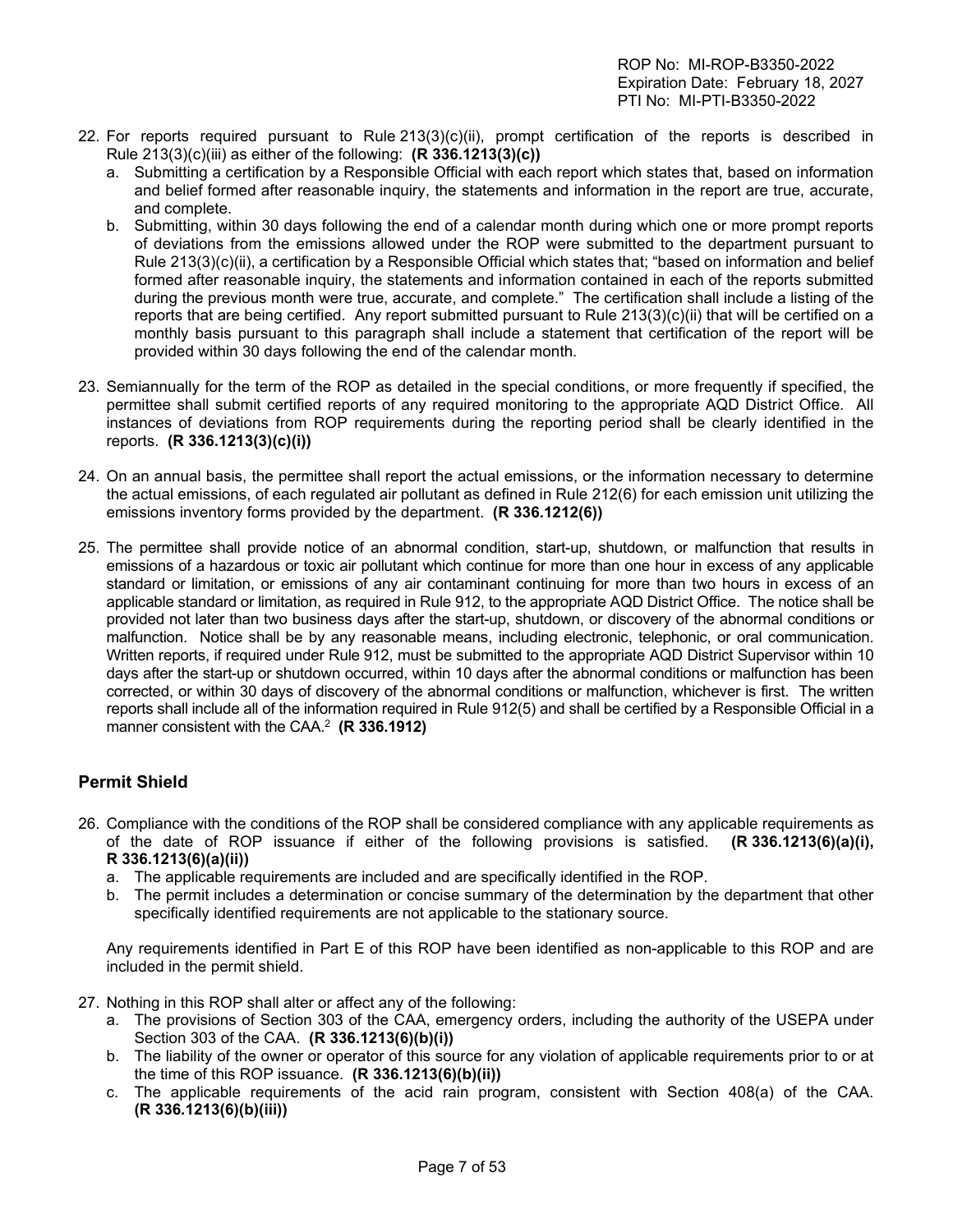- d. The ability of the USEPA to obtain information from a source pursuant to Section 114 of the CAA. **(R 336.1213(6)(b)(iv))**
- 28. The permit shield shall not apply to provisions incorporated into this ROP through procedures for any of the following:
	- a. Operational flexibility changes made pursuant to Rule 215. **(R 336.1215(5))**
	- b. Administrative Amendments made pursuant to Rule 216(1)(a)(i)-(iv). **(R 336.1216(1)(b)(iii))**
	- c. Administrative Amendments made pursuant to Rule  $216(1)(a)(v)$  until the amendment has been approved by the department. **(R 336.1216(1)(c)(iii))**
	- d. Minor Permit Modifications made pursuant to Rule 216(2). **(R 336.1216(2)(f))**
	- e. State-Only Modifications made pursuant to Rule 216(4) until the changes have been approved by the department. **(R 336.1216(4)(e))**
- 29. Expiration of this ROP results in the loss of the permit shield. If a timely and administratively complete application for renewal is submitted not more than 18 months, but not less than 6 months, before the expiration date of the ROP, but the department fails to take final action before the end of the ROP term, the existing ROP does not expire until the renewal is issued or denied, and the permit shield shall extend beyond the original ROP term until the department takes final action. **(R 336.1217(1)(c), R 336.1217(1)(a))**

### <span id="page-7-0"></span>**Revisions**

- 30. For changes to any process or process equipment covered by this ROP that do not require a revision of the ROP pursuant to Rule 216, the permittee must comply with Rule 215. **(R 336.1215, R 336.1216)**
- 31. A change in ownership or operational control of a stationary source covered by this ROP shall be made pursuant to Rule 216(1). **(R 336.1219(2))**
- 32. For revisions to this ROP, an administratively complete application shall be considered timely if it is received by the department in accordance with the time frames specified in Rule 216. **(R 336.1210(10))**
- 33. Pursuant to Rule 216(1)(b)(iii), Rule 216(2)(d) and Rule 216(4)(d), after a change has been made, and until the department takes final action, the permittee shall comply with both the applicable requirements governing the change and the ROP terms and conditions proposed in the application for the modification. During this time period, the permittee may choose to not comply with the existing ROP terms and conditions that the application seeks to change. However, if the permittee fails to comply with the ROP terms and conditions proposed in the application during this time period, the terms and conditions in the ROP are enforceable. **(R 336.1216(1)(c)(iii), R 336.1216(2)(d), R 336.1216(4)(d))**

### <span id="page-7-1"></span>**Reopenings**

- 34. A ROP shall be reopened by the department prior to the expiration date and revised by the department under any of the following circumstances:
	- a. If additional requirements become applicable to this stationary source with three or more years remaining in the term of the ROP, but not if the effective date of the new applicable requirement is later than the ROP expiration date. **(R 336.1217(2)(a)(i))**
	- b. If additional requirements pursuant to Title IV of the CAA become applicable to this stationary source. **(R 336.1217(2)(a)(ii))**
	- c. If the department determines that the ROP contains a material mistake, information required by any applicable requirement was omitted, or inaccurate statements were made in establishing emission limits or the terms or conditions of the ROP. **(R 336.1217(2)(a)(iii))**
	- d. If the department determines that the ROP must be revised to ensure compliance with the applicable requirements. **(R 336.1217(2)(a)(iv))**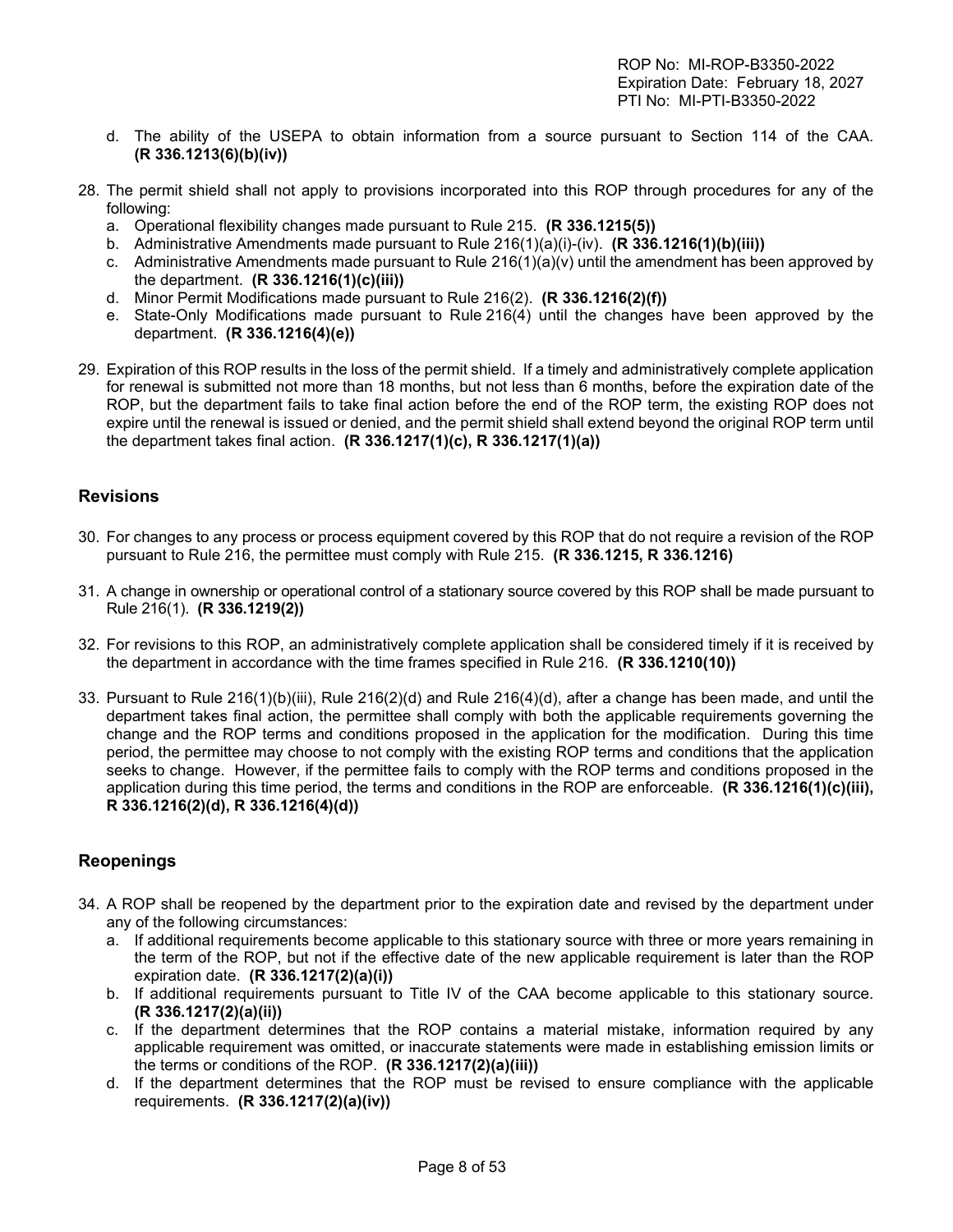## <span id="page-8-0"></span>**Renewals**

35. For renewal of this ROP, an administratively complete application shall be considered timely if it is received by the department not more than 18 months, but not less than 6 months, before the expiration date of the ROP. **(R 336.1210(9))**

## <span id="page-8-1"></span>**Stratospheric Ozone Protection**

- 36. If the permittee is subject to Title 40 of the Code of Federal Regulations (CFR), Part 82 and services, maintains, or repairs appliances except for motor vehicle air conditioners (MVAC), or disposes of appliances containing refrigerant, including MVAC and small appliances, or if the permittee is a refrigerant reclaimer, appliance owner or a manufacturer of appliances or recycling and recovery equipment, the permittee shall comply with all applicable standards for recycling and emissions reduction pursuant to 40 CFR Part 82, Subpart F.
- 37. If the permittee is subject to 40 CFR Part 82 and performs a service on motor (fleet) vehicles when this service involves refrigerant in the MVAC, the permittee is subject to all the applicable requirements as specified in 40 CFR Part 82, Subpart B, Servicing of Motor Vehicle Air Conditioners. The term "motor vehicle" as used in Subpart B does not include a vehicle in which final assembly of the vehicle has not been completed by the original equipment manufacturer. The term MVAC as used in Subpart B does not include the air-tight sealed refrigeration system used for refrigerated cargo or an air conditioning system on passenger buses using Hydrochlorofluorocarbon-22 refrigerant.

### <span id="page-8-2"></span>**Risk Management Plan**

- 38. If subject to Section 112(r) of the CAA and 40 CFR Part 68, the permittee shall register and submit to the USEPA the required data related to the risk management plan for reducing the probability of accidental releases of any regulated substances listed pursuant to Section 112(r)(3) of the CAA as amended in 40 CFR 68.130. The list of substances, threshold quantities, and accident prevention regulations promulgated under 40 CFR Part 68, do not limit in any way the general duty provisions under Section 112(r)(1).
- 39. If subject to Section 112(r) of the CAA and 40 CFR Part 68, the permittee shall comply with the requirements of 40 CFR Part 68, no later than the latest of the following dates as provided in 40 CFR 68.10(a):
	- a. June 21, 1999,
	- b. Three years after the date on which a regulated substance is first listed under 40 CFR 68.130, or
	- c. The date on which a regulated substance is first present above a threshold quantity in a process.
- 40. If subject to Section 112(r) of the CAA and 40 CFR Part 68, the permittee shall submit any additional relevant information requested by any regulatory agency necessary to ensure compliance with the requirements of 40 CFR Part 68.
- 41. If subject to Section 112(r) of the CAA and 40 CFR Part 68, the permittee shall annually certify compliance with all applicable requirements of Section 112(r) as detailed in Rule 213(4)(c)). **(40 CFR Part 68)**

### <span id="page-8-3"></span>**Emission Trading**

42. Emission averaging and emission reduction credit trading are allowed pursuant to any applicable interstate or regional emission trading program that has been approved by the Administrator of the USEPA as a part of Michigan's State Implementation Plan. Such activities must comply with Rule 215 and Rule 216. **(R 336.1213(12))**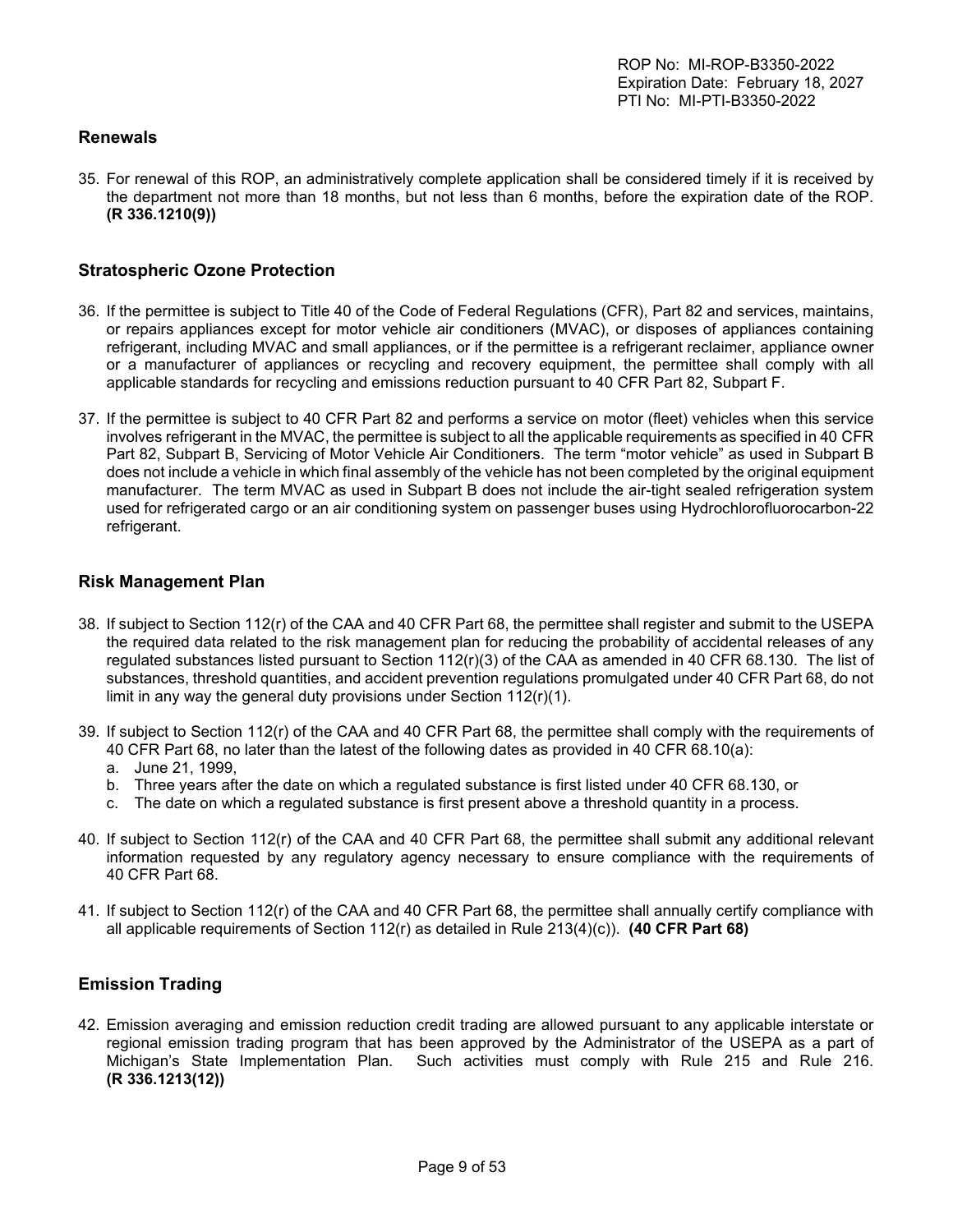## <span id="page-9-0"></span>**Permit to Install (PTI)**

- 43. The process or process equipment included in this permit shall not be reconstructed, relocated, or modified unless a PTI authorizing such action is issued by the department, except to the extent such action is exempt from the PTI requirements by any applicable rule.<sup>2</sup> (R 336.1201(1))
- 44. The department may, after notice and opportunity for a hearing, revoke PTI terms or conditions if evidence indicates the process or process equipment is not performing in accordance with the terms and conditions of the PTI or is violating the department's rules or the CAA.<sup>2</sup>**(R 336.1201(8), Section 5510 of Act 451)**
- 45. The terms and conditions of a PTI shall apply to any person or legal entity that now or hereafter owns or operates the process or process equipment at the location authorized by the PTI. If a new owner or operator submits a written request to the department pursuant to Rule 219 and the department approves the request, this PTI will be amended to reflect the change of ownership or operational control. The request must include all of the information required by Subrules (1)(a), (b) and (c) of Rule 219. The written request shall be sent to the appropriate AQD District Supervisor, EGLE.<sup>2</sup> **(R 336.1219)**
- 46. If the installation, reconstruction, relocation, or modification of the equipment for which PTI terms and conditions have been approved has not commenced within 18 months of the original PTI issuance date, or has been interrupted for 18 months, the applicable terms and conditions from that PTI, as incorporated into the ROP, shall become void unless otherwise authorized by the department. Furthermore, the person to whom that PTI was issued, or the designated authorized agent, shall notify the department via the Supervisor, Permit Section, EGLE, AQD, P. O. Box 30260, Lansing, Michigan 48909, if it is decided not to pursue the installation, reconstruction, relocation, or modification of the equipment allowed by the terms and conditions from that PTI.<sup>2</sup> (R 336.1201(4))

#### **Footnotes:**

<sup>1</sup>This condition is state-only enforceable and was established pursuant to Rule 201(1)(b).

<sup>2</sup>This condition is federally enforceable and was established pursuant to Rule 201(1)(a).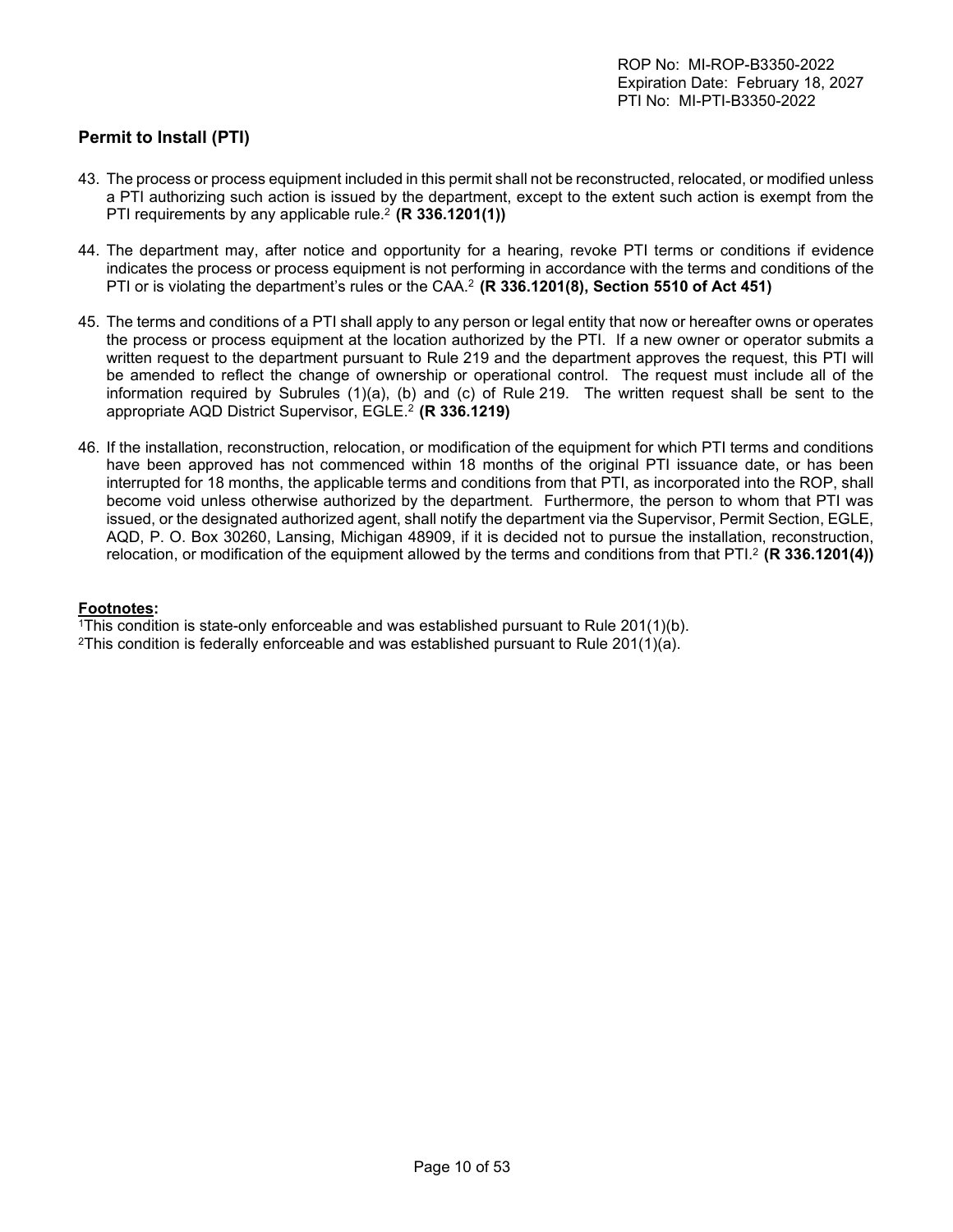## **B. SOURCE-WIDE CONDITIONS**

<span id="page-10-0"></span>Part B outlines the Source-Wide Terms and Conditions that apply to this stationary source. The permittee is subject to these special conditions for the stationary source in addition to the general conditions in Part A and any other terms and conditions contained in this ROP.

The permittee shall comply with all specific details in the special conditions and the underlying applicable requirements cited. If a specific condition type does not apply to this source, NA (not applicable) has been used in the table. If there are no Source-Wide Conditions, this section will be left blank.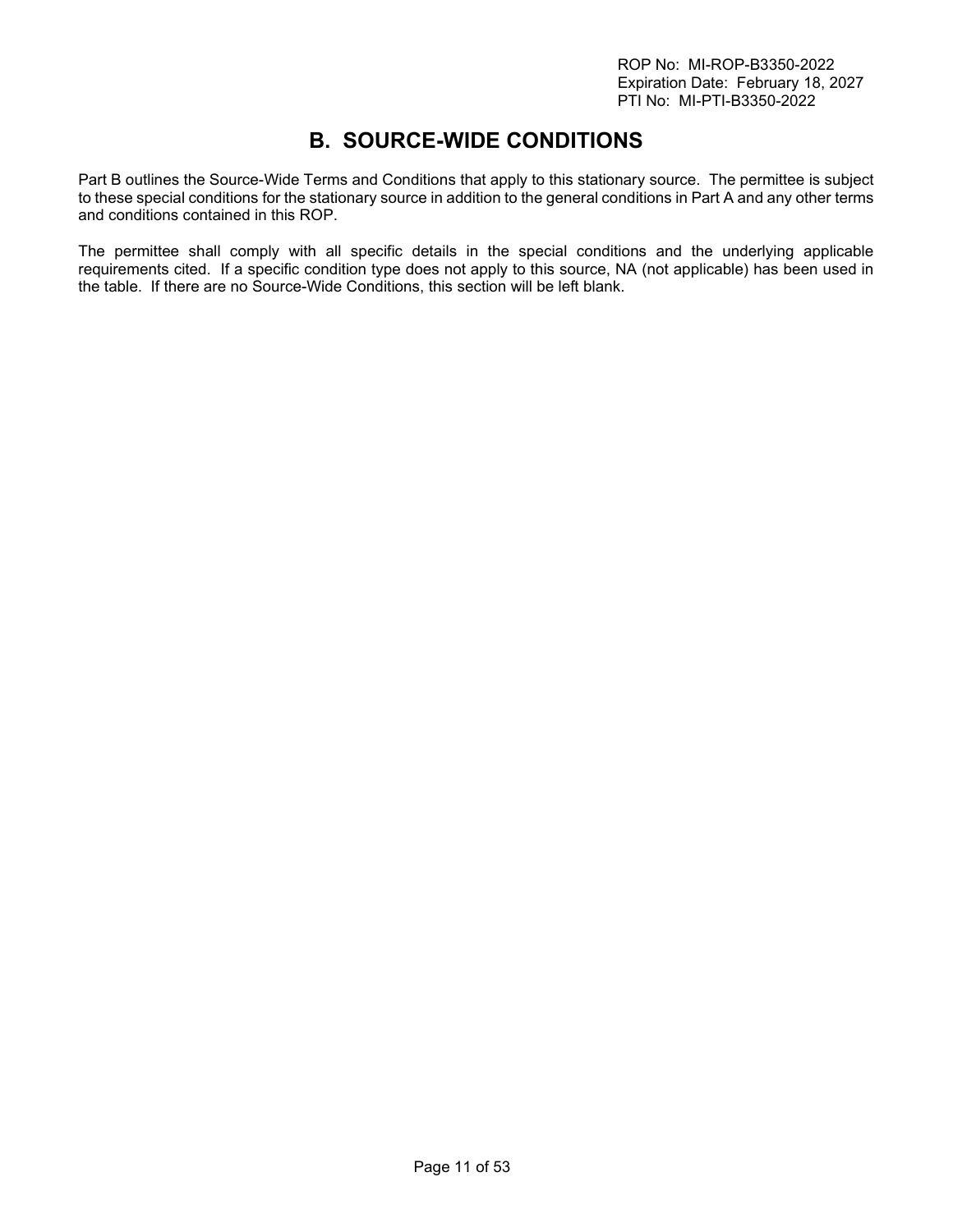## **SOURCE-WIDE CONDITIONS**

## **DESCRIPTION**

All process equipment source-wide including equipment covered by other permits, grand-fathered equipment and exempt equipment.

## **POLLUTION CONTROL EQUIPMENT**

NA

## **I. EMISSION LIMIT(S)**

| <b>Pollutant</b> | Limit                    | Time Period/Operating<br><b>Scenario</b>                                               | <b>Equipment</b> | Monitoring/<br><b>Testing Method</b> | <b>Underlying</b><br>Applicable<br><b>Requirements</b> |
|------------------|--------------------------|----------------------------------------------------------------------------------------|------------------|--------------------------------------|--------------------------------------------------------|
| CO               | $271.4$ tpy <sup>2</sup> | 12-month rolling time<br>period as determined at<br>the end of each calendar<br>month. | Source-Wide      | SC VI.1                              | R336.1205                                              |
| <b>NOx</b>       | 93.8 tpy <sup>2</sup>    | 12-month rolling time<br>period as determined at<br>the end of each calendar<br>month  | Source-Wide      | SC VI.1                              | R336.1205                                              |

### **II. MATERIAL LIMIT(S)**

NA

### **III. PROCESS/OPERATIONAL RESTRICTION(S)**

NA

## **IV. DESIGN/EQUIPMENT PARAMETER(S)**

NA

### **V. TESTING/SAMPLING**

Records shall be maintained on file for a period of five years. **(R 336.1213(3)(b)(ii))**

#### **See Appendix 5**

### **VI. MONITORING/RECORDKEEPING**

Records shall be maintained on file for a period of five years. **(R 336.1213(3)(b)(ii))**

1. The permittee shall calculate CO and NOx annual emission rates from the stationary source in tons per year, based on a 12-month rolling time period, as determined at the end of each calendar month.<sup>2</sup> **(R 336.1205)**

### **VII. REPORTING**

- 1. Prompt reporting of deviations pursuant to General Conditions 21 and 22 of Part A. **(R 336.1213(3)(c)(ii))**
- 2. Semiannual reporting of monitoring and deviations pursuant to General Condition 23 of Part A. The report shall be postmarked or received by the appropriate AQD District Office by March 15 for reporting period July 1 to December 31 and September 15 for reporting period January 1 to June 30. **(R 336.1213(3)(c)(i))**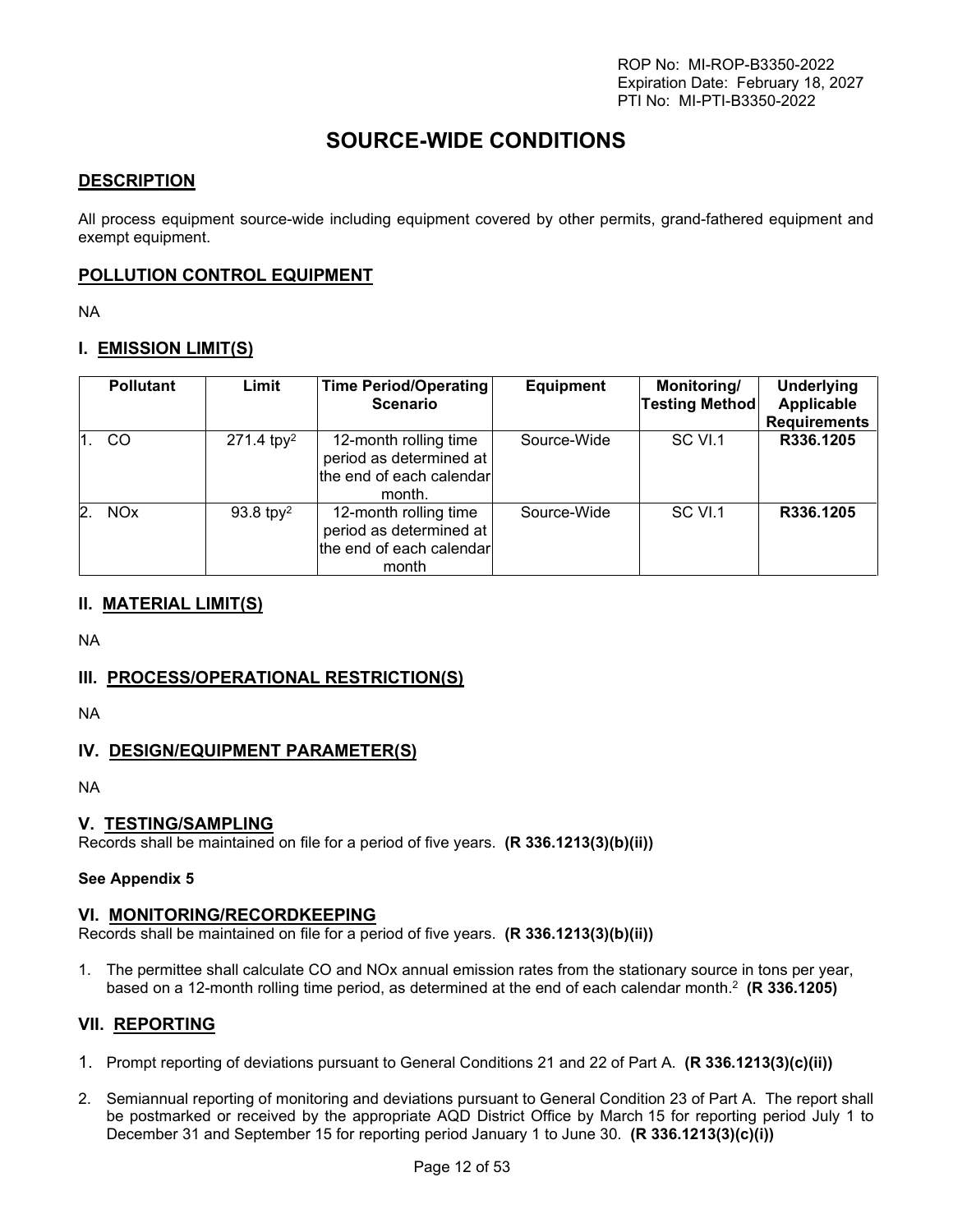- 3. Annual certification of compliance pursuant to General Conditions 19 and 20 of Part A. The report shall be postmarked or received by the appropriate AQD District Office by March 15 for the previous calendar year. **(R 336.1213(4)(c))**
- 4. The permittee shall calculate CO and NOx annual emission rates from the stationary source in tons per year, based on a 12-month rolling time period, as determined at the end of each calendar month. **(R 336.1205)**

#### **See Appendix 8**

## **VIII. STACK/VENT RESTRICTION(S)**

NA

## **IX. OTHER REQUIREMENT(S)**

NA

#### **Footnotes:**

<sup>1</sup>This condition is state-only enforceable and was established pursuant to Rule 201(1)(b).

<sup>2</sup>This condition is federally enforceable and was established pursuant to Rule  $201(1)(a)$ .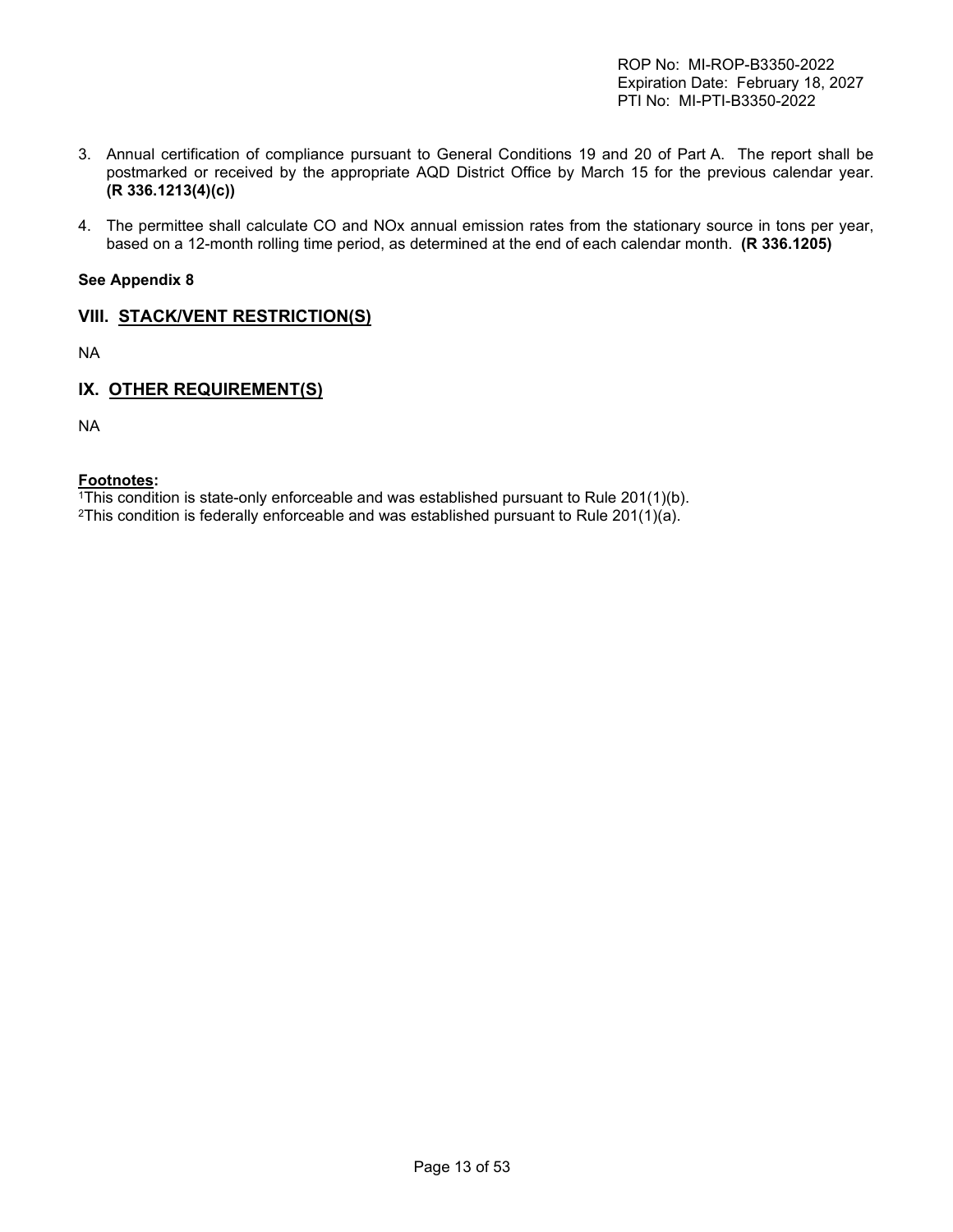# **C. EMISSION UNIT SPECIAL CONDITIONS**

<span id="page-13-0"></span>Part C outlines terms and conditions that are specific to individual emission units listed in the Emission Unit Summary Table. The permittee is subject to the special conditions for each emission unit in addition to the General Conditions in Part A and any other terms and conditions contained in this ROP.

The permittee shall comply with all specific details in the special conditions and the underlying applicable requirements cited. If a specific condition type does not apply, NA (not applicable) has been used in the table. If there are no conditions specific to individual emission units, this section will be left blank.

## **EMISSION UNIT SUMMARY TABLE**

<span id="page-13-1"></span>The descriptions provided below are for informational purposes and do not constitute enforceable conditions.

| <b>Emission Unit ID</b>               | <b>Emission Unit Description</b>                                                                                                                                                                  | <b>Installation</b>               | <b>Flexible Group ID</b> |
|---------------------------------------|---------------------------------------------------------------------------------------------------------------------------------------------------------------------------------------------------|-----------------------------------|--------------------------|
|                                       | (Including Process Equipment & Control<br>Device(s))                                                                                                                                              | Date/<br><b>Modification Date</b> |                          |
| EU-YARD                               | Fugitive dust sources at the Trenton Engine<br>Complex that include: plant roadways, plant<br>yard, material storage piles, and material<br>handling operations.                                  | 01-01-1953                        | <b>NA</b>                |
| EU-<br><b>CRANK GALLERY</b><br>$E-11$ | Wet machining of cranks located in column E-<br>11 and handling of chips produced by the<br>machining operations; including associated<br>exhaust systems and common wet mist<br>collector.       | 01-01-2008                        | <b>FG-WETMACHINE</b>     |
| EU-<br>BLOCK_GALLERY_<br>$C-11$       | Wet machining of engine blocks located in<br>column C-11 and handling of chips produced<br>by the machining operations; including<br>associated exhaust systems and common wet<br>mist collector. | 01-01-2008                        | <b>FG-WETMACHINE</b>     |
| EU-<br>HEAD_GALLERY_L-<br>12          | Wet machining of heads located in column L-<br>12 and handling of chips produced by the<br>machining operations; including associated<br>exhaust systems and common wet mist<br>collector.        | 01-01-2008                        | <b>FG-WETMACHINE</b>     |
| EU-HOT_TEST1                          | Natural gas-fired engine test stand.<br>(PTI No. 179-99E)                                                                                                                                         | 10-01-2008                        | FG-HOT_TEST              |
| EU-HOT TEST2                          | Natural gas-fired engine test stand.<br>(PTI No. 179-99E)                                                                                                                                         | 10-01-2008                        | <b>FG-HOT TEST</b>       |
| EU-DYNO1                              | Existing engine dynamometer test cell burning<br>unleaded gasoline.<br>Located at the Trenton South Plant.                                                                                        | 09-14-2011                        | FG-DYNOS                 |
| EU-DYNO2                              | Existing engine dynamometer test cell burning<br>unleaded gasoline.<br>Located at the Trenton South Plant.                                                                                        | 09-14-2011                        | FG-DYNOS                 |
| EU-DYNO3                              | Existing engine dynamometer test cell burning<br>unleaded gasoline.<br>Located at the Trenton South Plant.                                                                                        | 09-14-2011                        | <b>FG-DYNOS</b>          |
| EU-DYNO4                              | Existing engine dynamometer test cell burning<br>unleaded gasoline.<br>Located at the Trenton South Plant.                                                                                        | 04-30-2013                        | <b>FG-DYNOS</b>          |
| EU-DYNO5                              | Existing engine dynamometer test cell burning<br>unleaded gasoline.<br>Located at the Trenton South Plant.                                                                                        | 04-30-2013                        | <b>FG-DYNOS</b>          |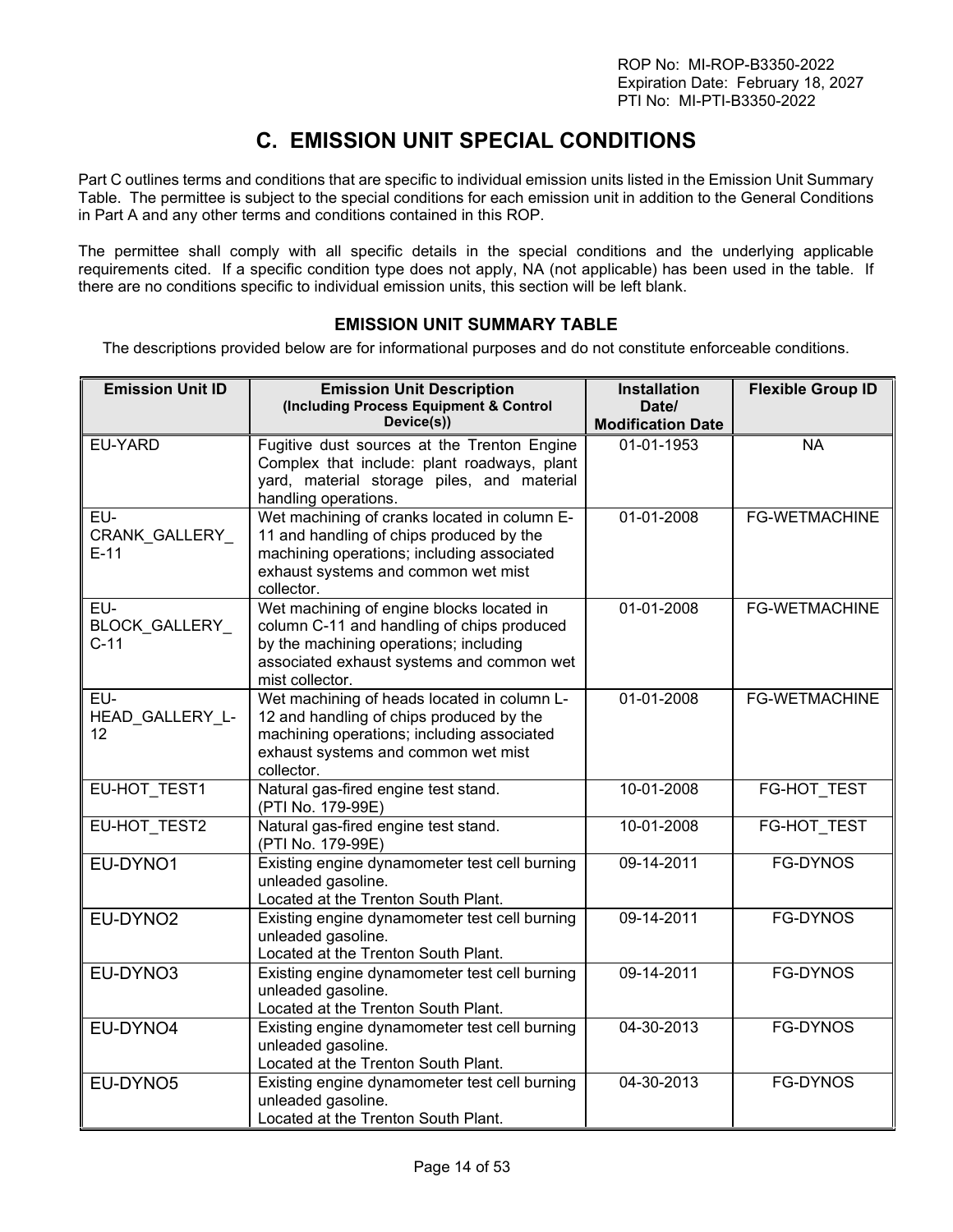| <b>Emission Unit ID</b> | <b>Emission Unit Description</b>                                       | <b>Installation</b>      | <b>Flexible Group ID</b> |
|-------------------------|------------------------------------------------------------------------|--------------------------|--------------------------|
|                         | (Including Process Equipment & Control<br>Device(s))                   | Date/                    |                          |
|                         |                                                                        | <b>Modification Date</b> |                          |
| EU-BOILER1              | 60 MMBTU/hr natural gas-fired boiler.                                  | 01-01-1953               | FG-BLR1&BLR5             |
|                         | Located at the Trenton Engine Plant.                                   |                          | <b>FG-COMBUSTION</b>     |
| EU-BOILER5              | 180 MMBTU/hr natural gas-fired boiler.                                 | 01-01-1969               | FG-BLR1&BLR5             |
|                         | Located at Trenton Engine Plant.                                       |                          | <b>FG-COMBUSTION</b>     |
| <b>EU-COMBUSTION</b>    | Miscellaneous combustion equipment                                     | 01-01-1999               | <b>FG-COMBUSTION</b>     |
|                         | including: direct fired burners for supply fans,                       |                          |                          |
|                         | heating and ventilation units, unit heaters,                           |                          |                          |
|                         | door heaters, strand type air houses, hot                              |                          |                          |
|                         | water generators and steam generators (each                            |                          |                          |
|                         | is burning natural gas and rated at less than                          |                          |                          |
|                         | 10 MMBtu/hr of heat input).                                            |                          |                          |
|                         | Located at the Trenton Engine Plant and                                |                          |                          |
|                         | Trenton South Plant.                                                   |                          |                          |
| EU-FIRE PUMP1           | 137 HP diesel fueled emergency fire pump.                              | 11-01-1987               | <b>FG-EMERG-RICE-CI</b>  |
| EU-FIRE PUMP2           | 276 HP diesel fueled emergency fire pump.                              | 01-01-1989               | FG-EMERG-RICE-CI         |
| <b>EU-EMENG IWTP</b>    | 170 HP gasoline fueled emergency engine                                | 01-01-1966               | FG-EMERG-RICE-SI         |
|                         | located in the Industrial Wastewater Treatment                         |                          |                          |
|                         | Plant (IWTP)                                                           |                          |                          |
| EU-GAS TANK1            | 560 gallon steel gasoline storage tank                                 | 01-01-1953               | <b>FG-GAS DISP</b>       |
| EU-GAS TANK2            | 3,000 gallon steel/concrete gasoline storage                           | 01-01-2002               | <b>FG-GAS DISP</b>       |
|                         | tank.                                                                  |                          |                          |
| EU-RULE331              | $\overline{\mathsf{V}}$ arious<br>machining<br>operations<br>including | 10-01-2008               | <b>FG-OTHER</b>          |
| <b>WETMACHINE</b>       | grinding, boring, etc. utilizing various cutting                       |                          | <b>MACHINING LINES</b>   |
|                         | oils and coolants.<br>The processes are                                |                          |                          |
|                         | maintained with oil mist collectors and are                            |                          |                          |
|                         | exempt from permit to install (R336.1201)                              |                          |                          |
|                         | requirements by R336.1285(2)(l)(vi), but are                           |                          |                          |
|                         | subject to R336.1331.                                                  |                          |                          |
| EU-RULE331              | machining<br>operations<br>including<br>Various                        | 10-01-2008               | <b>FG-OTHER</b>          |
| <b>DRYMACHINE</b>       | grinding, boring, etc. The processes are                               |                          | <b>MACHINING LINES</b>   |
|                         | maintained with PM filtration systems and are                          |                          |                          |
|                         | exempt from permit to install (R336.1201)                              |                          |                          |
|                         | requirements by R336.1285(2)(I)(vi) but are<br>subject to R336.1331.   |                          |                          |
| EU-PROD INKS            | Production marking ink.                                                | 01-01-1953               | FG-RULE 290              |
| EU-ADHESIVE             | Adhesives applied to various production parts.                         | 01-01-1953               | FG-RULE 290              |
| EU-METHANOL             | Methanol used for cleaning purposes in                                 | 01-01-1953               | FG-RULE 290              |
|                         | laboratory and on machine gages.                                       |                          |                          |
| EU-IPA                  | Isopropyl alcohol used for cleaning engines                            | 10-01-2008               | FG-RULE 290              |
|                         | prior to adhesive application.                                         |                          |                          |
|                         |                                                                        |                          |                          |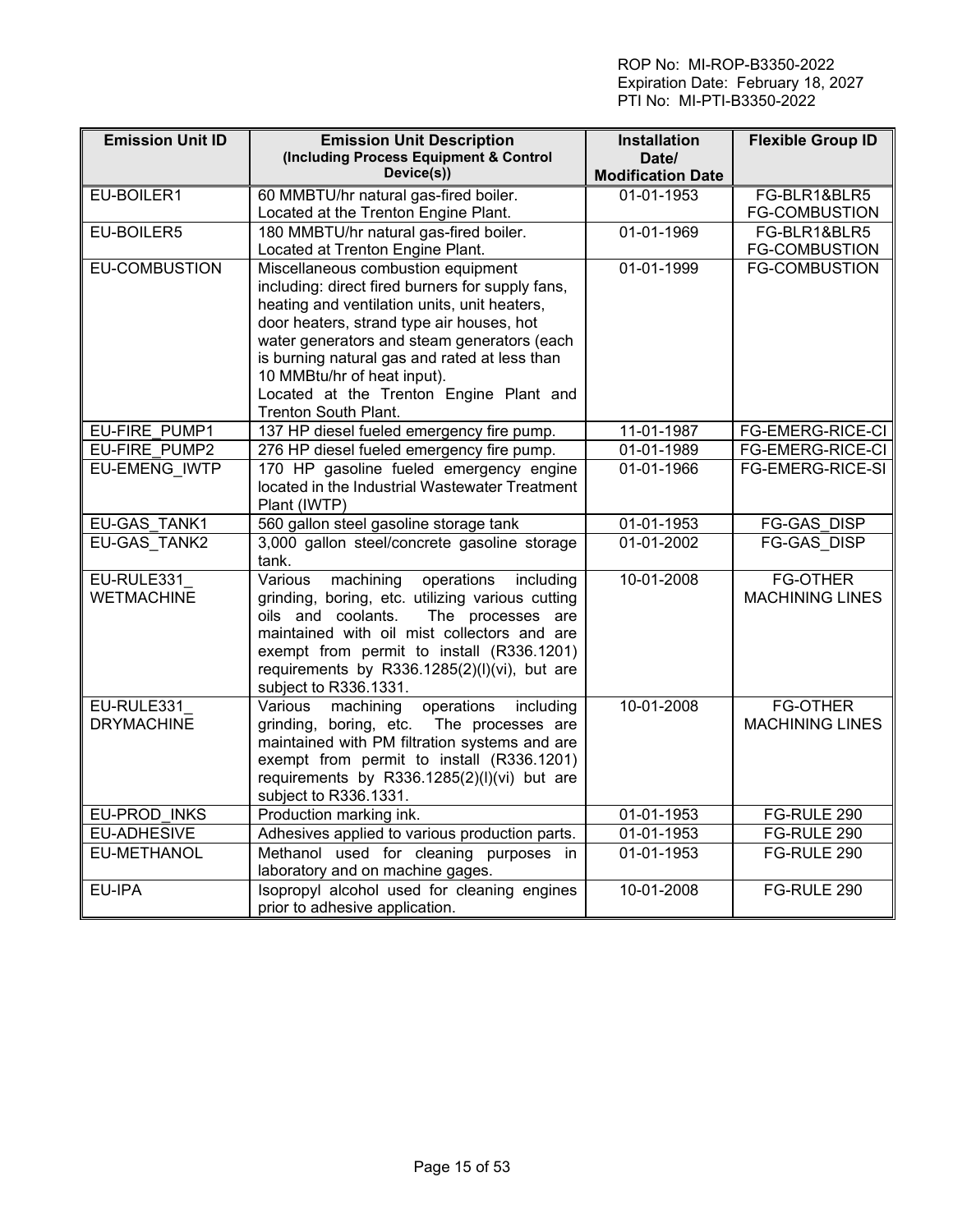## **EU-YARD EMISSION UNIT CONDITIONS**

## <span id="page-15-0"></span>**DESCRIPTION**

Fugitive dust sources at the Trenton Engine Complex that include: plant roadways, plant yard, material storage piles, and material handling operations.

**Flexible Group ID:** NA

## **POLLUTION CONTROL EQUIPMENT**

NA

## **I. EMISSION LIMIT(S)**

1. Visible emissions from all truck traffic, operated in conjunction with EU-YARD, shall not exceed 5 percent opacity.<sup>2</sup>  **(R 336.1301, R 336.1371, R 324.5524)**

### **II. MATERIAL LIMIT(S)**

NA

### **III. PROCESS/OPERATIONAL RESTRICTION(S)**

1. The permittee shall operate EU-YARD in compliance with the approved continuous fugitive emissions control plan for all plant roadways, the plant yard, all material storage piles, and all material handling operations.<sup>2</sup> **(R 336.1371, R 324.5524)**

### **IV. DESIGN/EQUIPMENT PARAMETER(S)**

NA

### **V. TESTING/SAMPLING**

Records shall be maintained on file for a period of five years. **(R 336.1213(3)(b)(ii))**

#### **See Appendix 5**

### **VI. MONITORING/RECORDKEEPING**

Records shall be maintained on file for a period of five years. **(R 336.1213(3)(b)(ii))**

NA

### **VII. REPORTING**

- 1. Prompt reporting of deviations pursuant to General Conditions 21 and 22 of Part A. **(R 336.1213(3)(c)(ii))**
- 2. Semiannual reporting of monitoring and deviations pursuant to General Condition 23 of Part A. The report shall be postmarked or received by the appropriate AQD District Office by March 15 for reporting period July 1 to December 31 and September 15 for reporting period January 1 to June 30. **(R 336.1213(3)(c)(i))**
- 3. Annual certification of compliance pursuant to General Conditions 19 and 20 of Part A. The report shall be postmarked or received by the appropriate AQD District Office by March 15 for the previous calendar year. **(R 336.1213(4)(c))**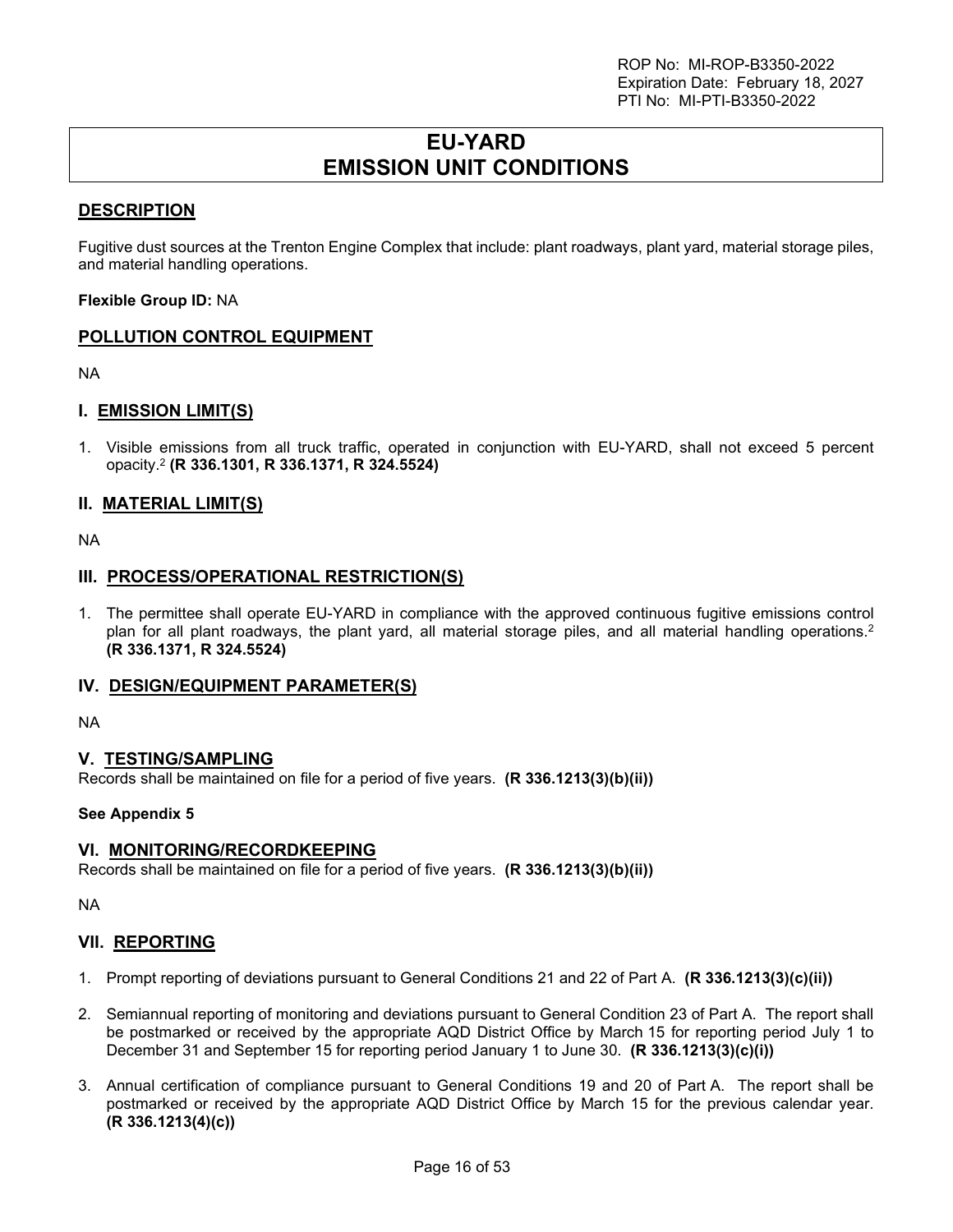**See Appendix 8**

## **VIII. STACK/VENT RESTRICTION(S)**

NA

## **IX. OTHER REQUIREMENT(S)**

NA

## **Footnotes:**

 $1$ <sup>1</sup>This condition is state only enforceable and was established pursuant to Rule 201(1)(b).

<sup>2</sup> This condition is federally enforceable and was established pursuant to Rule 201(1)(a).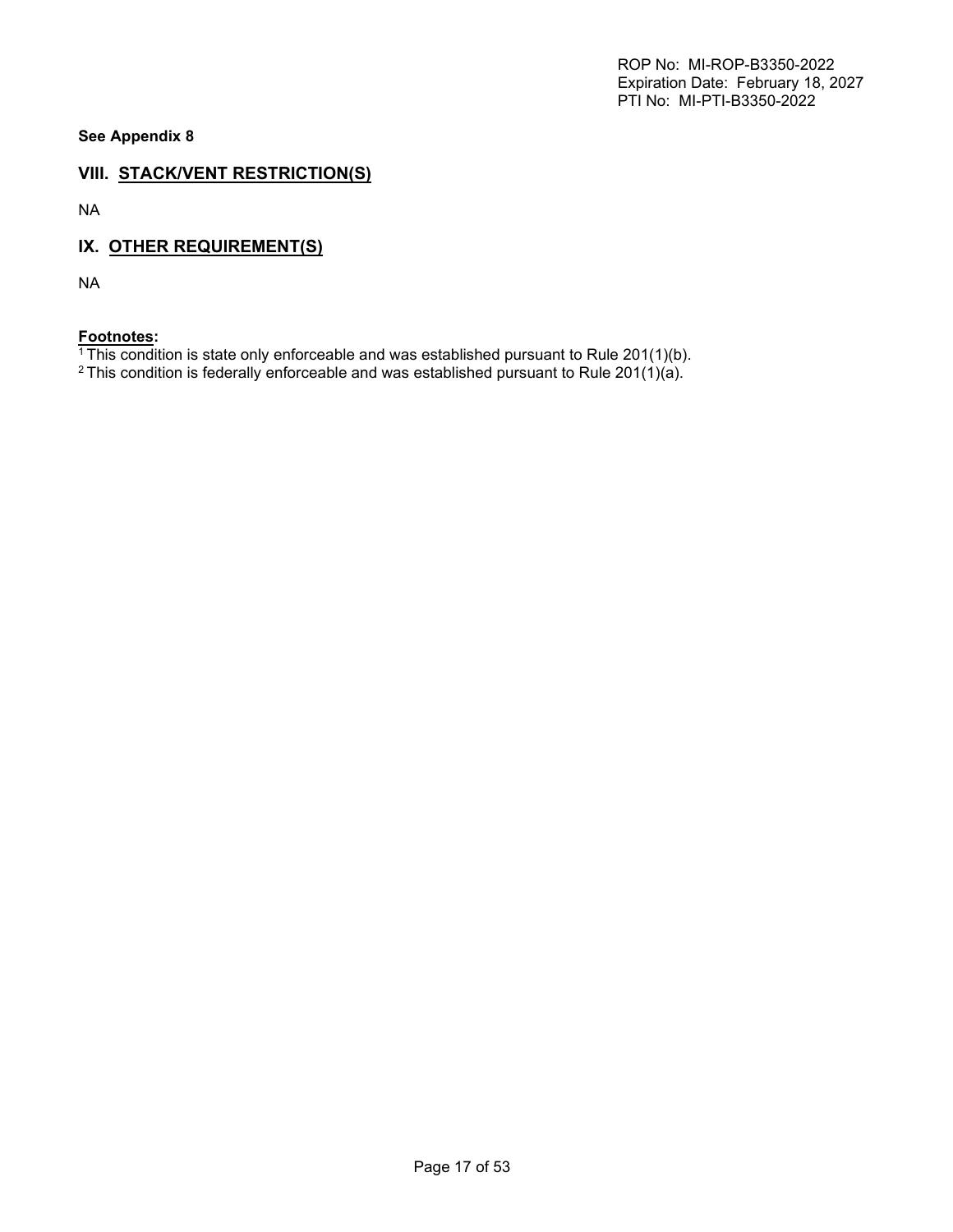# **D. FLEXIBLE GROUP SPECIAL CONDITIONS**

<span id="page-17-0"></span>Part D outlines the terms and conditions that apply to more than one emission unit. The permittee is subject to the special conditions for each flexible group in addition to the General Conditions in Part A and any other terms and conditions contained in this ROP.

The permittee shall comply with all specific details in the special conditions and the underlying applicable requirements cited. If a specific condition type does not apply, NA (not applicable) has been used in the table. If there are no special conditions that apply to more than one emission unit, this section will be left blank.

### **FLEXIBLE GROUP SUMMARY TABLE**

<span id="page-17-1"></span>The descriptions provided below are for informational purposes and do not constitute enforceable conditions.

| <b>Flexible Group</b><br>ID | <b>Flexible Group Description</b>                                                                                                                                                                                                                                                                                                                                                                                                                                                                                                                                                                                                                                                                                                                                                                                                                                                                  | <b>Associated</b><br><b>Emission Unit IDs</b>                                     |
|-----------------------------|----------------------------------------------------------------------------------------------------------------------------------------------------------------------------------------------------------------------------------------------------------------------------------------------------------------------------------------------------------------------------------------------------------------------------------------------------------------------------------------------------------------------------------------------------------------------------------------------------------------------------------------------------------------------------------------------------------------------------------------------------------------------------------------------------------------------------------------------------------------------------------------------------|-----------------------------------------------------------------------------------|
| $FG-$<br><b>WETMACHINE</b>  | Wet machining of cranks, heads, and blocks, and handling of chips<br>produced by the machining operations. Machining operations include<br>grinding, boring, etc. utilizing various cutting oils and coolants. The<br>processes are maintained with oil mist collectors that vent to the outside<br>atmosphere.                                                                                                                                                                                                                                                                                                                                                                                                                                                                                                                                                                                    | EU-CRANK<br>GALLERY E-11,<br>EU-BLOCK<br>GALLERY C-11,<br>EU-HEAD<br>GALLERY L-12 |
| FG-HOT_TEST                 | Two natural gas-fired engine test stands. (PTI No. 179-99E)                                                                                                                                                                                                                                                                                                                                                                                                                                                                                                                                                                                                                                                                                                                                                                                                                                        | EU-HOT TEST1,<br>EU-HOT TEST2                                                     |
| FG-DYNOS                    | Five (5) dynamometer engine test cells burning unleaded gasoline<br>(Trenton South Plant).                                                                                                                                                                                                                                                                                                                                                                                                                                                                                                                                                                                                                                                                                                                                                                                                         | EU-DYNO1,<br>EU-DYNO2,<br>EU-DYNO3,<br>EU-DYNO4,<br>EU-DYNO5                      |
| FG-<br><b>COMBUSTION</b>    | Boilers 1 and 5 and miscellaneous combustion equipment including:<br>direct fired burners for supply fans, heating and ventilation units, unit<br>heaters, door heaters, strand type air houses, hot water generators and<br>steam generators (each is burning natural gas and rated at less than 10<br>MMBtu/hr of heat input).                                                                                                                                                                                                                                                                                                                                                                                                                                                                                                                                                                   | EU-BOILER1,<br>EU-BOILER5,<br>EU-COMBUSTION                                       |
| FG-<br>BLR1&BLR5            | Two natural gas-fired boilers rated at 60 MMBTU/hr and 180 MMBTU/hr.                                                                                                                                                                                                                                                                                                                                                                                                                                                                                                                                                                                                                                                                                                                                                                                                                               | EU-BOILER1,<br>EU-BOILER5                                                         |
| FG-GAS-DISP                 | This flexible group includes existing and new/reconstructed stationary<br>gasoline dispensing facilities (GDFs) located at an area source of<br>hazardous air pollutants (HAPs) that have a maximum monthly gasoline<br>throughput of one of the following<br>1. Less than 10,000 gallons<br>2. At least 10,000 gallons and no more than 100,000 gallons<br>GDF means any stationary source which dispenses gasoline into the fuel<br>tank of a motor vehicle, motor vehicle engine, nonroad vehicle, or<br>nonroad engine, including a nonroad vehicle or nonroad engine use<br>solely for competition. These facilities include, but are not limited to,<br>facilities that dispense gasoline into on- and off-road, street, or highway<br>motor vehicles, lawn equipment, boats, test engines, landscaping<br>equipment, generators, pumps, and other gasoline-fueled engines and<br>equipment. | EU-GAS TANK1,<br>EU-GAS TANK2                                                     |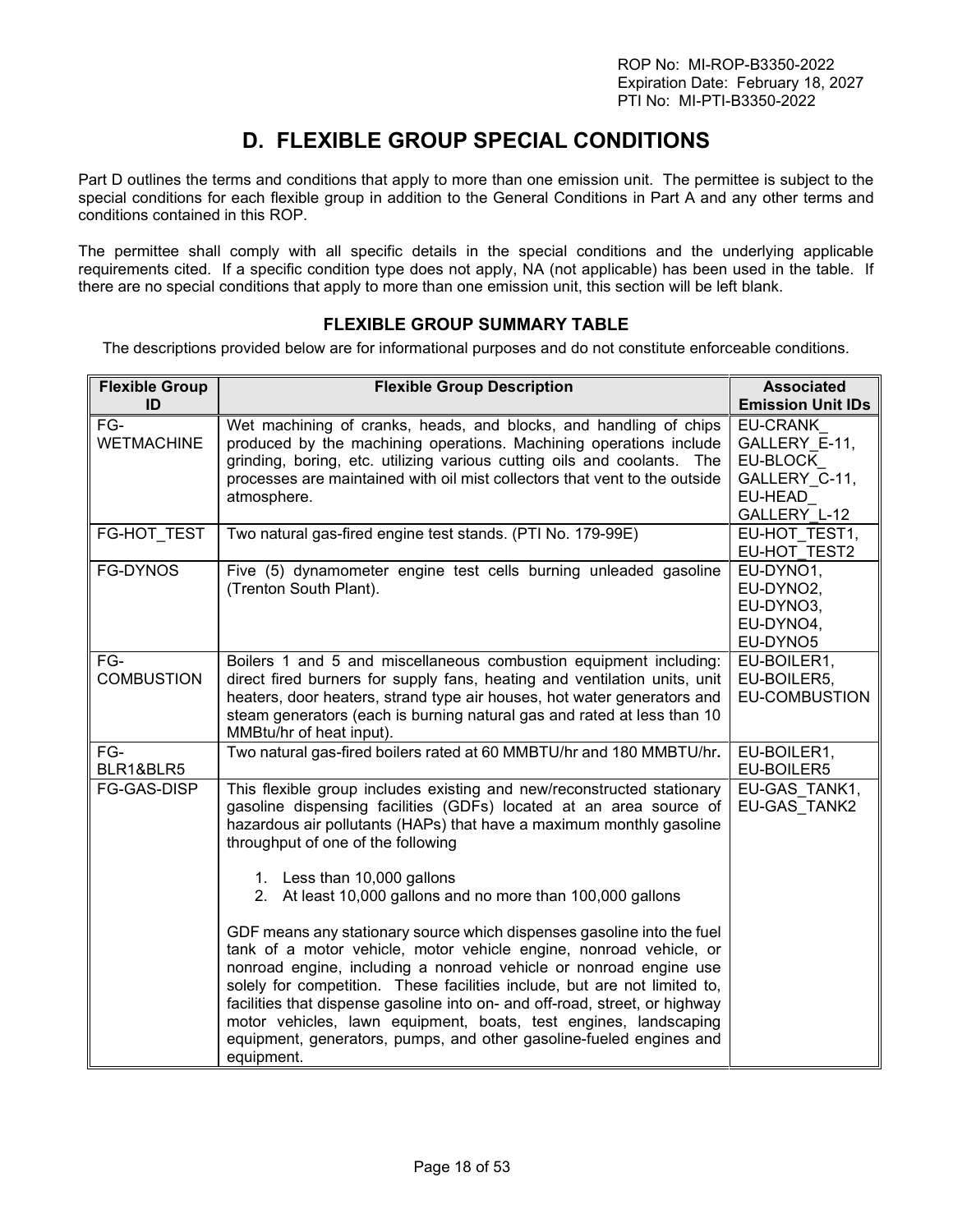| <b>Flexible Group</b><br>ID                         | <b>Flexible Group Description</b>                                                                                                                                                                                                                                                                                                                                       | <b>Associated</b><br><b>Emission Unit IDs</b>                |  |  |
|-----------------------------------------------------|-------------------------------------------------------------------------------------------------------------------------------------------------------------------------------------------------------------------------------------------------------------------------------------------------------------------------------------------------------------------------|--------------------------------------------------------------|--|--|
| <b>FG-EMERG-</b><br>RICE-CI                         | 40 CFR Part 63, Subpart ZZZZ - National Emission Standards for<br>Hazardous Air Pollutants for Stationary Reciprocating Internal<br>Combustion Engines (RICE), located at an area source of HAP                                                                                                                                                                         | EU-FIRE PUMP1,<br>EU-FIRE PUMP2                              |  |  |
|                                                     | emissions, existing emergency, compression ignition (CI) RICE equal to<br>or less than 500 brake hp. A RICE is existing if the date of installation is<br>before June 12, 2006.                                                                                                                                                                                         |                                                              |  |  |
| FG-EMERG-<br>RICE-SI                                | 40 CFR Part 63, Subpart ZZZZ - National Emission Standards for<br>Hazardous Air Pollutants for Stationary Reciprocating Internal<br>Combustion Engines (RICE), located at an area source of HAP<br>emissions, existing emergency, spark ignition (SI) RICE equal to or less<br>than 500 bhp. A RICE is existing if the date of installation is before June<br>12, 2006. |                                                              |  |  |
| <b>FG-OTHER</b><br><b>MACHINING</b><br><b>LINES</b> | Particulate emission units that are exempt from permit to install<br>(R336.1201) requirements by R336.1285(2)(I)(vi), but subject to<br>R336.1331 requirements.                                                                                                                                                                                                         | EU-RULE331<br>DRYMACHINE,<br>EU-RULE331<br><b>WETMACHINE</b> |  |  |
| FG-RULE 290                                         | Any emission unit that emits air contaminants and is exempt from the<br>requirements of Rule 201 pursuant to Rule 278, Rule 278a and Rule 290.<br>Emission units installed/modified before December 20, 2016, may show<br>compliance with Rule 290 in effect at the time of installation/modification.                                                                  | EU-PROD INKS,<br>EU-ADHESIVE,<br>EU-METHANOL,<br>EU-IPA      |  |  |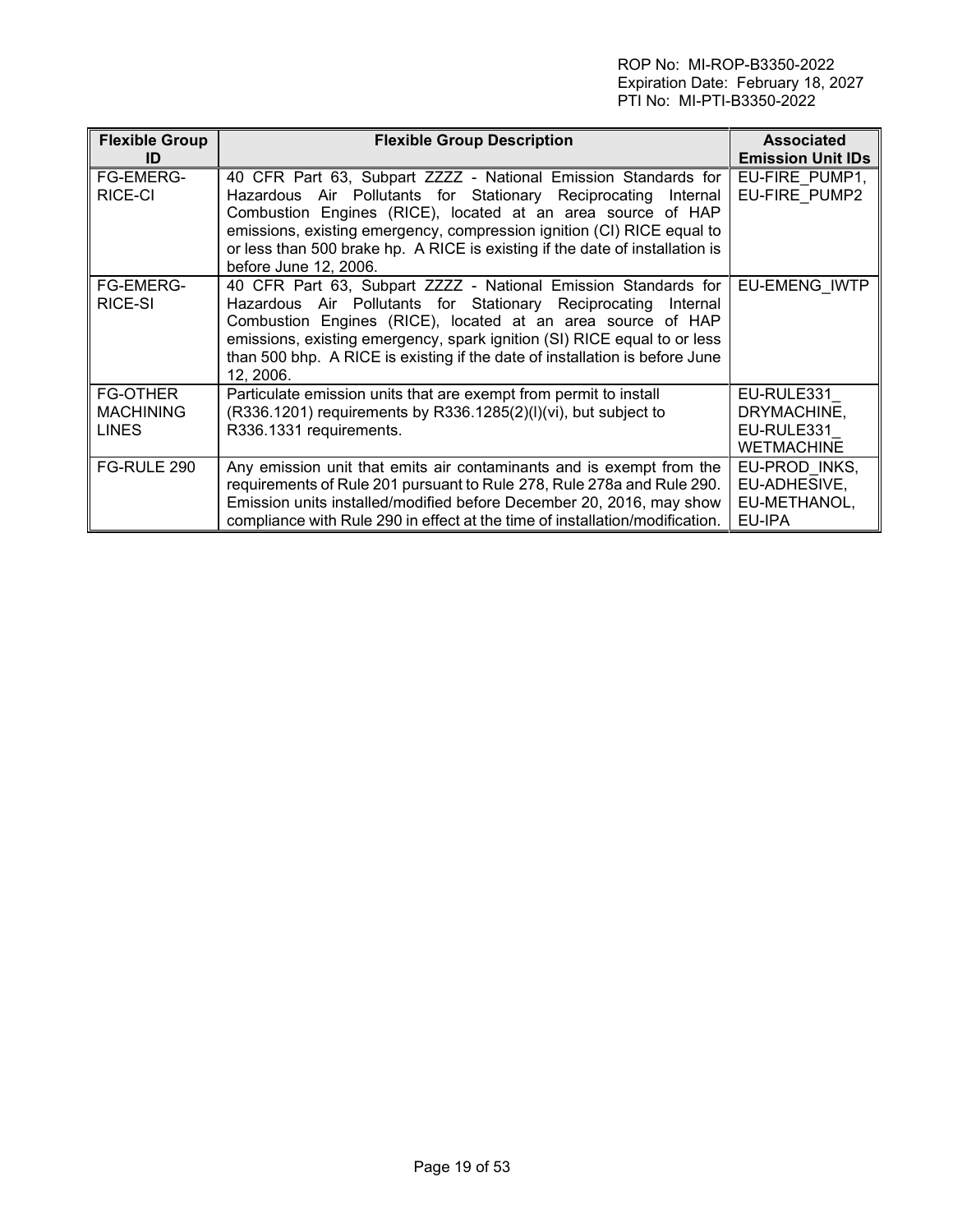## **FG-WETMACHINE FLEXIBLE GROUP CONDITIONS**

## <span id="page-19-0"></span>**DESCRIPTION**

Wet machining of cranks, heads, and blocks, and handling of chips produced by the machining operations. Machining operations include grinding, boring, etc. utilizing various cutting oils and coolants. The processes are maintained with oil mist collectors that vent to the outside atmosphere.

**Emission Unit:** EU-CRANK\_GALLERY\_E-11, EU-BLOCK\_GALLERY\_C-11, EU-HEAD\_GALLERY\_L-12

## **POLLUTION CONTROL EQUIPMENT**

The processes are maintained with oil mist collectors.

## **I. EMISSION LIMIT(S)**

| <b>Pollutant</b> | Limit                                    | Time Period/Operating<br><b>Scenario</b> | <b>Equipment</b> | Monitoring/<br><b>Testing Method</b> | Underlying<br>Applicable<br><b>Requirements</b> |
|------------------|------------------------------------------|------------------------------------------|------------------|--------------------------------------|-------------------------------------------------|
| <b>PM10</b>      | $0.0018$ grains<br>per dscf <sup>2</sup> | Instantaneous                            | FG-WETMACHINE    | SC VI                                | R 336.1331                                      |
| <b>PM10</b>      | $1.21$ pph <sup>2</sup>                  | Instantaneous                            | FG-WETMACHINE    | SC VI                                | R 336.1331                                      |

3. The visible emissions from FG-WETMACHINE shall not exceed a six-minute average of 5 percent opacity.<sup>2</sup> **(R 336.1301)**

## **II. MATERIAL LIMIT(S)**

NA

## **III. PROCESS/OPERATIONAL RESTRICTION(S)**

1. The permittee shall not operate FG-WETMACHINE unless a malfunction abatement plan (MAP) as described in Rule 911(2), for the oil mist collectors, has been submitted within 45 days of permit issuance, and is implemented and maintained. If at any time the MAP fails to address or inadequately addresses an event that meets the characteristics of a malfunction, the permittee shall amend the MAP within 45 days after such an event occurs. The permittee shall also amend the MAP within 45 days, if new equipment is installed or upon request from the District Supervisor. The permittee shall submit the MAP and any amendments to the MAP to the AQD District Supervisor for review and approval. If the AQD does not notify the permittee within 90 days of submittal, the MAP or amended MAP shall be considered approved. Until an amended plan is approved, the permittee shall implement corrective procedures or operational changes to achieve compliance with all applicable emission limits.<sup>2</sup> **(R 336.1910, R 336.1911)**

### **IV. DESIGN/EQUIPMENT PARAMETER(S)**

1. The permittee shall not operate FG-WETMACHINE unless the oil mist collectors are installed, maintained, and operated in a satisfactory manner.<sup>2</sup> **(R 336.1301, R 336.1331, R 336.1910)**

### **V. TESTING/SAMPLING**

Records shall be maintained on file for a period of five years. **(R 336.1213(3)(b)(ii))**

#### **See Appendix 5**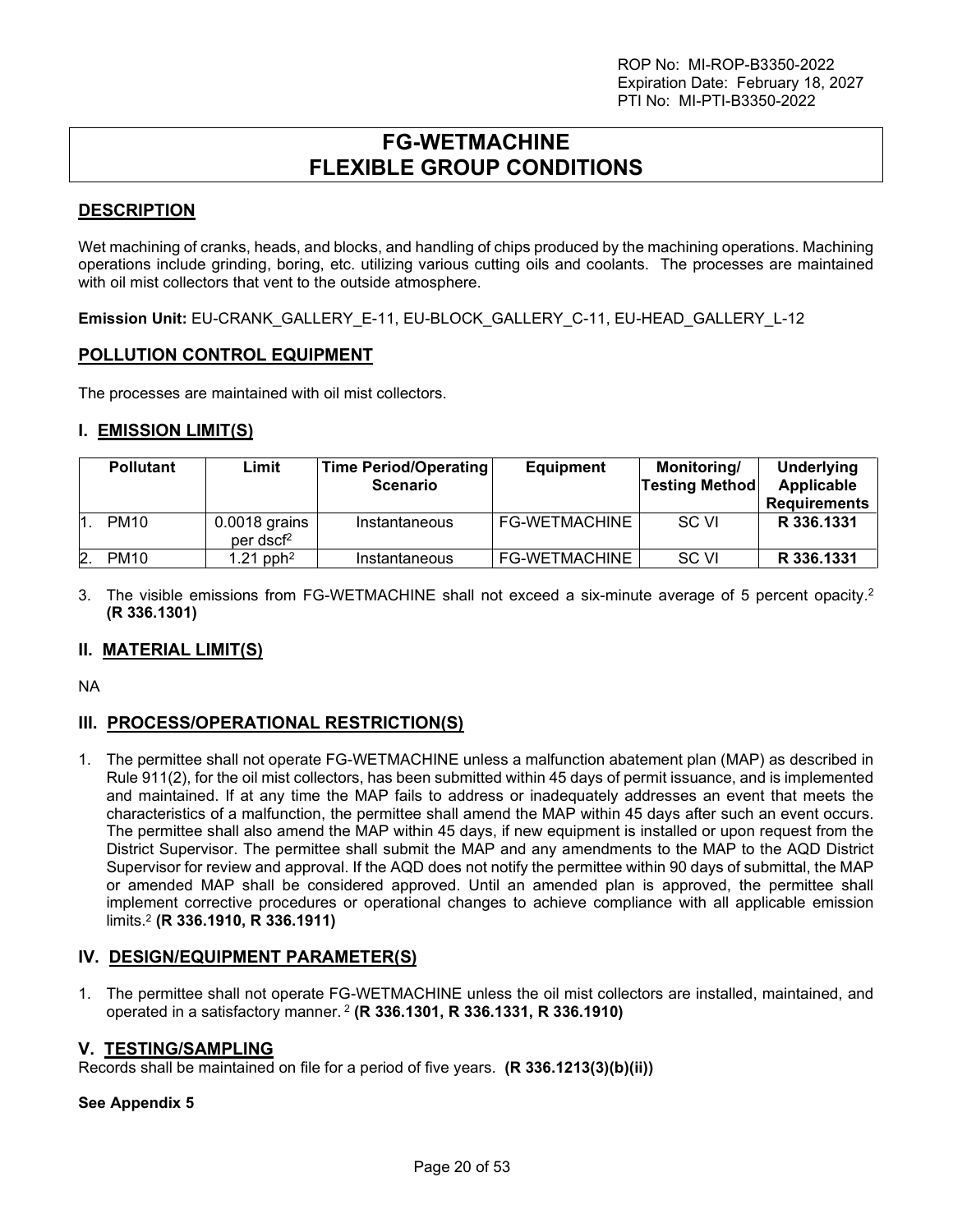#### **VI. MONITORING/RECORDKEEPING**

Records shall be maintained on file for a period of five years. **(R 336.1213(3)(b)(ii))**

- 1. Permittee shall keep a record indicating the particulate control device name and manufacturer's recommended filter change schedule.<sup>2</sup> (**R 336.1301, R 336.1331, R 336.1910)**
- 2. The permittee shall keep a record the following:<sup>2</sup> **(R 336.1301, R 336.1331, R 336.1910)** 
	- a. Control equipment (oil mist collector) Identification
	- b. Date of inspection
	- c. Maintenance activities conducted (e.g. filter replacements)

#### **VII. REPORTING**

- 1. Prompt reporting of deviations pursuant to General Conditions 21 and 22 of Part A. **(R 336.1213(3)(c)(ii))**
- 2. Semiannual reporting of monitoring and deviations pursuant to General Condition 23 of Part A. The report shall be postmarked or received by the appropriate AQD District Office by March 15 for reporting period July 1 to December 31 and September 15 for reporting period January 1 to June 30. **(R 336.1213(3)(c)(i))**
- 3. Annual certification of compliance pursuant to General Conditions 19 and 20 of Part A. The report shall be postmarked or received by the appropriate AQD District Office by March 15 for the previous calendar year. **(R 336.1213(4)(c))**

#### **See Appendix 8**

### **VIII. STACK/VENT RESTRICTION(S)**

The exhaust gases from the stacks listed in the table below shall be discharged unobstructed vertically upwards to the ambient air unless otherwise noted:

| <b>Stack &amp; Vent ID</b>  | <b>Maximum</b><br><b>Exhaust Diameter</b><br>Dimensions<br>(inches) | <b>Minimum Height</b><br><b>Above Ground</b><br>(feet) | <b>Underlying Applicable</b><br><b>Requirements</b> |
|-----------------------------|---------------------------------------------------------------------|--------------------------------------------------------|-----------------------------------------------------|
| <b>SVCRANKFILTERGALLERY</b> | $25.2^2$                                                            | $45^{2}$                                               | R 336.2803, R 336.2804,<br>40 CFR 52.21 (c) & (d)   |
| SVBLOCKFILTERGALLERY        | $25.2^2$                                                            | $45^{2}$                                               | R 336.2803, R 336.2804,<br>40 CFR 52.21 (c) & (d)   |
| SVHEADFILTERGALLERY         | $25.2^2$                                                            | 45 <sup>2</sup>                                        | R 336.2803, R 336.2804,<br>40 CFR 52.21 (c) & (d)   |

### **IX. OTHER REQUIREMENT(S)**

NA

#### **Footnotes:**

<sup>1</sup>This condition is state only enforceable and was established pursuant to Rule 201(1)(b).

<sup>2</sup> This condition is federally enforceable and was established pursuant to Rule 201(1)(a).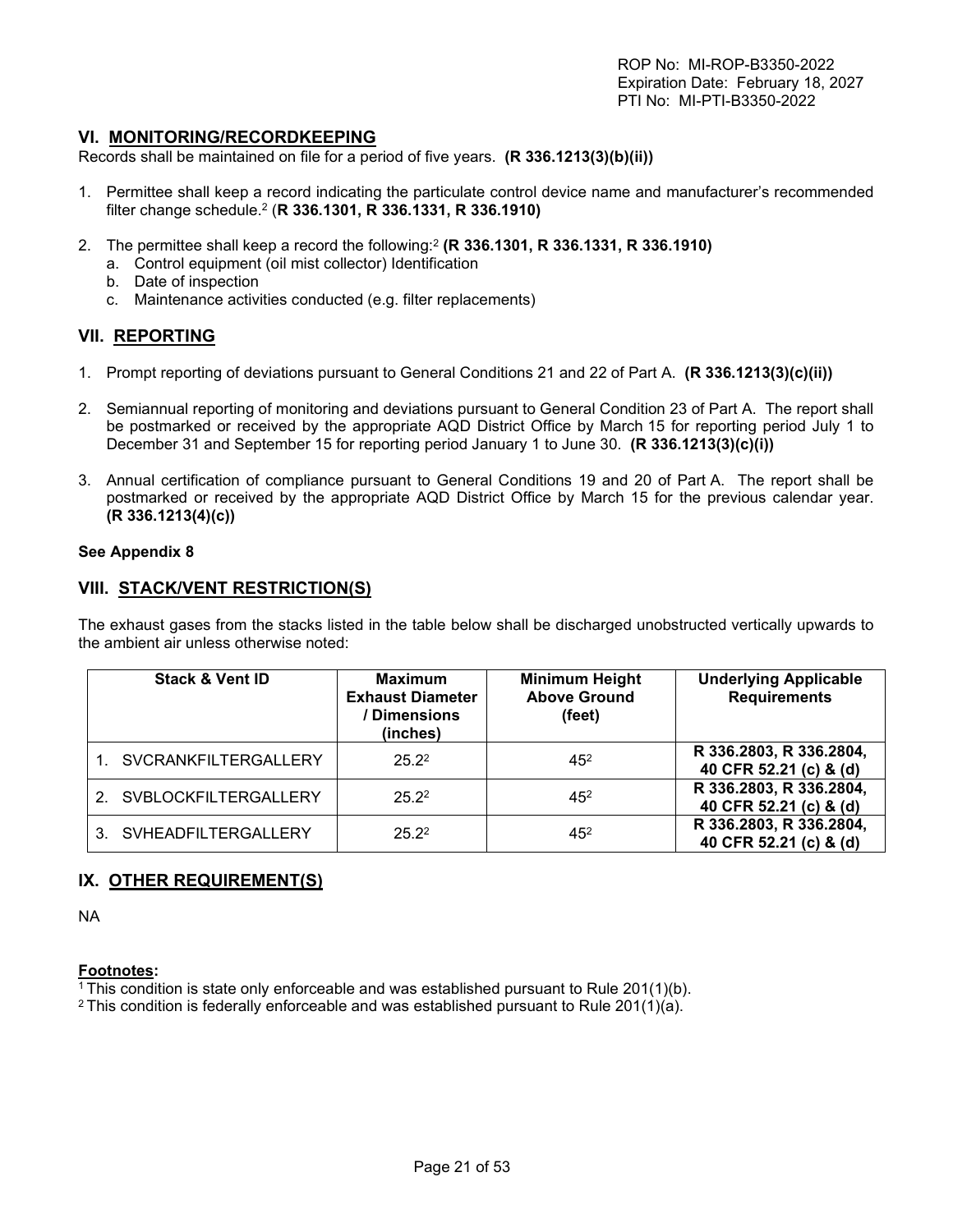## **FG-HOT\_TEST FLEXIBLE GROUP CONDITIONS**

## <span id="page-21-0"></span>**DESCRIPTION**

Two natural gas-fired engine test stands. (PTI No. 179-99E)

**Emission Unit:** EU-HOT\_TEST1, EU-HOT\_TEST2

## **POLLUTION CONTROL EQUIPMENT**

NA

## **I. EMISSION LIMIT(S)**

| <b>Pollutant</b>      | Limit              | <b>Time Period/Operating</b><br><b>Scenario</b>                                         | <b>Equipment</b>   | Monitoring/<br><b>Testing Method</b> | <b>Underlying</b><br>Applicable<br><b>Requirements</b> |
|-----------------------|--------------------|-----------------------------------------------------------------------------------------|--------------------|--------------------------------------|--------------------------------------------------------|
| <b>NO<sub>x</sub></b> | 1.42 tp $V^{2, 3}$ | 12-month rolling time<br>period as determined at  <br>the end of each calendar<br>month | <b>FG-HOT TEST</b> | SC VI.1, VI.2                        | R 336.1205                                             |

## **II. MATERIAL LIMIT(S)**

| <b>Material</b> | Limit | Time Period/Operating<br><b>Scenario</b>                                                                                           | <b>Equipment</b> | Monitoring/<br><b>Testing Method</b> | <b>Underlying</b><br>Applicable<br><b>Requirements</b> |
|-----------------|-------|------------------------------------------------------------------------------------------------------------------------------------|------------------|--------------------------------------|--------------------------------------------------------|
| Natural gas     |       | 12-month rolling time<br>1.0 million cubic period as determined at<br>feet per year <sup>2</sup> the end of each calendar<br>month | FG-HOT TEST      | SC IV.1, VI.1                        | R 336.1205                                             |

### **III. PROCESS/OPERATIONAL RESTRICTION(S)**

NA

## **IV. DESIGN/EQUIPMENT PARAMETER(S)**

1. The permittee shall install, calibrate, maintain and operate in a satisfactory manner a device to monitor and record the natural gas usage for FG-HOT\_TEST on a monthly basis.<sup>2</sup> **(R 336.1205 (1)(a) and (b), R 336.1225)**

### **V. TESTING/SAMPLING**

Records shall be maintained on file for a period of five years. **(R 336.1213(3)(b)(ii))**

### **See Appendix 5**

### **VI. MONITORING/RECORDKEEPING**

Records shall be maintained on file for a period of five years. **(R 336.1213(3)(b)(ii))**

1. The permittee shall keep, in a satisfactory manner, monthly and previous 12-month natural gas use records for FG-HOT TEST. All records shall be kept on file for a period of at least five years and made available to the Department upon request.<sup>2</sup> **(R 336.1205 (1)(a) and (b), R 336.1225)**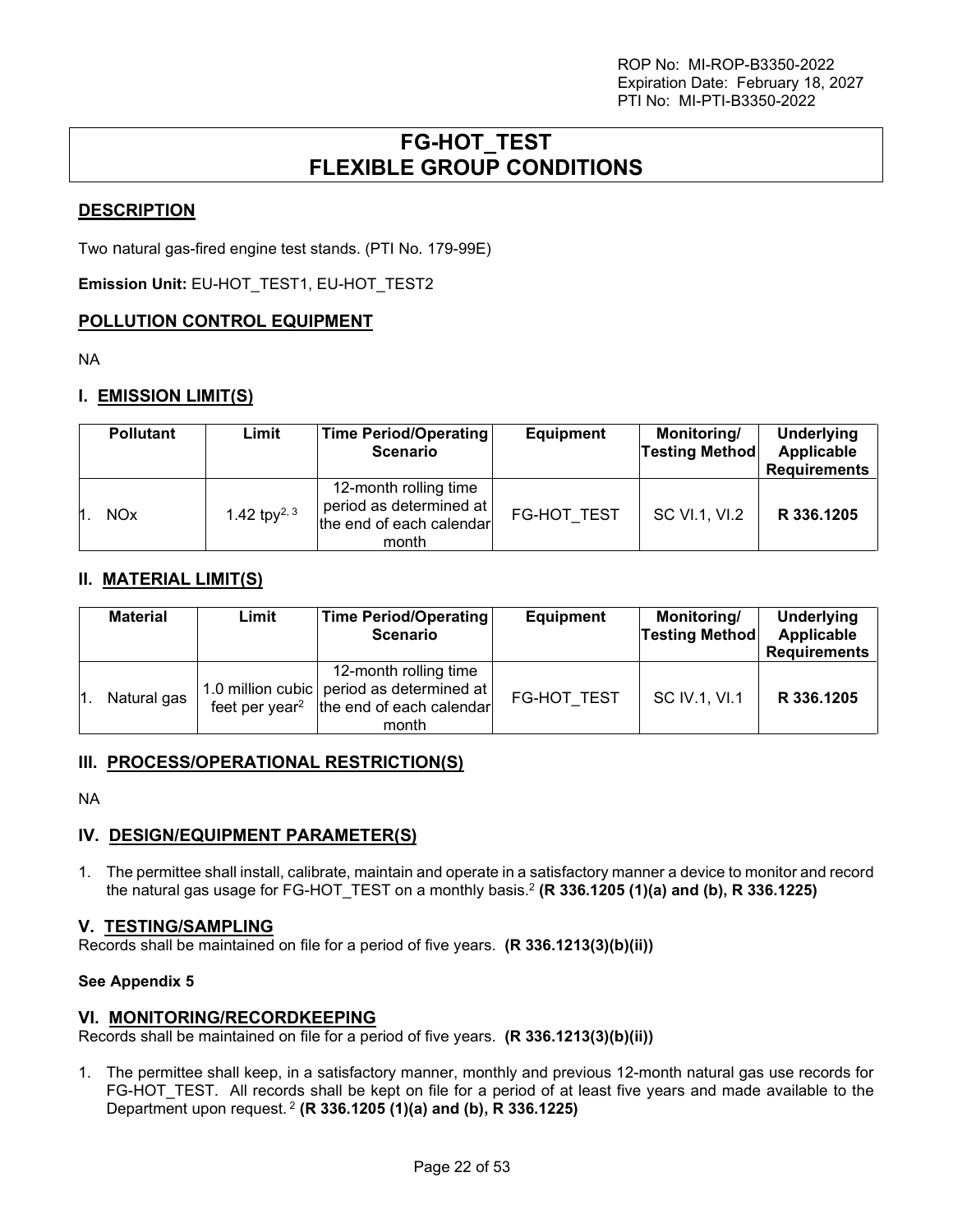2. The permittee shall keep, in a satisfactory manner, monthly and previous 12-month NOx emission records for FG-HOT TEST. All records shall be kept on file for a period of at least five years and made available to the Department upon request.<sup>2</sup> **(R 336.1205 (1)(a) and (b), R 336.1225)** 

## **VII. REPORTING**

- 1. Prompt reporting of deviations pursuant to General Conditions 21 and 22 of Part A. **(R 336.1213(3)(c)(ii))**
- 2. Semiannual reporting of monitoring and deviations pursuant to General Condition 23 of Part A. The report shall be postmarked or received by the appropriate AQD District Office by March 15 for reporting period July 1 to December 31 and September 15 for reporting period January 1 to June 30. **(R 336.1213(3)(c)(i))**
- 3. Annual certification of compliance pursuant to General Conditions 19 and 20 of Part A. The report shall be postmarked or received by the appropriate AQD District Office by March 15 for the previous calendar year. **(R 336.1213(4)(c))**

#### **See Appendix 8**

## **VIII. STACK/VENT RESTRICTION(S)**

The exhaust gases from the stacks listed in the table below shall be discharged unobstructed vertically upwards to the ambient air unless otherwise noted:

| <b>Stack &amp; Vent ID</b> | <b>Maximum Exhaust</b><br>Diameter / Dimensions<br>(inches) | <b>Minimum Height</b><br><b>Above Ground</b><br>(feet) | <b>Underlying Applicable</b><br><b>Requirements</b> |
|----------------------------|-------------------------------------------------------------|--------------------------------------------------------|-----------------------------------------------------|
| SV-HOT TEST1               | 12 <sup>2</sup>                                             | $40^{2}$                                               | 40 CFR 52.21 (c) & (d)                              |
| SV-HOT TEST2               | 12 <sup>2</sup>                                             | 40 <sup>2</sup>                                        | 40 CFR 52.21 (c) & (d)                              |

## **IX. OTHER REQUIREMENT(S)**

NA

### **Footnotes:**

 $1$ <sup>1</sup>This condition is state only enforceable and was established pursuant to Rule 201(1)(b).

 $2$  This condition is federally enforceable and was established pursuant to Rule 201(1)(a).

<sup>3</sup> The NOx limit is based on an emission factor of 2,840 lbs NOx per MMcf of natural gas used.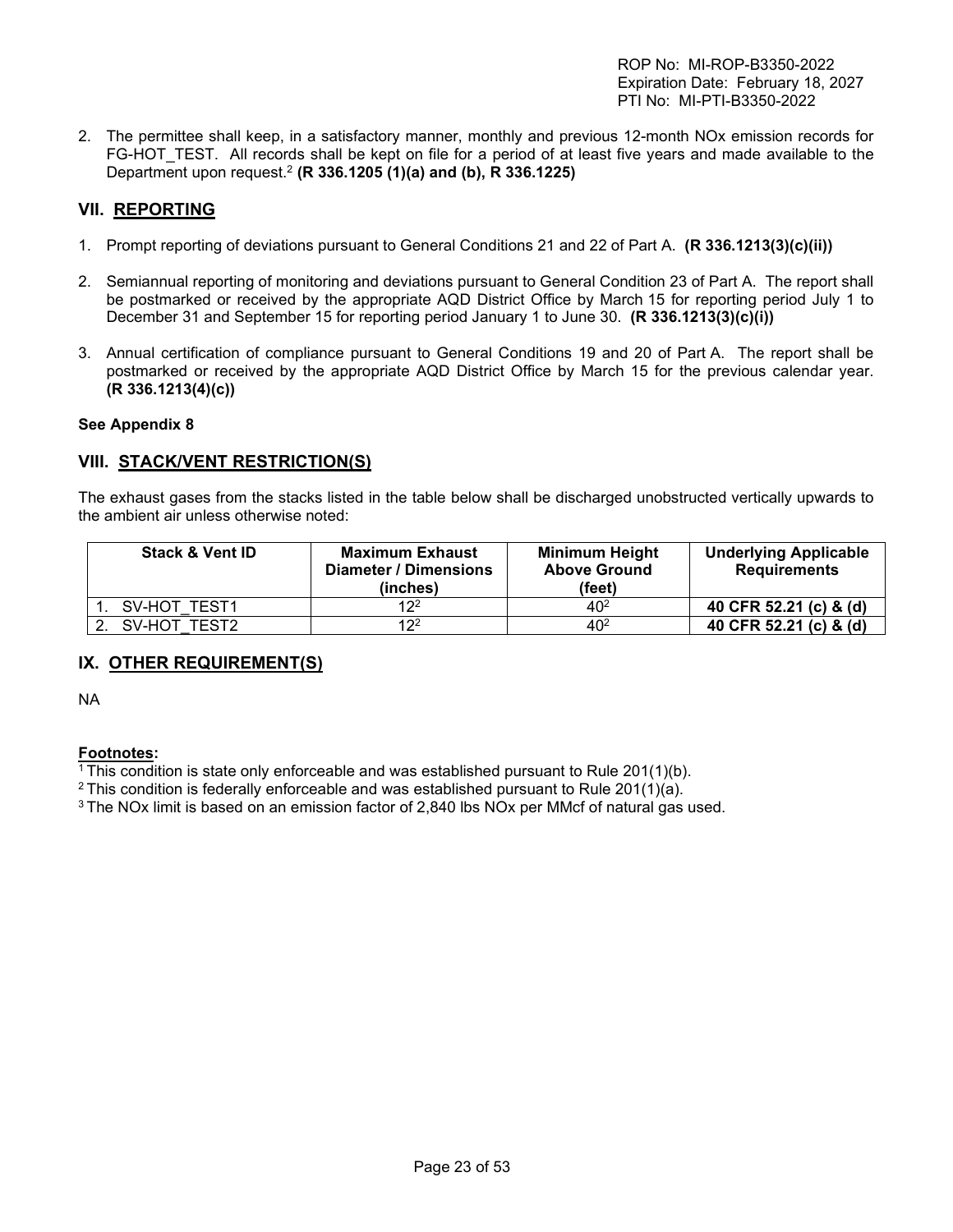## **FG-DYNOS FLEXIBLE GROUP CONDITIONS**

## <span id="page-23-0"></span>**DESCRIPTION**

Five (5) dynamometer engine test cells burning unleaded gasoline (Trenton South Plant).

**Emission Unit:** EU-DYNO1, EU-DYNO2, EU-DYNO3, EU-DYNO4, and EU-DYNO5

## **POLLUTION CONTROL EQUIPMENT**

No control

## **I. EMISSION LIMIT(S)**

|    | <b>Pollutant</b>      | Limit                       | <b>Time Period/Operating</b><br><b>Scenario</b>                                     | <b>Equipment</b> | Monitoring/<br><b>Testing Method</b> | <b>Underlying</b><br>Applicable<br><b>Requirements</b>               |
|----|-----------------------|-----------------------------|-------------------------------------------------------------------------------------|------------------|--------------------------------------|----------------------------------------------------------------------|
|    | CO                    | $3.12$ lb/gal <sup>2</sup>  | Hourly                                                                              | FG-DYNOS         | SC V.1, V.2                          | R 336.1205                                                           |
| 2. | CO                    | 210.6 tpy <sup>2</sup>      | 12-month rolling time period<br>as determined at the end of<br>each calendar month. | <b>FG-DYNOS</b>  | SC VI.2                              | R 336.1205,<br>R 336.2804,<br>40 CFR 52.21 (d)                       |
| B. | <b>NO<sub>x</sub></b> | $0.300$ lb/gal <sup>2</sup> | Hourly                                                                              | <b>FG-DYNOS</b>  | SC V.1, V.2                          | R 336.1205                                                           |
| 4. | <b>NO<sub>x</sub></b> | 20.25 tp $v^2$              | 12-month rolling time period<br>as determined at the end of<br>each calendar month. | <b>FG-DYNOS</b>  | SC VI.2                              | R 336.1205<br>R 336.2803,<br>R 336.2804<br>40 CFR 52.21 (c)<br>& (d) |

## **II. MATERIAL LIMIT(S)**

|    | <b>Material</b>      | Limit                                    | <b>Time Period/Operating</b><br><b>Scenario</b>                                       | <b>Equipment</b> | Monitoring/<br><b>Testing</b><br><b>Method</b> | <b>Underlying Applicable</b><br><b>Requirements</b>                                  |
|----|----------------------|------------------------------------------|---------------------------------------------------------------------------------------|------------------|------------------------------------------------|--------------------------------------------------------------------------------------|
| И. | Unleaded<br>Gasoline | 48 gallons per<br>hour <sup>2</sup>      | Hourly                                                                                | <b>FG-DYNOS</b>  | SC VI.3                                        | R 336.1205(1)(a),<br>R 336.1225, R 336.2803,<br>R 336.2804,<br>40 CFR 52.21(c) & (d) |
| 2. | Unleaded<br>Gasoline | 135,000 gallons<br>per year <sup>2</sup> | 12-month rolling time<br>period as determined at<br>the end of each calendar<br>month | <b>FG-DYNOS</b>  | SC VI.2                                        | R 336.1205(1)(a),<br>R 336.1225                                                      |

## **III. PROCESS/OPERATIONAL RESTRICTION(S)**

- 1. The permittee shall not operate more than five (5) dynamometer engine test cells at one time.<sup>2</sup> **(R 336.1205, R 336.1225, R 336.2803, R 336.2804, 40 CFR 52.21(c) & (d))**
- 2. The permittee shall burn only unleaded gasoline in FG-DYNOS.<sup>2</sup> (**R 336.1205(1)(a))**

## **IV. DESIGN/EQUIPMENT PARAMETER(S)**

NA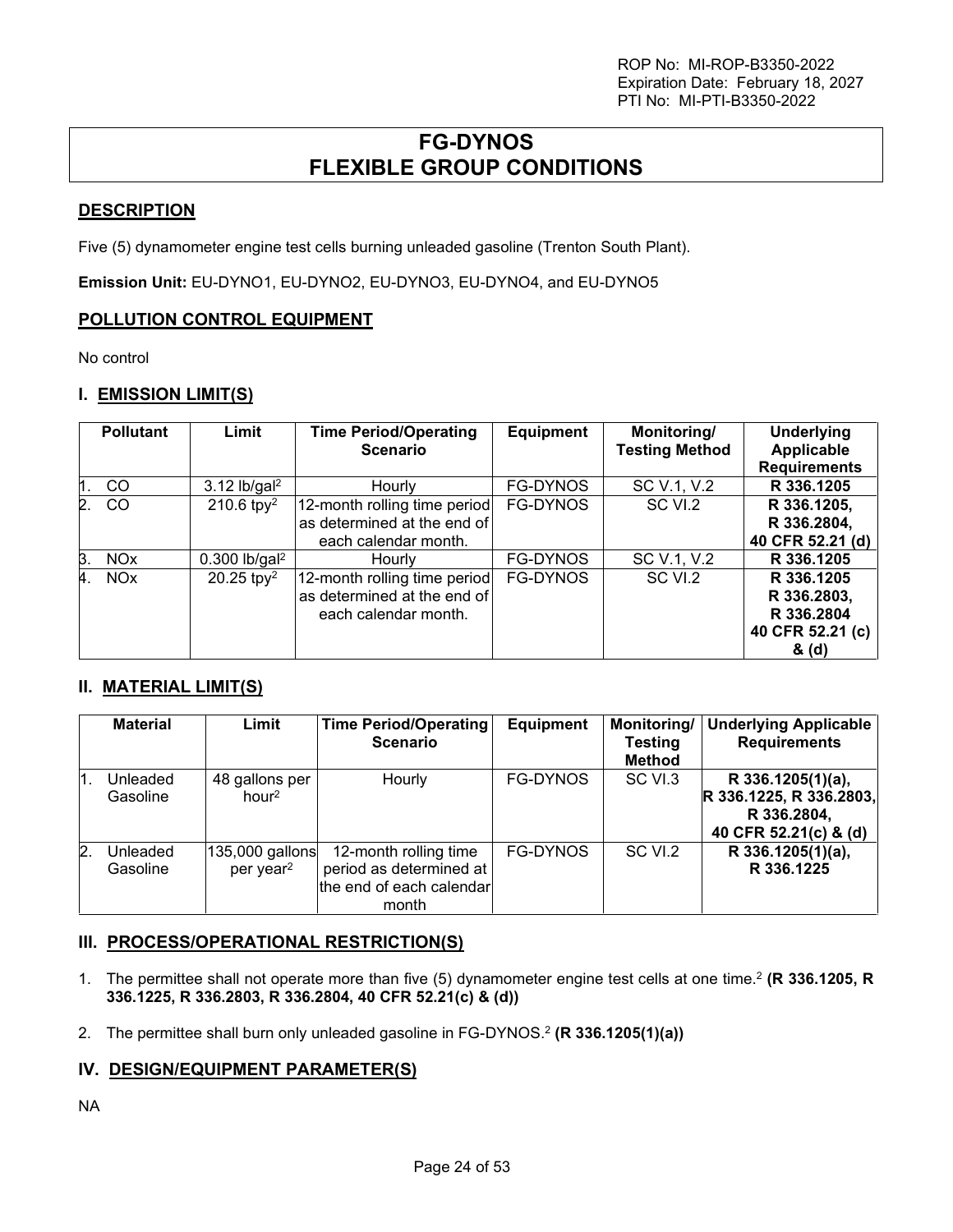### **V. TESTING/SAMPLING**

Records shall be maintained on file for a period of five years. **(R 336.1213(3)(b)(ii))**

1. The permittee shall verify pound per gallon CO and NOx emission rates from one of the following dynamometer engine test cells: EU-DYNO1, EU-DYNO2, EU-DYNO3, EU-DYNO4, or EU-DYNO5, by testing at owner's expense, in accordance with the Department requirements. Testing shall be performed using an approved EPA Method listed in:

| Pollutant  | <b>Test Method Reference</b> |
|------------|------------------------------|
| l CC       | 40 CFR Part 60, Appendix A   |
| <b>NOx</b> | 40 CFR Part 60, Appendix A   |

An alternate method, or a modification to the approved USEPA Method, may be specified in an AQD-approved Test Protocol and must meet the requirements of the federal Clean Air Act, all applicable state and federal rules and regulations, and be within the authority of the AQD to make the change. No less than 30 days prior to testing, the permittee shall submit a complete test plan to the AQD Technical Programs Unit and District Office. The AQD must approve the final plan prior to testing, including any modifications to the method in the test protocol that are proposed after initial submittal. The permittee must submit a complete report of the test results to the AQD Technical Programs Unit and District Office within 60 days following the last date of the test. **(R 336.1213(3), R 336.2001, R 336.2003, R 336.2004)** 

- 2. Within 180 days of the effective date of MI-PTI-B3350-2022, the permittee shall verify the pound per gallon CO and NOx emission rates from one of the following dynamometer engine test cells: EU-DYNO1, EU-DYNO2, EU-DYNO3, EU-DYNO4, or EU-DYNO5. Thereafter, the permittee shall verify the pound per gallon CO and NOx emission rates from one of the following dynamometer engine test cells: EU-DYNO1, EU-DYNO2, EU-DYNO3, EU-DYNO4, or EU-DYNO5, at a minimum, every five years from the date of the last test. **(R 336.1213(3), R 336.2001, R 336.2003, R 336.2004)**
- 3. The permittee shall notify the AQD Technical Programs Unit Supervisor and the District Supervisor not less than 30 days before testing of the time and place performance tests will be conducted. **(R 336.1213(3))**

#### **See Appendix 5**

### **VI. MONITORING/RECORDKEEPING**

Records shall be maintained on file for a period of five years. **(R 336.1213(3)(b)(ii))**

- 1. The permittee shall complete all required calculations in a format acceptable to the AQD District Supervisor by the 30th day of the calendar month, for the previous calendar month, unless otherwise specified in any monitoring/recordkeeping special condition.<sup>2</sup> **(R 336.1205, R 336.1225, R 336.1702(a), R 336.2803, R 336.2804, 40 CFR 52.21(c) & (d))**
- 2. The permittee shall keep the following information on a monthly basis for FG-DYNOS:
	- a) A record of the days of operation.
	- b) Gallons of unleaded gasoline used per month and 12-month rolling time period.
	- c) CO emission calculations determining the monthly emission rate in tons per calendar month.
	- d) CO emission calculations determining the annual emission rate in tons per 12-month rolling time period as determined at the end of each calendar month.
	- e) NOx emission calculations determining the monthly emission rate in tons per calendar month.
	- f) NOx emission calculations determining the annual emission rate in tons per 12-month rolling time period as determined at the end of each calendar month.

The permittee shall keep the records in a format acceptable to the AQD District Supervisor. The permittee shall keep all records on file and make them available to the Department upon request.<sup>2</sup> **(R 336.1205, R 336.1225, R 336.1702(a), R 336.2803, R 336.2804, 40 CFR 52.21(c) & (d))**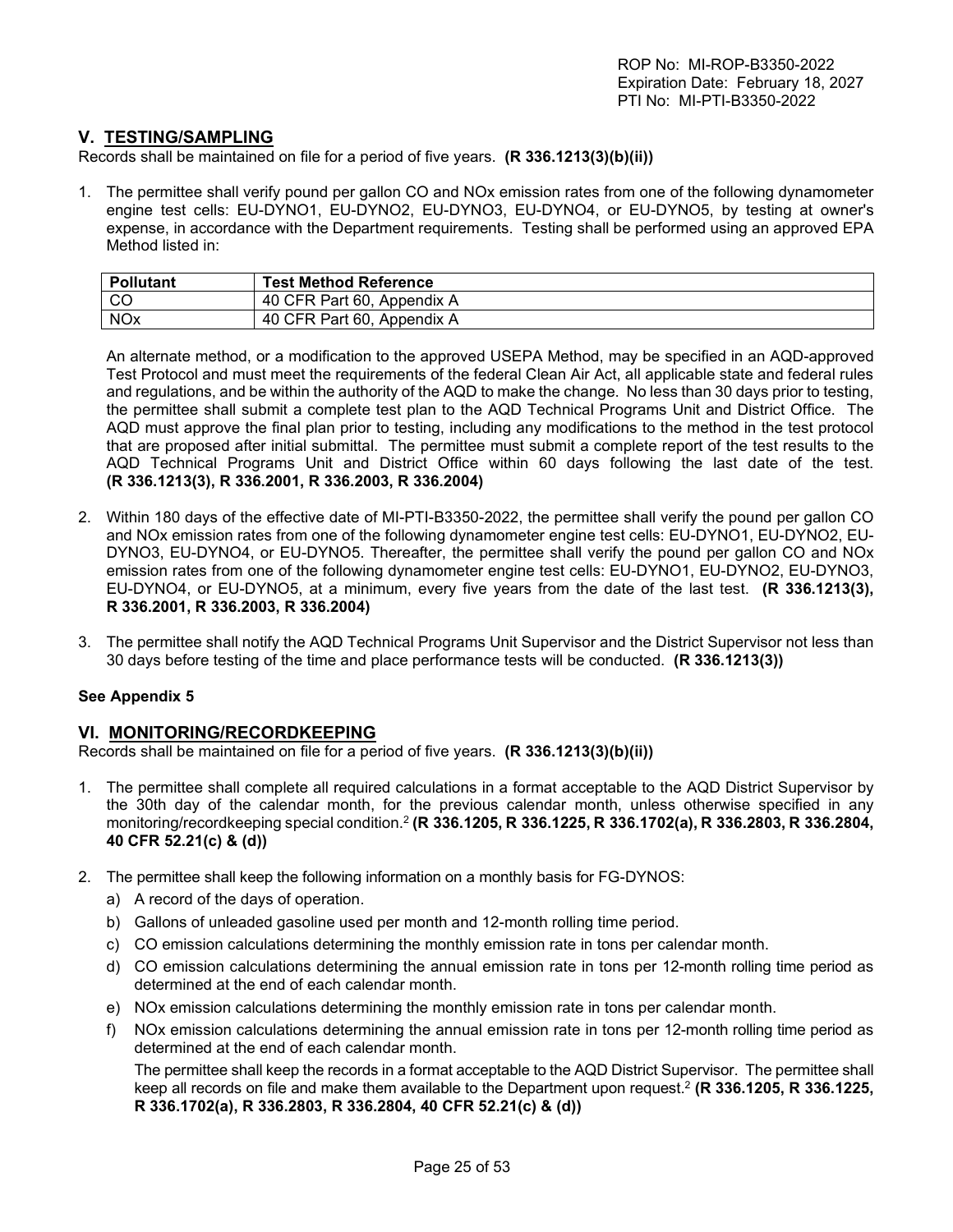3. The permittee shall keep, in a satisfactory manner, hourly unleaded gasoline use calculation records for FG-DYNOS, as required SC II 1. The permittee shall calculate the hourly unleaded gasoline usage rate based upon monthly recordkeeping, prorated to an hourly rate. Should the prorated hourly rate exceed 90 percent of the hourly limit, the permittee shall commence hourly recordkeeping for a minimum of two months until the hourly rate falls below 90 percent of the hourly limit. The permittee shall keep all records on file at the facility for a period of at least five years and make them available to the Department upon request. **(R 336.1213, R 336.1225, R 336.1702(a), R 336.2803, R 336.2804, 40 CFR 52.21(c) & (d))** 

## **VII. REPORTING**

- 1. Prompt reporting of deviations pursuant to General Conditions 21 and 22 of Part A. **(R 336.1213(3)(c)(ii))**
- 2. Semiannual reporting of monitoring and deviations pursuant to General Condition 23 of Part A. The report shall be postmarked or received by the appropriate AQD District Office by March 15 for reporting period July 1 to December 31 and September 15 for reporting period January 1 to June 30. **(R 336.1213(3)(c)(i))**
- 3. Annual certification of compliance pursuant to General Conditions 19 and 20 of Part A. The report shall be postmarked or received by the appropriate AQD District Office by March 15 for the previous calendar year. **(R 336.1213(4)(c))**
- 4. The permittee shall submit any performance test reports to the AQD Technical Programs Unit and District Office, in a format approved by the AQD. **(R 336.1213(3)(c), R 336.2001(5))**

### **See Appendix 8**

## **VIII. STACK/VENT RESTRICTION(S)**

The exhaust gases from the stacks listed in the table below shall be discharged unobstructed vertically upwards to the ambient air unless otherwise noted:

| <b>Stack &amp; Vent ID</b> | <b>Maximum</b><br><b>Exhaust Diameter</b><br>/ Dimensions<br>(inches) | <b>Minimum Height</b><br><b>Above Ground</b><br>(feet) | <b>Underlying Applicable</b><br><b>Requirements</b>             |
|----------------------------|-----------------------------------------------------------------------|--------------------------------------------------------|-----------------------------------------------------------------|
| 1. SV-DYNO1                | 33.0 <sup>2</sup>                                                     | $35.4^2$                                               | R 336.1225, R 336.2803<br>R 336.2804,<br>40 FR 52.21 (c) & (d)  |
| 2. SV-DYNO2                | 33.0 <sup>2</sup>                                                     | $35.4^2$                                               | R 336.1225, R 336.2803<br>R 336.2804,<br>40 FR 52.21 (c) & (d)  |
| 3. SV-DYNO3                | 33.0 <sup>2</sup>                                                     | $35.4^2$                                               | R 336.1225, R 336.2803<br>R 336.2804,<br>40 FR 52.21 (c) & (d)  |
| 4. SV-DYNO4                | 33.0 <sup>2</sup>                                                     | $35.4^2$                                               | R 336.1225, R 336.2803<br>R 336.2804,<br>40 FR 52.21 (c) & (d)  |
| 5. SV-DYNO5                | 33.0 <sup>2</sup>                                                     | $35.4^2$                                               | R 336.1225, R 336.2803<br>R 336.2804,<br>40 CFR 52.21 (c) & (d) |

### **IX. OTHER REQUIREMENT(S)**

NA

#### **Footnotes:**

<sup>1</sup>This condition is state only enforceable and was established pursuant to Rule 201(1)(b).

<sup>2</sup> This condition is federally enforceable and was established pursuant to Rule 201(1)(a).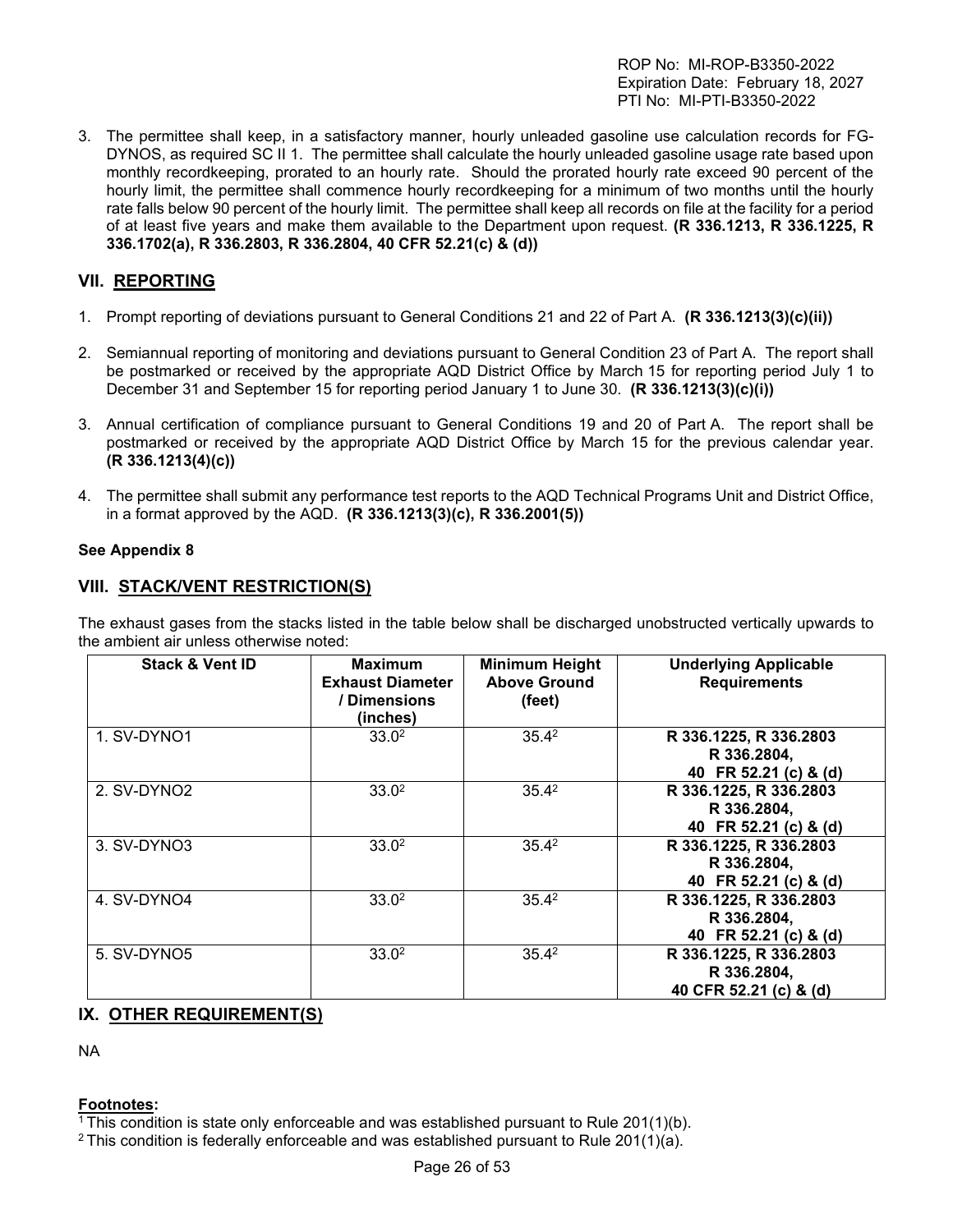## **FG-COMBUSTION FLEXIBLE GROUP CONDITIONS**

## <span id="page-26-0"></span>**DESCRIPTION**

Boilers 1 and 5 and miscellaneous combustion equipment including: direct fired burners for supply fans, heating and ventilation units, unit heaters, door heaters, strand type air houses, hot water generators and steam generators (each is burning natural gas and rated at less than 10 MMBtu/hr of heat input).

**Emission Unit:** EU-BOILER1, EU-BOILER5, and EU-COMBUSTION

## **POLLUTION CONTROL EQUIPMENT**

NA

## **I. EMISSION LIMIT(S)**

| <b>Pollutant</b> | Limit                               | <b>Time Period/Operating</b><br><b>Scenario</b>                                    | <b>Equipment</b>     | Monitoring/<br><b>Testing Method</b> | <b>Underlying</b><br>Applicable<br><b>Requirements</b> |
|------------------|-------------------------------------|------------------------------------------------------------------------------------|----------------------|--------------------------------------|--------------------------------------------------------|
| 1. NOX           | 72.14<br>tons per year <sup>2</sup> | 12-month rolling time period<br>as determined at the end of<br>each calendar month | <b>FG-COMBUSTION</b> | SC VI.3                              | R 336.1205(1)                                          |
| 2. CO            | 60.60<br>tons per year <sup>2</sup> | 12-month rolling time period<br>as determined at the end of<br>each calendar month | <b>FG-COMBUSTION</b> | SC VI.3                              | R 336.1205(1)                                          |

## **II. MATERIAL LIMIT(S)**

| <b>Material</b> | Limit             | <b>Time Period/Operating</b><br><b>Scenario</b>                                                                                 | <b>Equipment</b> | Monitoring/<br><b>Testing Method</b> | Underlying<br>Applicable<br><b>Requirements</b> |
|-----------------|-------------------|---------------------------------------------------------------------------------------------------------------------------------|------------------|--------------------------------------|-------------------------------------------------|
| 1. Natural Gas  | vear <sup>2</sup> | 1,374 million   12-month rolling time period<br>cubic feet per as determined at the end of FG-COMBUSTION<br>each calendar month |                  | SC VI.2                              | R 336.1205(1)(a)                                |

### **III. PROCESS/OPERATIONAL RESTRICTION(S)**

1. The permittee shall burn only natural gas in FG-COMBUSTION, with the exception of FG-BLR1&BLR5.<sup>2</sup> **(R 336.1205)**

## **IV. DESIGN/EQUIPMENT PARAMETER(S)**

NA

### **V. TESTING/SAMPLING**

Records shall be maintained on file for a period of five years. **(R 336.1213(3)(b)(ii))**

#### **See Appendix 5**

### **VI. MONITORING/RECORDKEEPING**

Records shall be maintained on file for a period of five years. **(R 336.1213(3)(b)(ii))**

1. The permittee shall complete all required calculations in a format acceptable to the AQD District Supervisor by the 30th day of the calendar month, for the previous calendar month, unless otherwise specified in any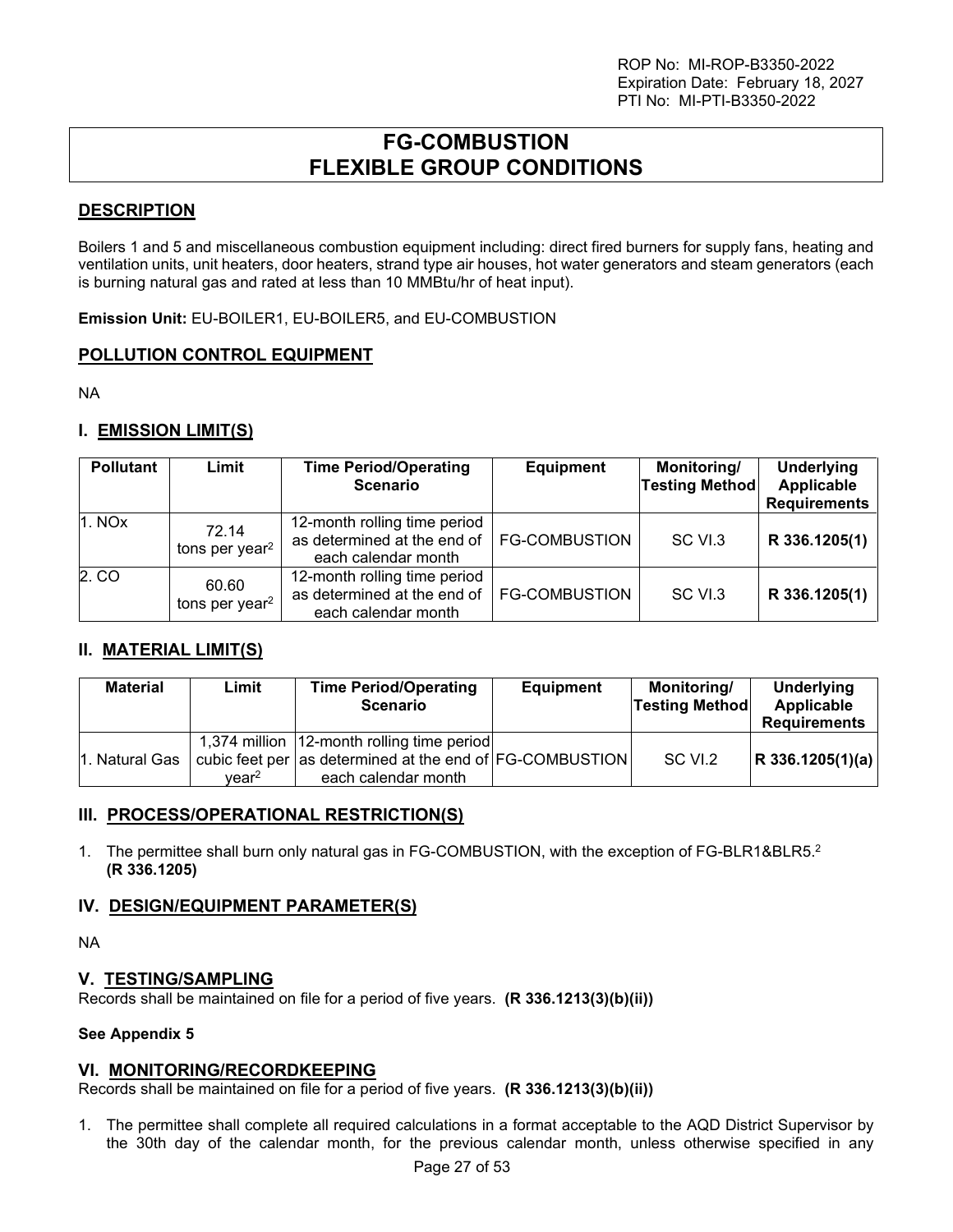monitoring/recordkeeping special condition.<sup>2</sup> **R 336.2804, 40 CFR 52.21(c) & (d))** 

**(R 336.1205, R 336.1225, R 336.1702(a), R 336.2803,** 

- 2. The permittee shall monitor and record the monthly natural gas usage, in a manner acceptable to the AQD District Supervisor. All records shall include the amount of natural gas used, in cubic feet, on a calendar month basis and a 12-month rolling time period basis. The records must indicate the total amount of natural gas used in FG-COMBUSTION and the heat value of natural gas used, in Btu per cubic feet. The permittee shall keep all records on file at the facility and make them available to the Department upon request.<sup>2</sup>  **(R 336.1205(1))**
- 3. The permittee shall calculate PM, SO2, NOx, and CO emission rates for each calendar month using the methods detailed in Appendix 7. All data shall be kept on file for a period of at least five years and made available to the Air Quality Division upon request.<sup>2</sup> **(R 336.1205(1), R 336.2803, R 336.2804, 40 CFR 52.21(c) and (d))**

### **See Appendix 7**

### **VII. REPORTING**

- 1. Prompt reporting of deviations pursuant to General Conditions 21 and 22 of Part A. **(R 336.1213(3)(c)(ii))**
- 2. Semiannual reporting of monitoring and deviations pursuant to General Condition 23 of Part A. The report shall be postmarked or received by the appropriate AQD District Office by March 15 for reporting period July 1 to December 31 and September 15 for reporting period January 1 to June 30. **(R 336.1213(3)(c)(i))**
- 3. Annual certification of compliance pursuant to General Conditions 19 and 20 of Part A. The report shall be postmarked or received by the appropriate AQD District Office by March 15 for the previous calendar year. **(R 336.1213(4)(c))**

#### **See Appendix 8**

### **VIII. STACK/VENT RESTRICTION(S)**

NA

## **IX. OTHER REQUIREMENT(S)**

NA

### **Footnotes:**

<sup>1</sup>This condition is state only enforceable and was established pursuant to Rule 201(1)(b).

<sup>2</sup> This condition is federally enforceable and was established pursuant to Rule 201(1)(a).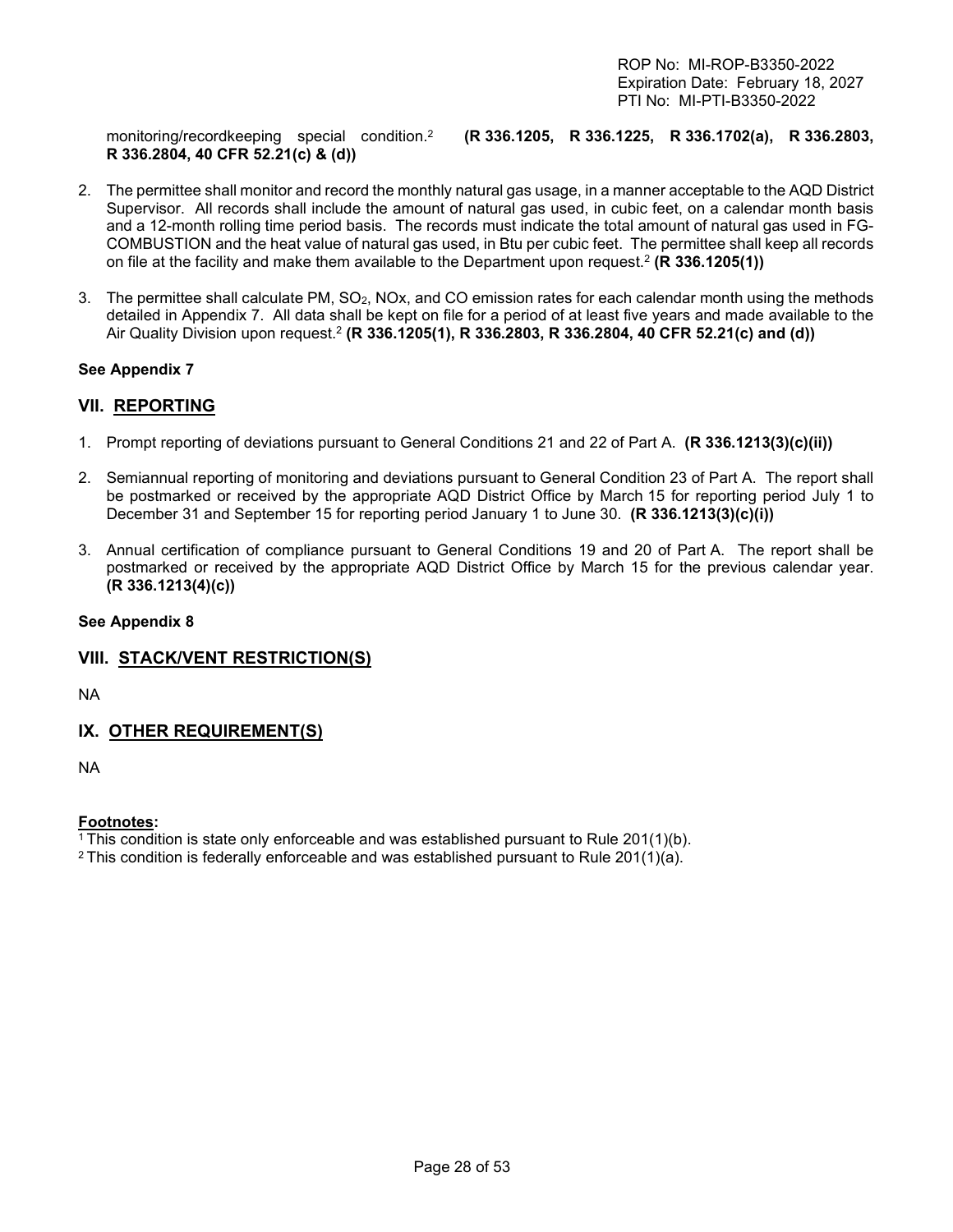## **FG-BLR1&BLR5 FLEXIBLE GROUP CONDITIONS**

## <span id="page-28-0"></span>**DESCRIPTION**

Two natural gas-fired boilers rated at 60 MMBTU/hr and 180 MMBTU/hr**.** 

**Emission Unit:** EU-BOILER1 and EU-BOILER5

## **POLLUTION CONTROL EQUIPMENT**

NA

## **I. EMISSION LIMIT(S)**

| <b>Pollutant</b>                   | Limit                             | Time Period/Operating<br><b>Scenario</b> | <b>Equipment</b>         | Monitoring/<br><b>Testing Method</b> | <b>Underlying</b><br>Applicable<br><b>Requirements</b> |
|------------------------------------|-----------------------------------|------------------------------------------|--------------------------|--------------------------------------|--------------------------------------------------------|
| 1. CO (burning<br>natural gas)     | 0.084<br>lb/MMBtu/hr <sup>2</sup> | Hourly                                   | EU-BOILER1<br>EU-BOILER5 | SC V.1, V.2                          | R 336.1205(1)                                          |
| 2. NOx (burning<br>natural gas)    | 0.10<br>lb/MMBtu/hr <sup>2</sup>  | Hourly                                   | EU-BOILER1               | SC V.1, V.2                          | R 336.1205(1)                                          |
| 3. NOX<br>(burning natural<br>gas) | 0.28<br>lb/MMBtu/hr <sup>2</sup>  | Hourly                                   | EU-BOILER5               | SC V.1, V.2                          | R 336.1205(1)                                          |

## **II. MATERIAL LIMIT(S)**

NA

## **III. PROCESS/OPERATIONAL RESTRICTION(S)**

NA

## **IV. DESIGN/EQUIPMENT PARAMETER(S)**

NA

### **V. TESTING/SAMPLING**

Records shall be maintained on file for a period of five years. **(R 336.1213(3)(b)(ii))**

1. The permittee shall verify CO and NOx emission rates from FG-BLR1&BLR5 while combusting natural gas by testing at owner's expense, in accordance with the Department requirements. Testing shall be performed using an approved EPA Method listed in:

| <b>Pollutant</b> | <b>Test Method Reference</b> |
|------------------|------------------------------|
| - CO             | 40 CFR Part 60, Appendix A   |
| NO <sub>x</sub>  | 40 CFR Part 60, Appendix A   |

An alternate method, or a modification to the approved USEPA Method, may be specified in an AQD-approved Test Protocol and must meet the requirements of the federal Clean Air Act, all applicable state and federal rules and regulations, and be within the authority of the AQD to make the change. No less than 30 days prior to testing, the permittee shall submit a complete test plan to the AQD Technical Programs Unit and District Office. The AQD must approve the final plan prior to testing, including any modifications to the method in the test protocol that are proposed after initial submittal. The permittee must submit a complete report of the test results to the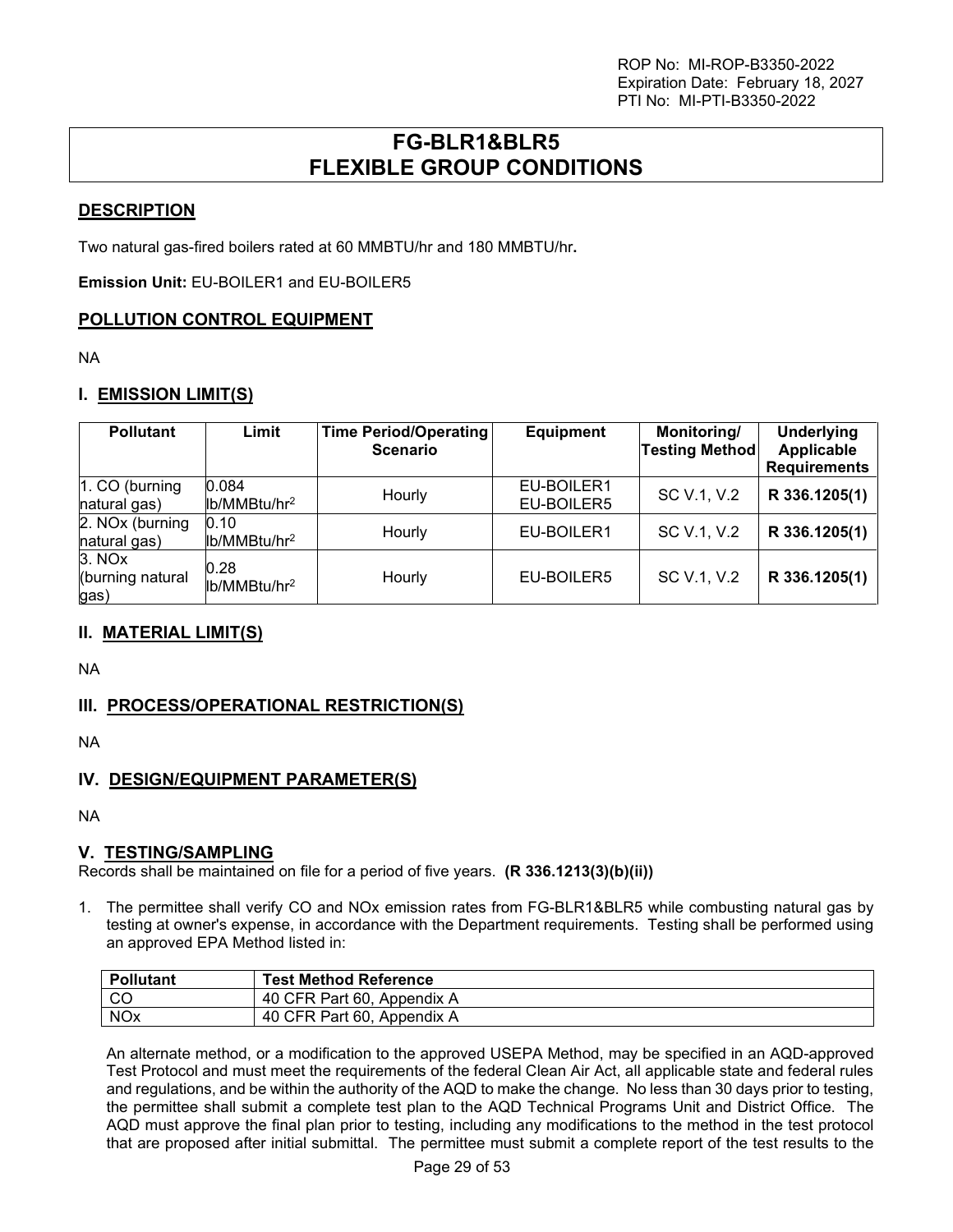AQD Technical Programs Unit and District Office within 60 days following the last date of the test. **(R 336.1213(3), R 336.2001, R 336.2003, R 336.2004)** 

- 2. Within 365 days of the effective date of MI-PTI-B3350-2022, the permittee shall verify the CO and NOx emission rates from FG-BLR1&BLR5 while combusting natural gas. Thereafter, the permittee shall verify the CO and NOx emission rates from FG-BLR1&BLR5, at a minimum, every five years from the date of the last test. **(R 336.1213(3), R 336.2001, R 336.2003, R 336.2004)**
- 3. The permittee shall notify the AQD Technical Programs Unit Supervisor and the District Supervisor not less than 30 days before testing of the time and place performance tests will be conducted. **(R 336.1213(3))**

#### **See Appendix 5**

#### **VI. MONITORING/RECORDKEEPING**

Records shall be maintained on file for a period of five years. **(R 336.1213(3)(b)(ii))**

- 1. The permittee shall complete all required calculations in a format acceptable to the AQD District Supervisor by the 30th day of the calendar month, for the previous calendar month, unless otherwise specified in any monitoring/recordkeeping special condition.<sup>2</sup> **(R 336.1205, R 336.1225, R 336.1702(a), R 336.2803, R 336.2804, 40 CFR 52.21(c) & (d))**
- 2. The permittee shall monitor and record monthly the natural gas usage, in a manner acceptable to the AQD District Supervisor. All records shall include the amount of natural gas used, in cubic feet, on a calendar month basis and 12-month rolling time period basis. The records must indicate the total amount of natural gas used in FG-BLR1&BLR5 and the heat value of natural gas used, in Btu per cubic feet. The permittee shall keep all records on file at the facility and make them available to the Department upon request.<sup>2</sup>  **(R 336.1205(1))**

## **VII. REPORTING**

- 1. Prompt reporting of deviations pursuant to General Conditions 21 and 22 of Part A. **(R 336.1213(3)(c)(ii))**
- 2. Semiannual reporting of monitoring and deviations pursuant to General Condition 23 of Part A. The report shall be postmarked or received by the appropriate AQD District Office by March 15 for reporting period July 1 to December 31 and September 15 for reporting period January 1 to June 30. **(R 336.1213(3)(c)(i))**
- 3. Annual certification of compliance pursuant to General Conditions 19 and 20 of Part A. The report shall be postmarked or received by the appropriate AQD District Office by March 15 for the previous calendar year. **(R 336.1213(4)(c))**
- 4. The permittee shall submit any performance test reports to the AQD Technical Programs Unit and District Office, in a format approved by the AQD. **(R 336.1213(3)(c), R 336.2001(5))**

#### **See Appendix 8**

### **VIII. STACK/VENT RESTRICTION(S)**

The exhaust gases from the stacks listed in the table below shall be discharged unobstructed vertically upwards to the ambient air unless otherwise noted:

| <b>Stack &amp; Vent ID</b> | <b>Maximum Exhaust</b><br>Diameter / Dimensions<br>(inches) | <b>Minimum Height</b><br><b>Above Ground</b><br>(feet) | <b>Underlying Applicable</b><br><b>Requirements</b>           |
|----------------------------|-------------------------------------------------------------|--------------------------------------------------------|---------------------------------------------------------------|
| 1. SV-BLR1                 | $66^{2}$                                                    | 842                                                    | R 336.1225, R 336.2803,<br>R 336.2804, 40 CFR 52.21 (c) & (d) |
| 2. SV-BLR5                 | $66^{2}$                                                    | 842                                                    | R 336.1225, R 336.2803,<br>R 336.2804, 40 CFR 52.21 (c) & (d) |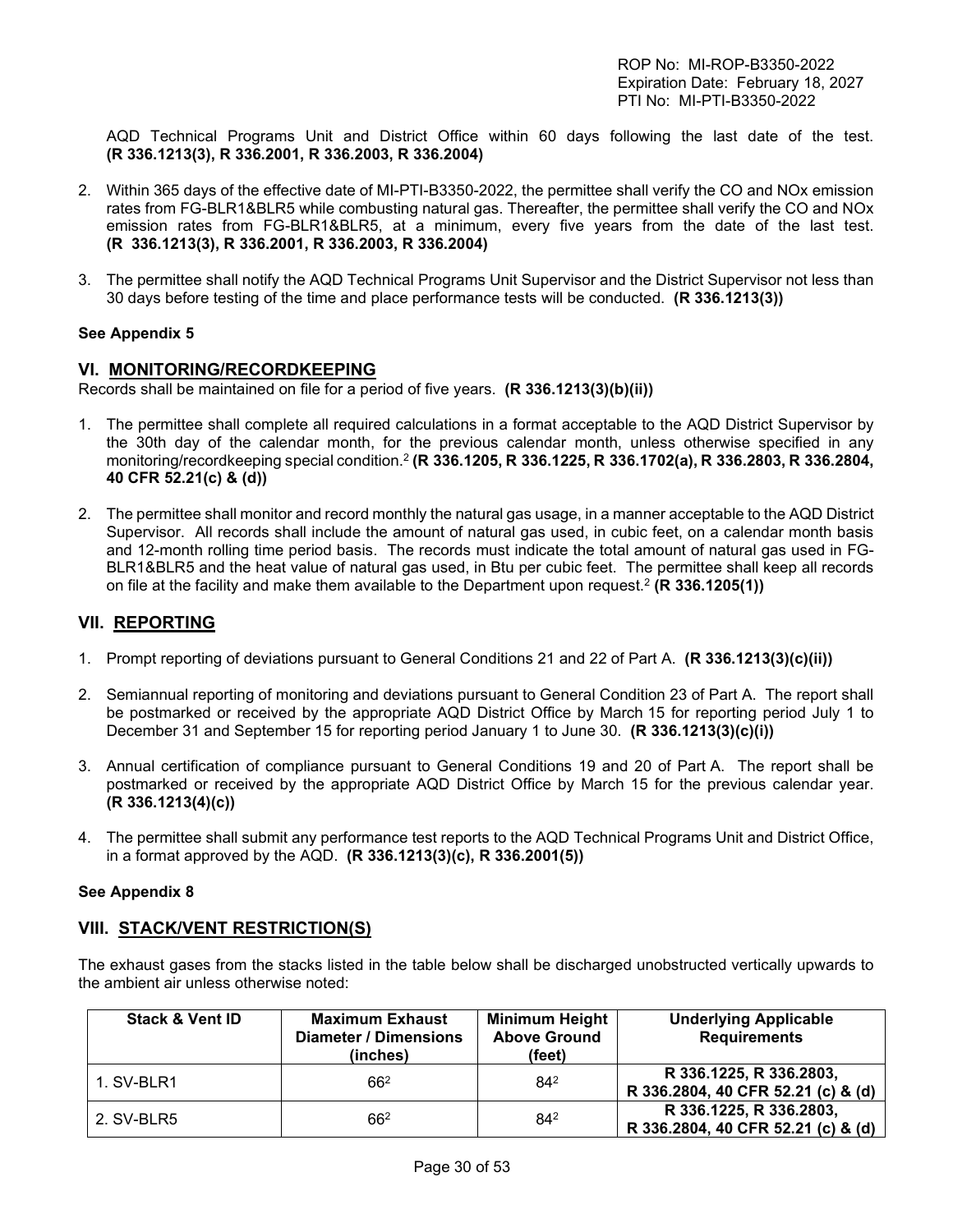### **IX. OTHER REQUIREMENT(S)**

NA

## **Footnotes:**

<sup>1</sup>This condition is state only enforceable and was established pursuant to Rule 201(1)(b).

 $^2$ This condition is federally enforceable and was established pursuant to Rule 201(1)(a).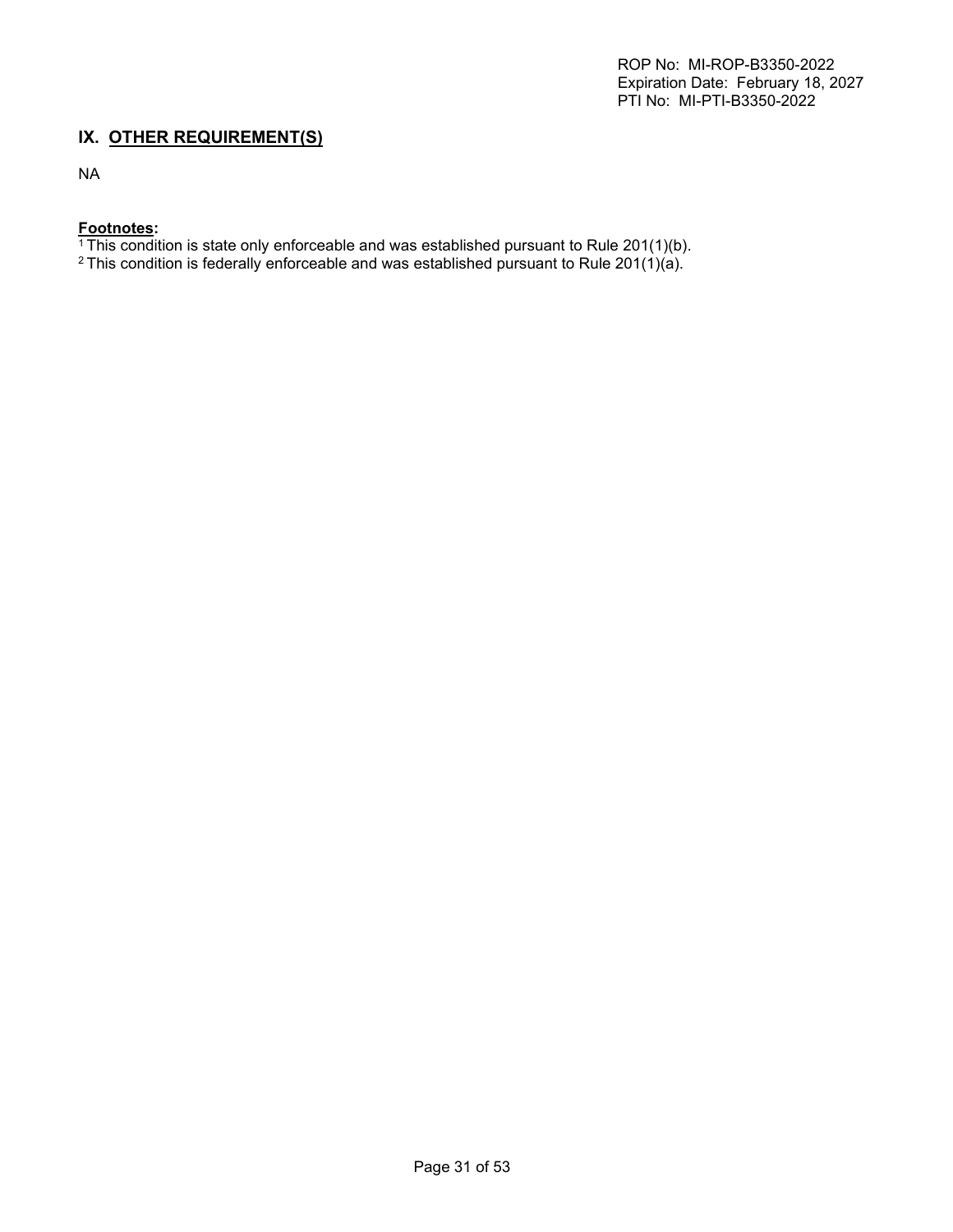## **FG-GAS-DISP FLEXIBLE GROUP CONDITIONS**

## <span id="page-31-0"></span>**DESCRIPTION**

This flexible group includes existing and new/reconstructed stationary gasoline dispensing facilities (GDFs) located at an area source of hazardous air pollutants (HAPs) that have a maximum monthly gasoline throughput of one of the following

- 1. Less than 10,000 gallons
- 2. At least 10,000 gallons and no more than 100,000 gallons

GDF means any stationary source which dispenses gasoline into the fuel tank of a motor vehicle, motor vehicle engine, nonroad vehicle, or nonroad engine, including a nonroad vehicle or nonroad engine use solely for competition. These facilities include, but are not limited to, facilities that dispense gasoline into on- and off-road, street, or highway motor vehicles, lawn equipment, boats, test engines, landscaping equipment, generators, pumps, and other gasolinefueled engines and equipment.

**Emission Unit:** EU-GAS\_TANK1, EU-GAS\_TANK2

## **POLLUTION CONTROL EQUIPMENT**

NA

## **I. EMISSION LIMIT(S)**

NA

### **II. MATERIAL LIMIT(S)**

NA

### **III. PROCESS/OPERATIONAL RESTRICTION(S)**

### 1. **Required measures for a gasoline dispensing facility (GDF) with Monthly Throughput <10,000 gallons**

- a. The permittee must not allow gasoline to be handled in a manner that would result in vapor releases to the atmosphere for extended periods of time. **(40 CFR 63.11116(a))**
- b. The permittee shall minimize gasoline spills. **(40 CFR 63.11116(a)(1))**
- c. Spills shall be cleaned up as expeditiously as practicable. **(40 CFR 63.11116(a)(2))**
- d. Permittee shall cover all open gasoline containers and all gasoline storage tank fill-pipes with a gasketed seal when not in use. **(40 CFR 63.11116(a)(3))**
- e. Permittee shall minimize gasoline sent to open waste collection systems that collect and transport gasoline to reclamation and recycling devices, such as oil/water separators. **(40 CFR 63.11116(a)(4))**

### 2. **Required Measures for GDF with Monthly Throughput >10,000 gallons and <100,000**

- a. Must comply with the requirements for GDF facilities with monthly throughput <10,000 gallons. **(40 CFR 63.11117(a))**
- b. Must only load gasoline into storage tanks by utilizing submerged filling. **(40 CFR 63.11117(b))**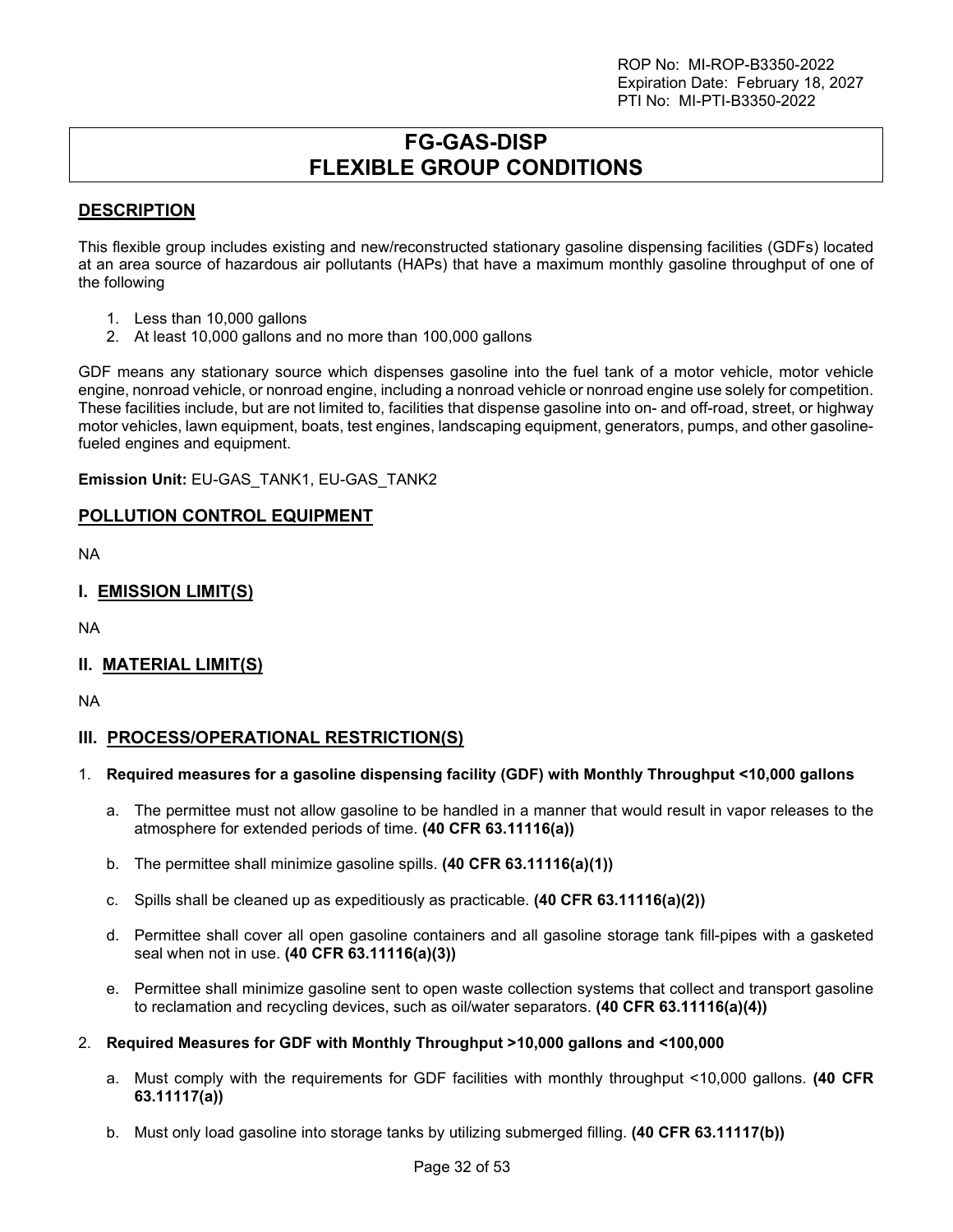- c. Fill pipes not meeting the submerge pipe specifications are allowed if the owner or operator can demonstrate that the liquid level in the tank is always above the entire opening of the fill pipe. Documentation for such demonstration must be made available for inspection. (**40 CFR 63.11117(b)(3))**
- d. Gasoline storage tanks with a capacity of less than 250 gallons are not required to comply with the submerged fill requirements. **(40 CFR 63.11117(c))**

## **IV. DESIGN/EQUIPMENT PARAMETER(S)**

NA

## **V. TESTING/SAMPLING**

There are no testing requirements for GDFs with monthly throughput <10,000 gallons or <100,000 gallons. **(40 CFR 63.11120)** 

### **VI. MONITORING/RECORDKEEPING**

Records shall be maintained on file for a period of five years. **(R 336.1213(3)(b)(ii))**

1. The permittee shall keep records of the monthly throughput of gasoline through FG-GAS-DISP. Records of the monthly throughput must be available within 24 hours of a request by the administrator to document your gasoline throughput. **(40 CFR 63.11116(b), 40 CFR 63.11117(d))**

## **VII. REPORTING**

- 1. Prompt reporting of deviations pursuant to General Conditions 21 and 22 of Part A. **(R 336.1213(3)(c)(ii))**
- 2. Semiannual reporting of monitoring and deviations pursuant to General Condition 23 of Part A. The report shall be postmarked or received by the appropriate AQD District Office by March 15 for reporting period July 1 to December 31 and September 15 for reporting period January 1 to June 30. **(R 336.1213(3)(c)(i))**
- 3. Annual certification of compliance pursuant to General Conditions 19 and 20 of Part A. The report shall be postmarked or received by the appropriate AQD District Office by March 15 for the previous calendar year. **(R 336.1213(4)(c))**
- 4. At the time you become subject to the requirements of SC III.2, the permittee must submit an Initial Notification that you are subject to this subpart unless you meet the requirements in SC VII.6 below. The initial notification must contain the following information:
	- a. The name and address of the owner and the operator.
	- b. The address (i.e., physical location) of the GDF.
	- c. A statement that the notification is being submitted in response to this subpart (Gasoline Distribution Area MACT, 40 CFR 63 Subpart CCCCCC) and identifying the requirements in paragraphs (a), (b), and (c)(1) or paragraph (c)(2) of §63.11117 that apply to you.

The notification must be submitted to the applicable EPA Regional Office and delegated State authority as specified in 40 CFR 63.13. **(40 CFR 63.11124(a)(1))** 

- 5. If you are subject to the requirements of SC III.2, the permittee shall submit a Notification of Compliance Status to the applicable USEPA Regional Office and the delegated state authority, as specified in 40 CFR 63.13, within 60 days of the applicable compliance date specified in §63.11113, unless you meet the requirements in SC VII.6 below. **40 CFR 63.11124(a)(2))**
- 6. If prior to January 10, 2008, you are operating in compliance with an enforceable State, local, or tribal rule or permit that requires submerged fill as specified in §63.11117(b), you are not required to submit an Initial Notification or a Notification of Compliance Status under SC VII.4 or SC VII.5 listed above. **(40 CFR 63.11117(a)(3))**

### **See Appendix 8**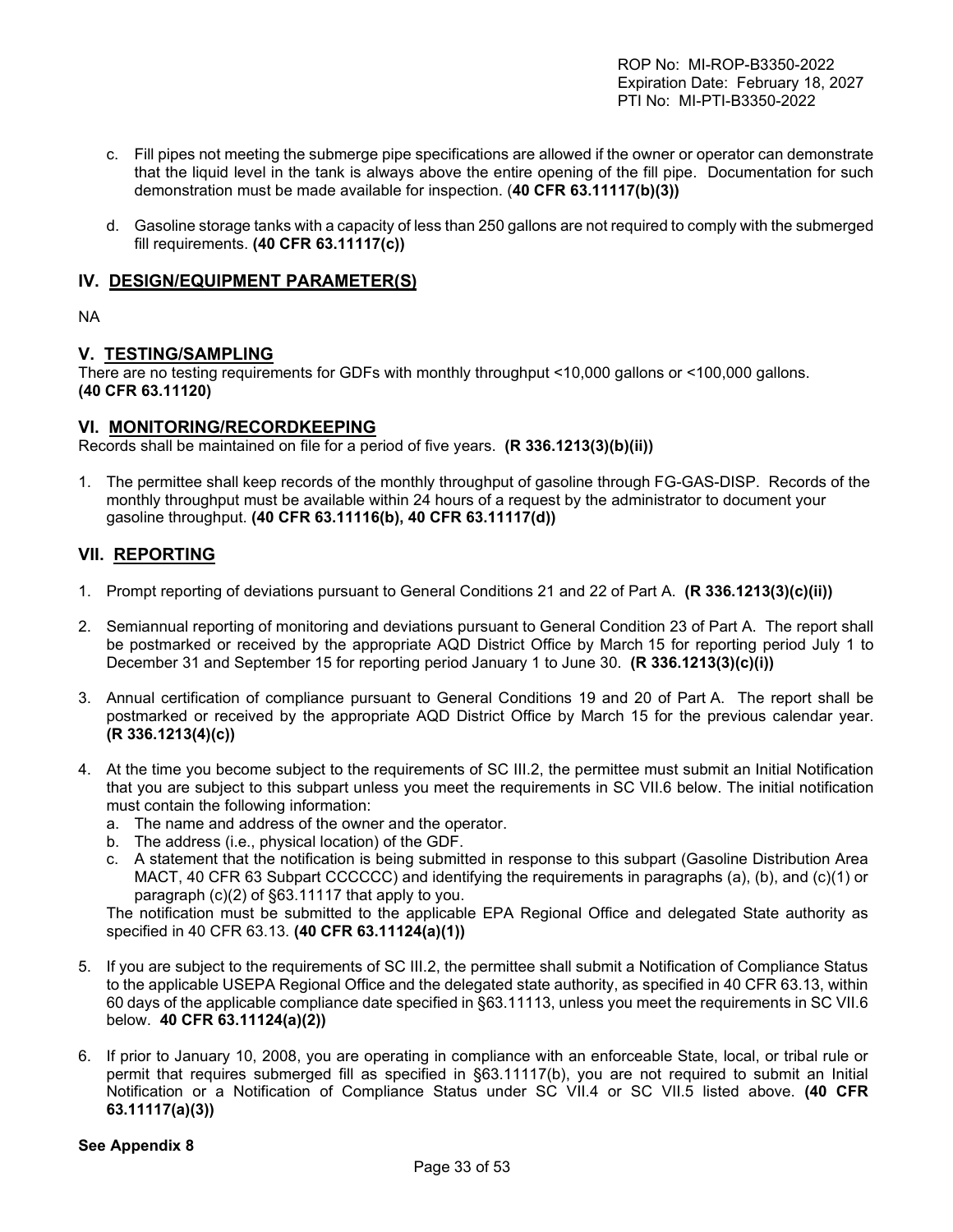## **VIII. STACK/VENT RESTRICTION(S)**

NA

## **IX. OTHER REQUIREMENT(S)**

1. Permittee shall comply with all applicable provisions of the Gasoline Distribution MACT as specified in 40 CFR 63 Subpart CCCCCC. **(40 CFR 63 Subpart CCCCCC)**

#### **Footnotes:**

 $1$ This condition is state only enforceable and was established pursuant to Rule 201(1)(b).

<sup>2</sup> This condition is federally enforceable and was established pursuant to Rule 201(1)(a).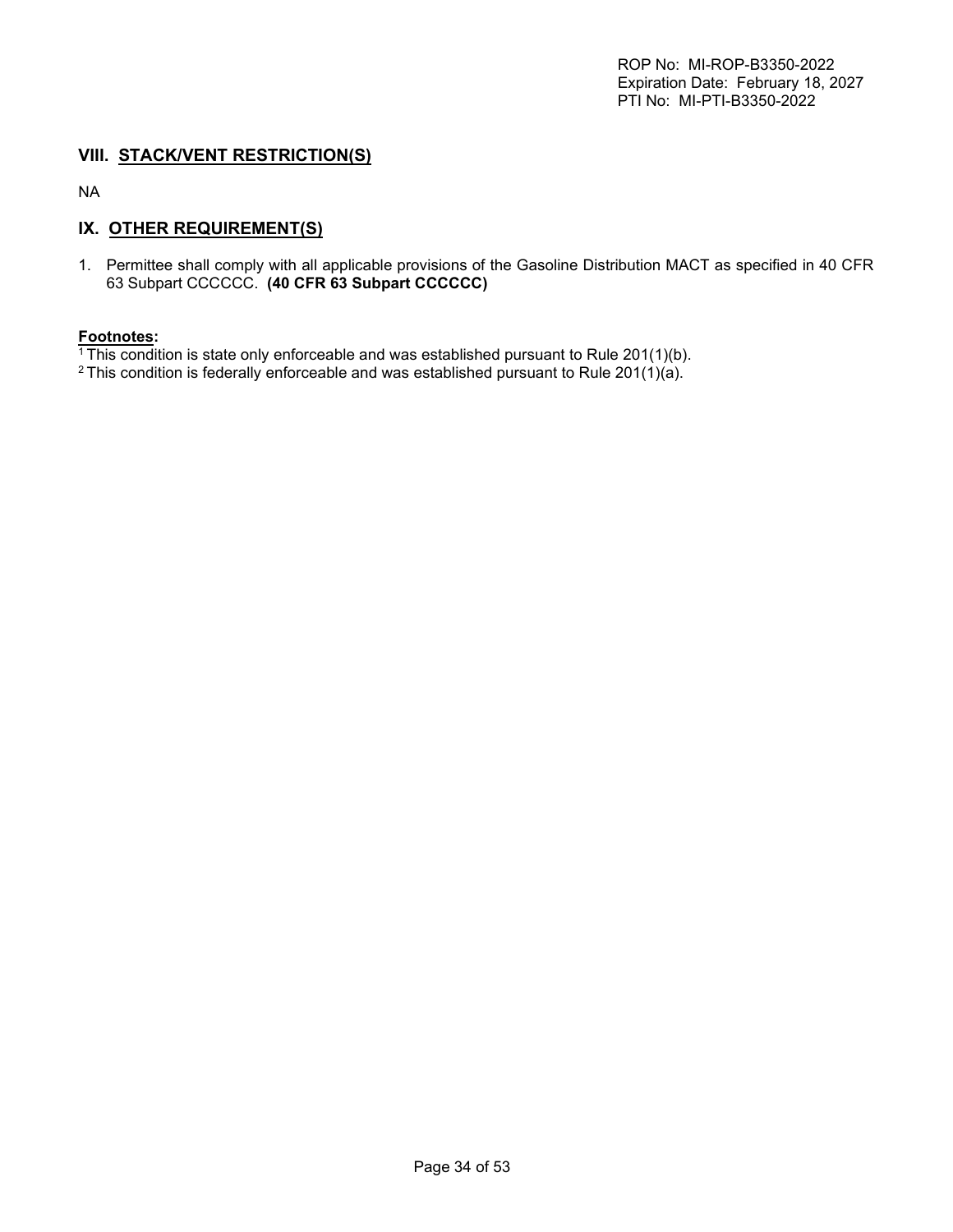## **FG-EMERG-RICE-CI FLEXIBLE GROUP CONDITIONS**

## <span id="page-34-0"></span>**DESCRIPTION**

**40 CFR Part 63, Subpart ZZZZ** - National Emission Standards for Hazardous Air Pollutants for Stationary Reciprocating Internal Combustion Engines (RICE), located at an area source of HAP emissions, existing emergency, compression ignition (CI) RICE equal to or less than 500 brake hp. A RICE is existing if the date of installation is before June 12, 2006.

**Emission Unit:** EU-FIRE\_PUMP1, EU-FIRE\_PUMP2

### **POLLUTION CONTROL EQUIPMENT**

NA

## **I. EMISSION LIMIT(S)**

NA

### **II. MATERIAL LIMIT(S)**

1. The permittee shall burn only diesel fuel in each engine with a maximum sulfur content of 15 ppm (0.0015 percent) by weight and a minimum Cetane index of 40 or a maximum aromatic content of 35 volume percent. **(40 63.6604(b), 40 CFR 80.510(b))**

### **III. PROCESS/OPERATIONAL RESTRICTION(S)**

- 1. The permittee must comply with the requirements in Item 4 of Table 2d of 40 CFR Part 63, Subpart ZZZZ which apply to each engine in FG-EMERG-RICE-CI as specified in the following:
	- a. Change oil and filter every 500 hours of operation or annually, whichever comes first, except as allowed in SC III.2;
	- b. Inspect the air cleaner every 1,000 hours of operation or annually, whichever comes first, and replace as necessary; and
	- c. Inspect all hoses and belts every 500 hours of operation or annually, whichever comes first, and replace as necessary.

If the emergency engine is being operated during an emergency and it is not possible to shut down the engine to perform the management practice requirements on the schedule required, or if performing the work practice on the required schedule would otherwise pose an unacceptable risk under federal, state, or local law, the management practice can be delayed until the emergency is over or the unacceptable risk under federal, state, or local law has abated. The management practice should be performed as soon as practicable after the emergency has ended or the unacceptable risk under Federal, State or local law has been abated. Sources must report any failure to perform the management practice on the schedule required and the Federal, State or local law or which the risk was deemed unacceptable. **(40 CFR 63.6603(a), 40 CFR Part 63, Subpart ZZZZ, Table 2d.4)**

- 2. The permittee may utilize an oil analysis program in order to extend the specified oil change requirement in SC lll.1. The oil analysis must be performed at the same frequency specified for changing the oil in SC lll.1. **(40 CFR 63.6625(i))**
- 3. The permittee shall operate and maintain each engine in FG-EMERG-RICE-CI and after-treatment control device (if any) according to the manufacturer's emission-related written instructions or develop a maintenance plan which must provide to the extent practicable for the maintenance and operation of the engine in a manner consistent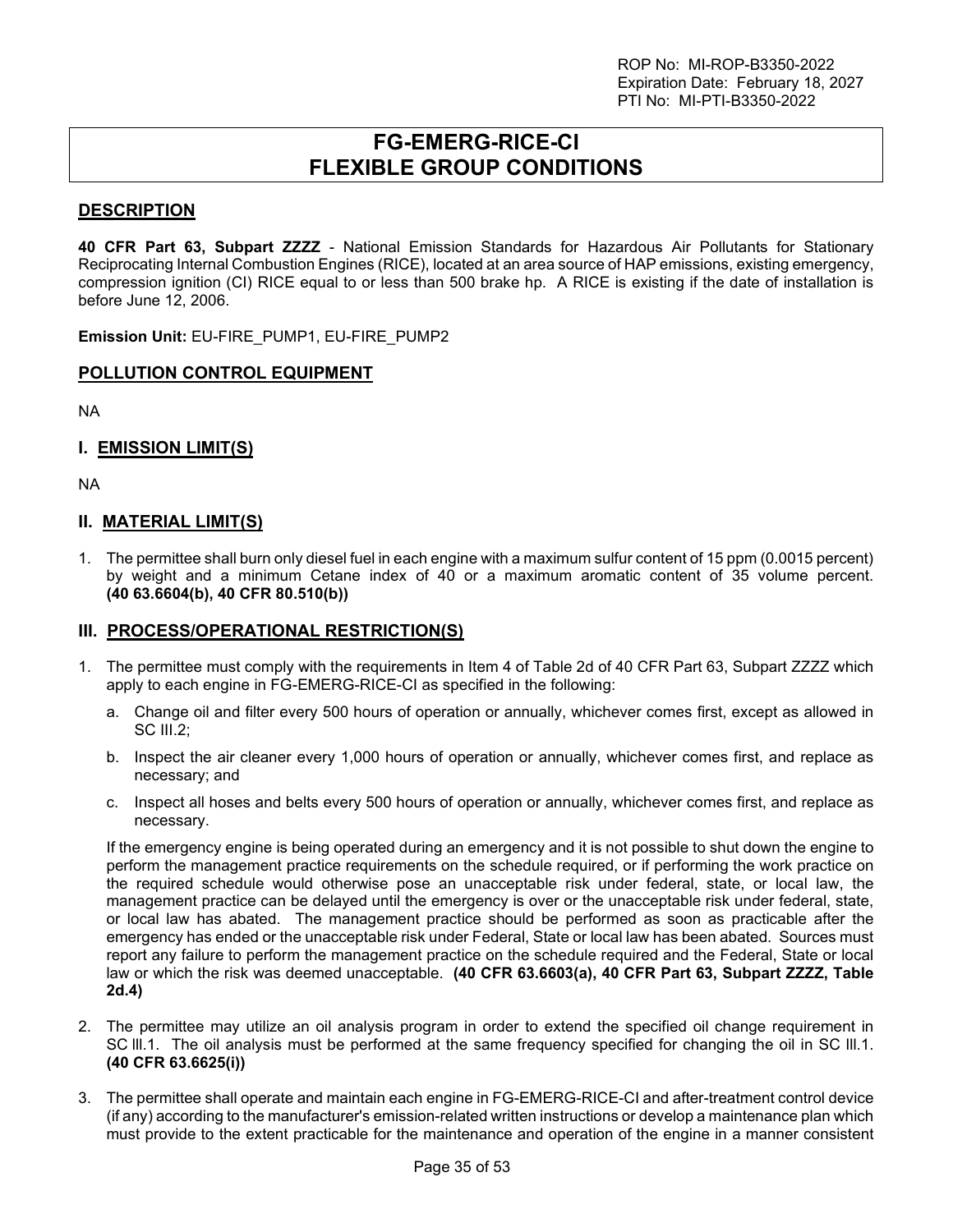with good air pollution control practice for minimizing emissions. **(40 CFR 63.6605, 40 CFR 63.6625(e), 40 CFR 63.6640(a), 40 CFR Part 63, Subpart ZZZZ, Table 6.9)**

- 4. For each engine in FG-EMERG-RICE-CI, the permittee shall minimize the engine's time spent at idle during startup and minimize the engine's startup time to a period needed for appropriate and safe loading of the engine, not to exceed 30 minutes, after which time the emission standards applicable to all times other than startup apply. **(40 CFR 63.6625(h))**
- 5. The permittee may operate each engine in FG-EMERG-RICE-CI for no more than 100 hours per calendar year for the purpose of necessary maintenance checks and readiness testing, provided that the tests are recommended by Federal, State, or local government, the manufacturer, the vendor, the regional transmission organization or equivalent balancing authority and transmission operator, or the insurance company associated with the engine. The permittee may petition the Department for approval of additional hours to be used for maintenance checks and readiness testing. A petition is not required if the owner or operator maintains records indicating that Federal, State, or local standards require maintenance and testing of emergency internal combustion engines beyond 100 hours per calendar year. **(40 CFR 63.6640(f)(2))**
- 6. Each engine in FG-EMERG-RICE-CI may be operated for up to 50 hours per calendar year in non-emergency situations. The 50 hours of operation in non-emergency situations are counted as part of the 100 hours per calendar year for maintenance and testing provided in SC lll.5. The 50 hours per calendar year for nonemergency situations cannot be used for peak shaving or non-emergency demand response, or to generate income for the permittee to supply power to an electric grid or otherwise supply power as part of a financial arrangement with another entity. **(40 CFR 63.6640(f)(4))**

## **IV. DESIGN/EQUIPMENT PARAMETER(S)**

1. The permittee shall equip and maintain each engine in FG-EMERG-RICE-CI with non-resettable hours meters to track the operating hours. **(40 CFR 63.6625(f))** 

### **V. TESTING/SAMPLING**

Records shall be maintained on file for a period of five years. **(R 336.1213(3)(b)(ii))**

1. If using the oil analysis program, the permittee must at a minimum analyze the following three parameters: Total Base Number, viscosity, and percent water content. The condemning limits for these parameters are as follows: Total Base Number is less than 30% of the Total Base Number of the oil when new; viscosity of the oil has changed by more than 20% from the viscosity of the oil when new; or percent water content (by volume) is greater than 0.5. If all these condemning limits are not exceeded, the permittee is not required to change the oil. If any of the limits are exceeded, the permittee must change the oil within 2 business days of receiving the results of the analysis; if the engine is not in operation when the results of the analysis are received, the permittee must change the oil within 2 business days or before commencing operation, whichever is later. The permittee must keep records of the parameters that are analyzed as part of the program, the results of the analysis, and the oil changes for the engine. The analysis program must be part of the maintenance plan for the engine. **(40 CFR 63.6625(i))** 

### **VI. MONITORING/RECORDKEEPING**

Records shall be maintained on file for a period of five years. **(R 336.1213(3)(b)(ii))**

- 1. For each engine in FG-EMERG-RICE-CI, the permittee shall keep in a satisfactory manner the following:
	- a. A copy of each notification and report that was submitted to comply with 40 CFR Part 63, Subpart ZZZZ, including all documentation supporting any Initial Notification or Notification of Compliance Status that was submitted,
	- b. Records of the occurrence and duration of each malfunction of operation or the air pollution control and monitoring equipment,
	- c. Records of performance tests and performance evaluations,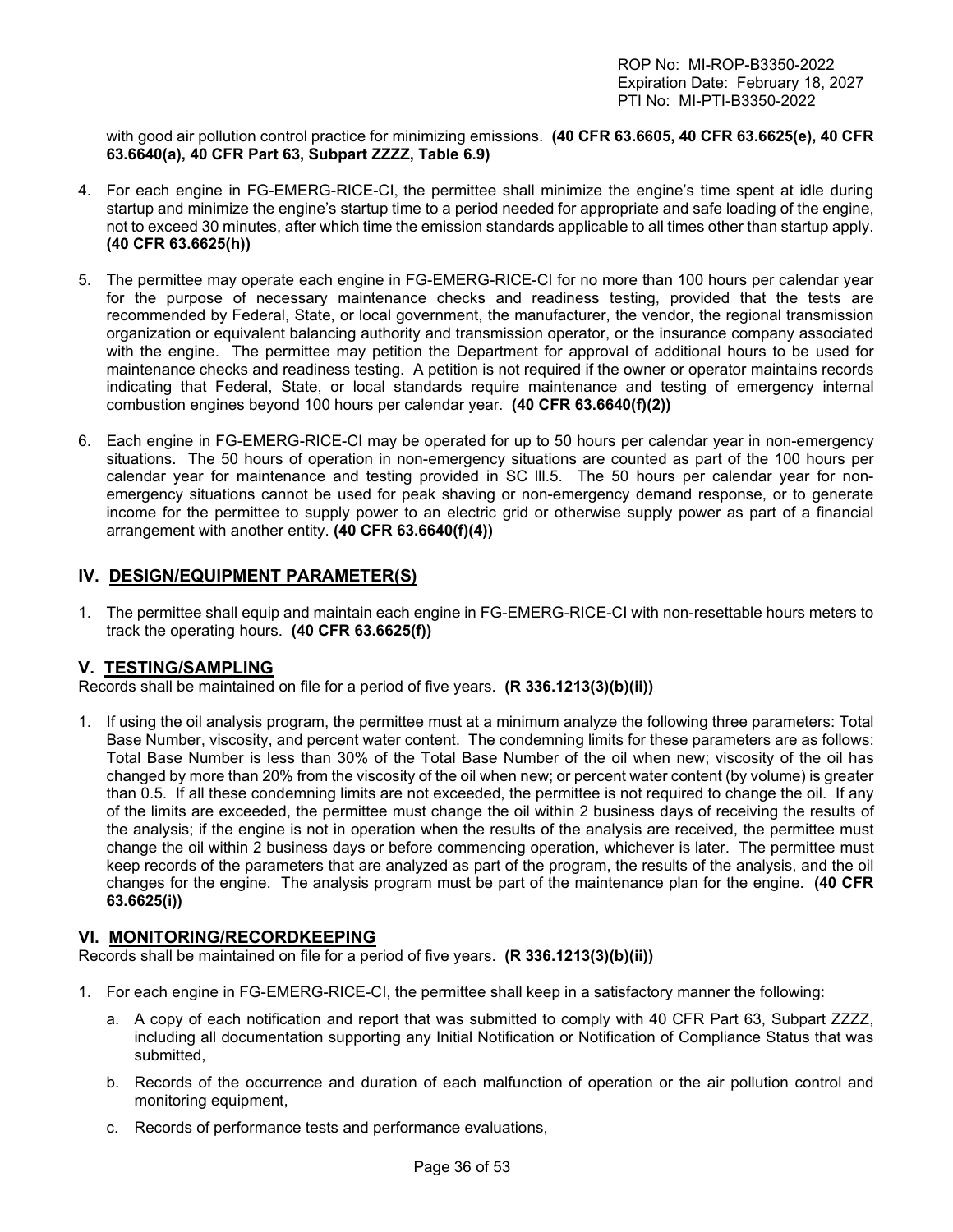- d. Records of all required maintenance performed on the air pollution control and monitoring equipment,
- e. Records of actions taken during periods of malfunction to minimize emissions, including corrective actions to restore malfunctioning process and air pollution control and monitoring equipment to its normal or usual manner of operation.

The permittee shall keep all records on file and make them available to the department upon request. **(40 CFR 63.6655(a), 40 CFR 63.6660)**

- 2. For each engine in FG-EMERG-RICE-CI, the permittee shall keep in a satisfactory manner, records to demonstrate continuous compliance with the operation and maintenance of the engine according to the manufacturer's emission-related operation and maintenance instructions; or of a maintenance plan that provides to the extent practicable for the maintenance and operation of the engine in a manner consistent with good air pollution control practice for minimizing emissions. The permittee shall keep all records on file and make them available to the department upon request. **(40 CFR 63.6655(d), 40 CFR 63.6660, 40 CFR Part 63, Subpart ZZZZ, Table 6.9)**
- 3. For each engine in FG-EMERG-RICE-CI, the permittee shall keep in a satisfactory manner, records of the maintenance conducted to demonstrate that the engine and after-treatment control device (if any) were operated and maintained according to the developed maintenance plan. The permittee shall keep all records on file and make them available to the department upon request. **(40 CFR 63.6655(e), 40 CFR 63.6660)**
- 4. The permittee shall monitor and record, the total hours of operation for each engine in FG-EMERG-RICE-CI on a monthly basis, and the hours of operation during emergency and non-emergency service that are recorded through the non-resettable hour meter for each engine in FG-EMERG-RICE-CI on a calendar year basis, in a manner acceptable to the AQD District Supervisor. The permittee shall document how many hours are spent for emergency operation, including what classified the operation as emergency and how many hours are spent for emergency operation. The permittee shall keep all records on file and make them available to the department upon request. **(40 CFR 63.6655(f), 40 CFR 63.6660)**
- 5. The permittee shall keep, in a satisfactory manner, fuel supplier certification records or fuel sample test data, for each delivery of diesel fuel oil used in FG-EMERG-RICE-CI, demonstrating that the fuel meets the requirement of SC ll.1. The certification or test data shall include the name of the oil supplier or laboratory, the sulfur content, and cetane index or aromatic content of the fuel oil. The permittee shall keep all records on file and make them available to the department upon request. **(40 CFR 80.510(b))**
- 6. The permittee's records must be in a form suitable and readily available for expeditious review according to 40 CFR 63.10(b)(1). **(40 CFR 63.6660(a))**
- 7. As specified in 40 CFR 63.10(b)(1), the permittee must keep each record for 5-years following the date of each occurrence, measurement, maintenance, corrective action, report, or record. **(40 CFR 63.6660(b))**

## **VII. REPORTING**

- 1. Prompt reporting of deviations pursuant to General Conditions 21 and 22 of Part A. **(R 336.1213(3)(c)(ii))**
- 2. Semiannual reporting of monitoring and deviations pursuant to General Condition 23 of Part A. The report shall be postmarked or received by the appropriate AQD District Office by March 15 for reporting period July 1 to December 31 and September 15 for reporting period January 1 to June 30. **(R 336.1213(3)(c)(i))**
- 3. Annual certification of compliance pursuant to General Conditions 19 and 20 of Part A. The report shall be postmarked or received by the appropriate AQD District Office by March 15 for the previous calendar year. **(R 336.1213(4)(c))**
- 4. The permittee shall submit to the AQD District Supervisor, a semiannual compliance report, as specified in 40 CFR 63.6650, which contains all deviations during the reporting period from the operating limitations specified in SC III.1. If there are no deviations from any applicable emission limitations or operating limitations, the report shall contain a statement that there were no deviations during the reporting period. The first report shall cover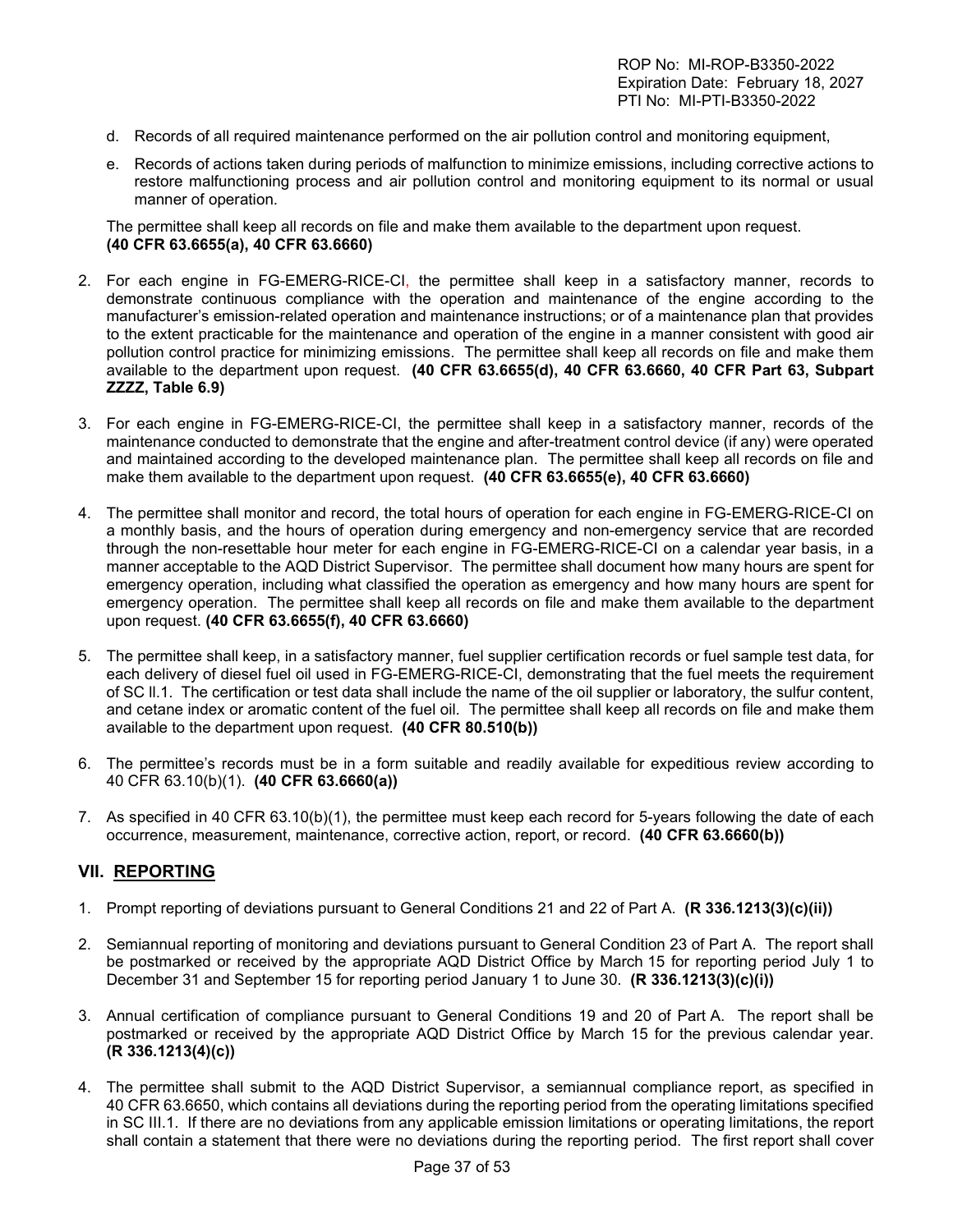the period beginning on the applicable compliance date specified in 40 CFR 63.6595 and ending on June 30 (postmarked or delivered by July 31) or December 31 (postmarked or delivered by January 31), whichever date is the first date following the end of the first calendar half after the applicable compliance date. Each subsequent report must cover the semiannual period from January 1 through June 30, or from July 1 through December 31. The subsequent reports must be postmarked or delivered by July 31 or January 31, whichever date is the first date following the end of the semiannual reporting period, except as allowed in 40 CFR 63.6650(b)(5). The compliance report must also contain the following information, as specified in 40 CFR 63.6650(c) and (d):

- a. Company name and address.
- b. Certification of the report by a responsible official.
- c. Date of report and beginning and ending dates of the reporting period.
- d. The number of malfunctions, duration, and a brief description for each type of malfunction which occurred during the reporting period and which caused or may have caused the operating limitations specified in SC III.1 to be exceeded. The report must also include a description of actions taken by the permittee during a malfunction to minimize emissions in accordance with 40 CFR 63.6605(b), including actions taken to correct a malfunction.
- e. The total operating time of the RICE at which the deviation occurred during the reporting period.
- f. The number, duration, and cause of deviations and the corrective action taken.

A copy of the compliance report shall be kept on file for a period of at least five years (at least two years at the site) and made available to the Department upon request. **(40 CFR 63.6640(b), 40 CFR 63.6650(b), (c), and (d), 40 CFR 63.6660)**

#### **See Appendix 8**

## **VIII. STACK/VENT RESTRICTION(S)**

NA

### **IX. OTHER REQUIREMENT(S)**

1. The permittee shall comply with all applicable requirements of the National Emission Standards for Hazardous Air Pollutants, as specified in 40 CFR Part 63, Subparts A and ZZZZ for Stationary Reciprocating Internal Combustion Engines. **(40 CFR Part 63, Subparts A and ZZZZ)**

#### **Footnotes:**

- <sup>1</sup> This condition is state only enforceable and was established pursuant to Rule 201(1)(b).
- <sup>2</sup> This condition is federally enforceable and was established pursuant to Rule 201(1)(a).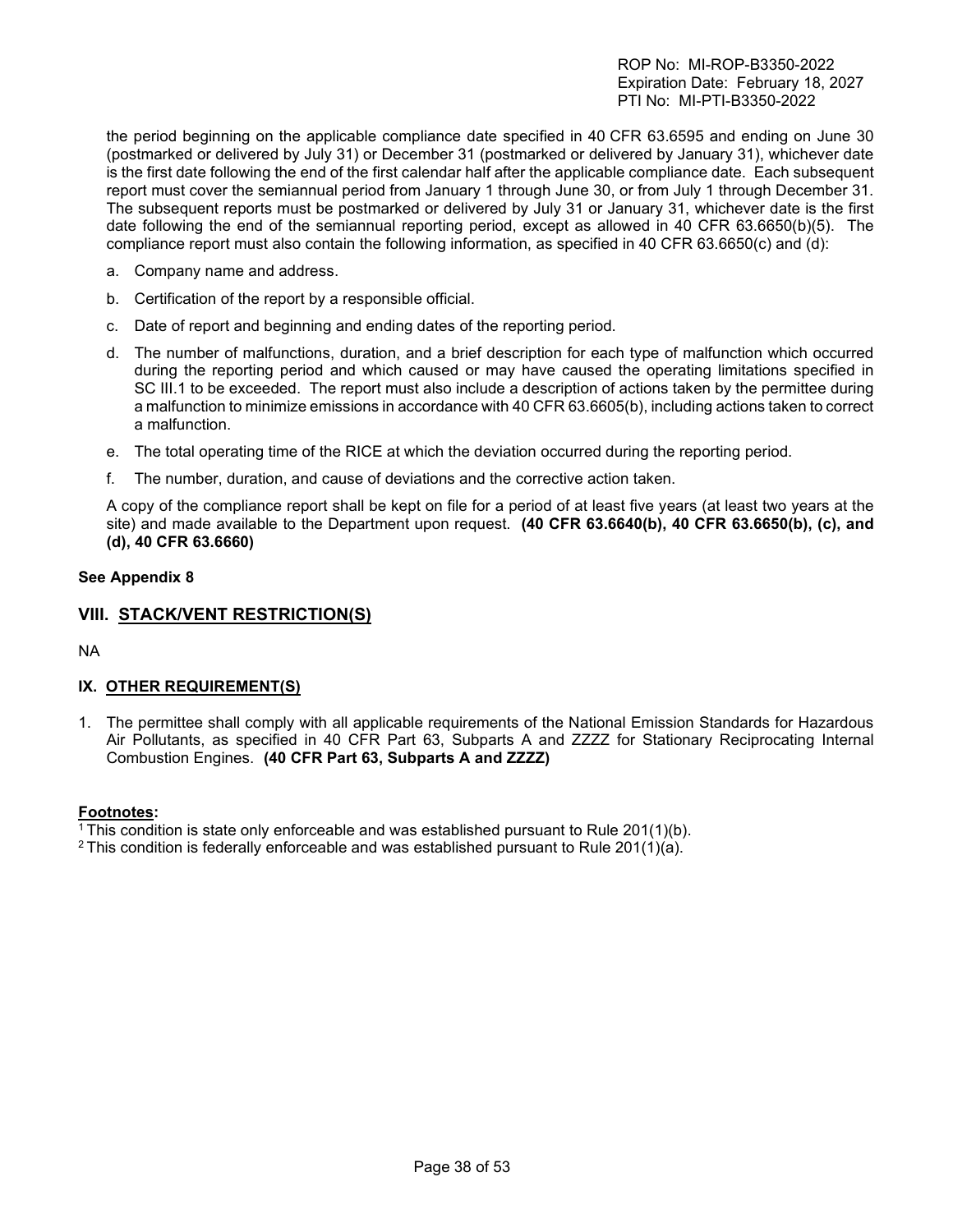## **FG-EMERG-RICE-SI FLEXIBLE GROUP CONDITIONS**

## <span id="page-38-0"></span>**DESCRIPTION**

**40 CFR Part 63, Subpart ZZZZ** - National Emission Standards for Hazardous Air Pollutants for Stationary Reciprocating Internal Combustion Engines (RICE), located at an area source of HAP emissions, existing emergency, spark ignition (SI) RICE equal to or less than 500 bhp. A RICE is existing if the date of installation is before June 12, 2006.

**Emission Unit:** EU-EMERG\_IWTP

### **POLLUTION CONTROL EQUIPMENT**

NA

**I. EMISSION LIMIT(S)** 

NA

### **II. MATERIAL LIMIT(S)**

NA

#### **III. PROCESS/OPERATIONAL RESTRICTION(S)**

- 1. The permittee must comply with the requirements in Item 5 of Table 2d of 40 CFR Part 63, Subpart ZZZZ which apply to each engine in FG-EMERG-RICE-SI as specified in the following:
	- a. Change oil and filter every 500 hours of operation or annually, whichever comes first, except as allowed in SC III.2;
	- b. Inspect spark plugs every 1,000 hours of operation or annually, whichever comes first, and replace as necessary; and
	- c. Inspect all hoses and belts every 500 hours of operation or annually, whichever comes first, and replace as necessary.

If the emergency engine is being operated during an emergency and it is not possible to shut down the engine to perform the management practice requirements on the schedule required, or if performing the management practice on the required schedule would otherwise pose an unacceptable risk under federal, state, or local law, the management practice standard can be delayed until the emergency is over or the unacceptable risk under federal, state, or local law has abated. The management practice should be performed as soon as practicable after the emergency has ended or the unacceptable risk under Federal, State or local law has been abated. Sources must report any failure to perform the management practice on the schedule required and the Federal, State or local law under which the risk was deemed unacceptable. **(40 CFR 63.6603(a), 40 CFR Part 63, Subpart ZZZZ, Table 2d.5)**

- 2. The permittee may utilize an oil analysis program in order to extend the specified oil change requirement in SC lll.1. The oil analysis must be performed at the same frequency specified for changing the oil in SC lll.1. **(40 CFR 63.6625(j))**
- 3. The permittee shall operate and maintain each engine in FG-EMERG-RICE-SI and after-treatment control device (if any) according to the manufacturer's emission-related written instructions or develop a maintenance plan which must provide to the extent practicable for the maintenance and operation of the engine in a manner consistent with good air pollution control practice for minimizing emissions. **(40 CFR 63.6605, 40 CFR 63.6625(e), 40 CFR 63.6640(a), 40 CFR Part 63, Subpart ZZZZ, Table 6.9)**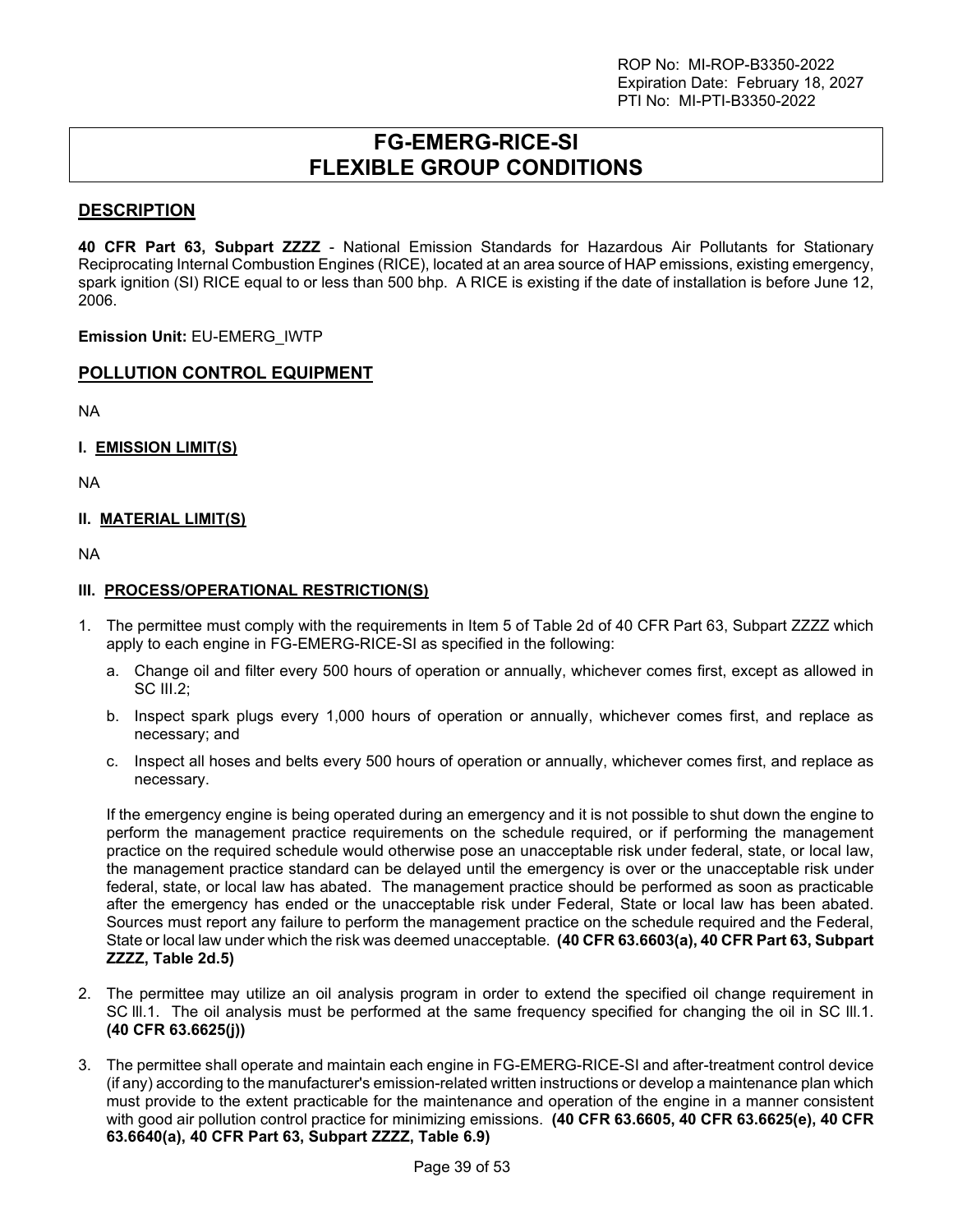- 4. For each engine in FG-EMERG-RICE-SI, the permittee shall minimize the engine's time spent at idle during startup and minimize the engine's startup time to a period needed for appropriate and safe loading of the engine, not to exceed 30 minutes, after which time the emission standards applicable to all times other than startup apply. **(40 CFR 63.6625(h))**
- 5. The permittee may operate each engine in FG-EMERG-RICE-SI for no more than 100 hours per calendar year for the purpose of necessary maintenance checks and readiness testing, provided that the tests are recommended by Federal, State, or local government, the manufacturer, the vendor, the regional transmission organization or equivalent balancing authority and transmission operator, or the insurance company associated with the engine. The permittee may petition the Department for approval of additional hours to be used for maintenance checks and readiness testing, but a petition is not required if the owner or operator maintains records indicating that Federal, State, or local standards require maintenance and testing of emergency internal combustion engines beyond 100 hours per calendar year. **(40 CFR 63.6640(f)(2))**
- 6. Each engine in FG-EMERG-RICE-SI may be operated for up to 50 hours per calendar year in non-emergency situations. The 50 hours of operation in non-emergency situations are counted as part of the 100 hours per calendar year for maintenance and testing provided in SC lll.5. The 50 hours per calendar year for nonemergency situations cannot be used for peak shaving or non-emergency demand response, or to generate income for the permittee to supply power to an electric grid or otherwise supply power as part of a financial arrangement with another entity. **(40 CFR 63.6640(f)(4))**

## **IV. DESIGN/EQUIPMENT PARAMETER(S)**

1. The permittee shall equip and maintain each engine in FG-EMERG-RICE-SI with non-resettable hours meters to track the operating hours. **(40 CFR 63.6625(f))** 

### **V. TESTING/SAMPLING**

Records shall be maintained on file for a period of five years. **(R 336.1213(3)(b)(ii))**

1. If using the oil analysis program, the permittee must at a minimum analyze the following three parameters: Total Acid Number, viscosity, and percent water content. The condemning limits for these parameters are as follows: Total Acid Number increases by more than 3.0 milligrams of potassium hydroxide (KOH) per gram from Total Acid Number of the oil when new; viscosity of the oil has changed by more than 20 percent from the viscosity of the oil when new; or percent water content (by volume) is greater than 0.5. If all of these condemning limits are not exceeded, the engine owner or operator is not required to change the oil. If any of the limits are exceeded, the permittee must change the oil within 2 business days of receiving the results of the analysis; if the engine is not in operation when the results of the analysis are received, the permittee must change the oil within 2 business days or before commencing operation, whichever is later. The permittee must keep records of the parameters that are analyzed as part of the program, the results of the analysis, and the oil changes for the engine. The analysis program must be part of the maintenance plan for the engine. **(40 CFR 63.6625(j))** 

### **VI. MONITORING/RECORDKEEPING**

Records shall be maintained on file for a period of five years. **(R 336.1213(3)(b)(ii))**

- 1. For each engine in FG-EMERG-RICE-SI, the permittee shall keep in a satisfactory manner the following:
	- a. A copy of each notification and report that was submitted to comply with 40 CFR Part 63, Subpart ZZZZ, including all documentation supporting any Initial Notification or Notification of Compliance Status that was submitted,
	- b. Records of the occurrence and duration of each malfunction of operation or the air pollution control and monitoring equipment,
	- c. Records of performance tests and performance evaluations,
	- d. Records of all required maintenance performed on the air pollution control and monitoring equipment,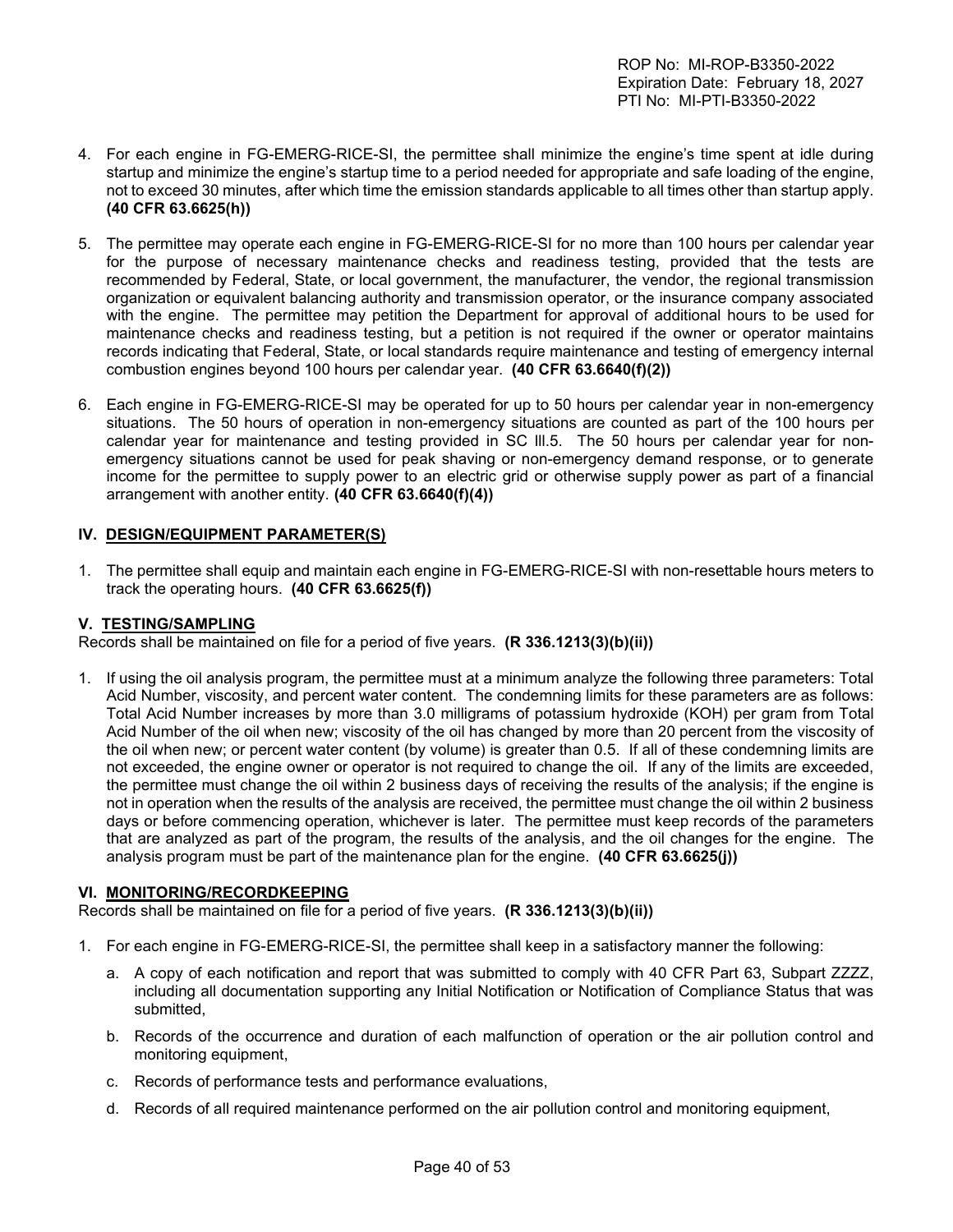e. Records of actions taken during periods of malfunction to minimize emissions, including corrective actions to restore malfunctioning process and air pollution control and monitoring equipment to its normal or usual manner of operation.

The permittee shall keep all records on file and make them available to the department upon request. **(40 CFR 63.6655(a), 40 CFR 63.6660)**

- 2. For each engine in FG-EMERG-RICE-SI, the permittee shall keep in a satisfactory manner, records to demonstrate continuous compliance with the operation and maintenance of the engine according to the manufacturer's emission-related operation and maintenance instructions; or of a maintenance plan that provides to the extent practicable for the maintenance and operation of the engine in a manner consistent with good air pollution control practice for minimizing emissions. The permittee shall keep all records on file and make them available to the department upon request. **(40 CFR 63.6655(d), 40 CFR 63.6660, 40 CFR Part 63, Subpart ZZZZ, Table 6.9)**
- 3. For each engine in FG-EMERG-RICE-SI, the permittee shall keep in a satisfactory manner, records of the maintenance conducted to demonstrate that the engine and after-treatment control device (if any) were operated and maintained according to the developed maintenance plan. The permittee shall keep all records on file and make them available to the department upon request. **(40 CFR 63.6655(e), 40 CFR 63.6660)**
- 4. The permittee shall monitor and record, the total hours of operation for each engine in FG-EMERG-RICE-SI on a monthly basis, and the hours of operation during emergency and non-emergency service that are recorded through the non-resettable hour meter for each engine in FG-EMERG-RICE-SI on a calendar year basis, in a manner acceptable to the AQD District Supervisor. The permittee shall document how many hours are spent for emergency operation, including what classified the operation as emergency and how many hours are spent for emergency operation. The permittee shall keep all records on file and make them available to the department upon request. **(40 CFR 63.6655(f), 40 CFR 63.6660)**
- 5. The permittee's records must be in a form suitable and readily available for expeditious review according to 40 CFR 63.10(b)(1). **(40 CFR 63.6660(a))**
- 6. As specified in 40 CFR 63.10(b)(1), the permittee must keep each record for 5-years following the date of each occurrence, measurement, maintenance, corrective action, report, or record. **(40 CFR 63.6660(b))**

## **VII. REPORTING**

- 1. Prompt reporting of deviations pursuant to General Conditions 21 and 22 of Part A. **(R 336.1213(3)(c)(ii))**
- 2. Semiannual reporting of monitoring and deviations pursuant to General Condition 23 of Part A. The report shall be postmarked or received by the appropriate AQD District Office by March 15 for reporting period July 1 to December 31 and September 15 for reporting period January 1 to June 30. **(R 336.1213(3)(c)(i))**
- 3. Annual certification of compliance pursuant to General Conditions 19 and 20 of Part A. The report shall be postmarked or received by the appropriate AQD District Office by March 15 for the previous calendar year. **(R 336.1213(4)(c))**
- 4. The permittee shall submit to the AQD District Supervisor, a semiannual compliance report, as specified in 40 CFR 63.6650, which contains all deviations during the reporting period from the operating limitations specified in SC III.1. If there are no deviations from any applicable emission limitations or operating limitations, the report shall contain a statement that there were no deviations during the reporting period. The first report shall cover the period beginning on the applicable compliance date specified in 40 CFR 63.6595 and ending on June 30 (postmarked or delivered by July 31) or December 31 (postmarked or delivered by January 31), whichever date is the first date following the end of the first calendar half after the applicable compliance date. Each subsequent report must cover the semiannual period from January 1 through June 30, or from July 1 through December 31. The subsequent reports must be postmarked or delivered by July 31 or January 31, whichever date is the first date following the end of the semiannual reporting period, except as allowed in 40 CFR 63.6650(b)(5). The compliance report must also contain the following information, as specified in 40 CFR 63.6650(c) and (d):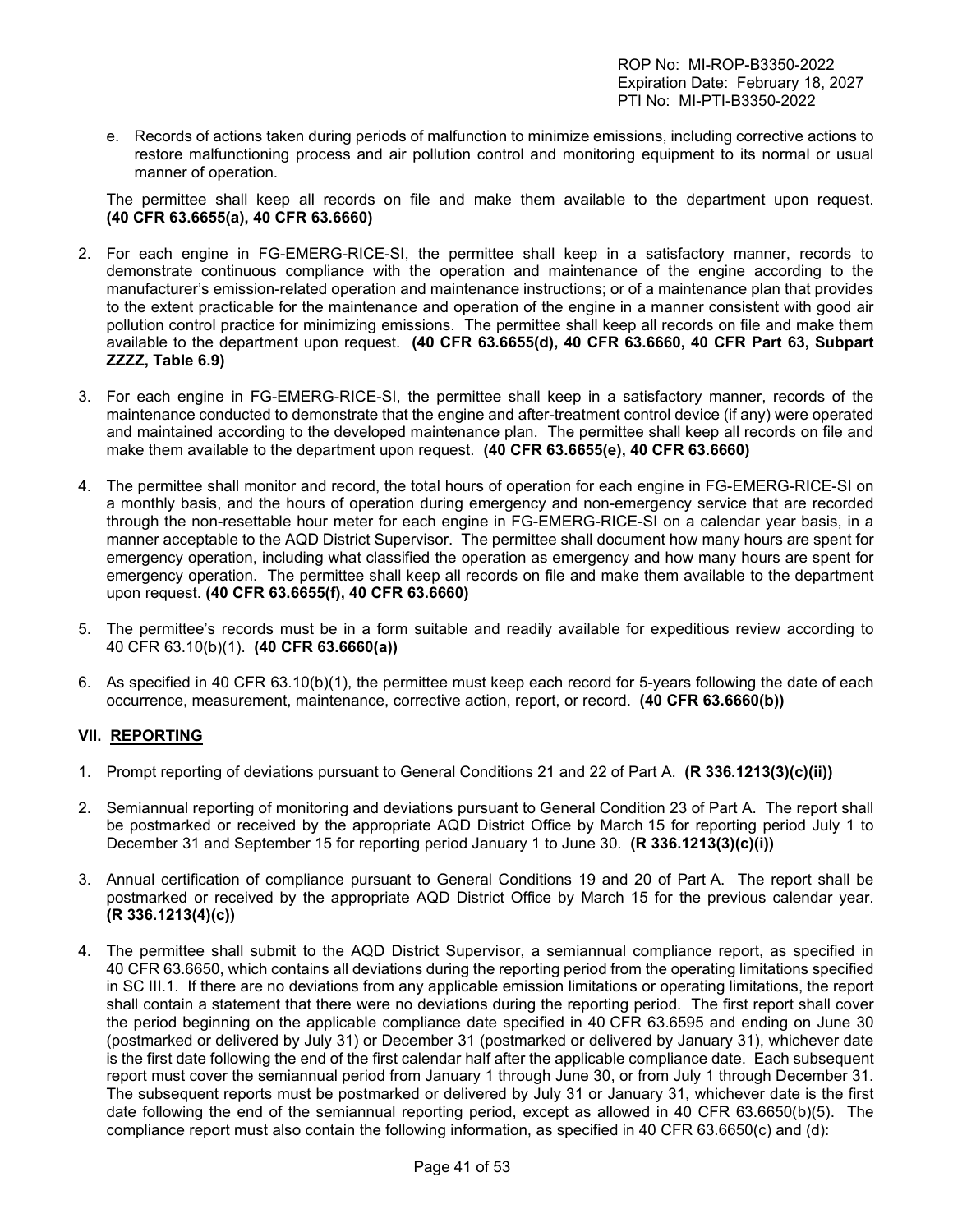- a. Company name and address.
- b. Certification of the report by a responsible official.
- c. Date of report and beginning and ending dates of the reporting period.
- d. The number of malfunctions, duration, and a brief description for each type of malfunction which occurred during the reporting period and which caused or may have caused the operating limitations specified in SC III.1 to be exceeded. The report must also include a description of actions taken by the permittee during a malfunction to minimize emissions in accordance with 40 CFR 63.6605(b), including actions taken to correct a malfunction.
- e. The total operating time of the RICE at which the deviation occurred during the reporting period.
- f. The number, duration, and cause of deviations and the corrective action taken.

A copy of the compliance report shall be kept on file for a period of at least five years (at least two years at the site) and made available to the Department upon request. **(40 CFR 63.6640(b), 40 CFR 63.6650(b), (c), and (d), 40 CFR 63.6660)** 

#### **See Appendix 8**

### **VIII. STACK/VENT RESTRICTIONS**

NA

#### **IX. OTHER REQUIREMENTS**

1. The permittee shall comply with all applicable requirements of the National Emission Standards for Hazardous Air Pollutants, as specified in 40 CFR Part 63, Subparts A and ZZZZ for Stationary Reciprocating Internal Combustion Engines. **(40 CFR Part 63, Subparts A and ZZZZ)** 

#### **Footnotes:**

<sup>1</sup>This condition is state only enforceable and was established pursuant to Rule 201(1)(b).

<sup>2</sup> This condition is federally enforceable and was established pursuant to Rule 201(1)(a).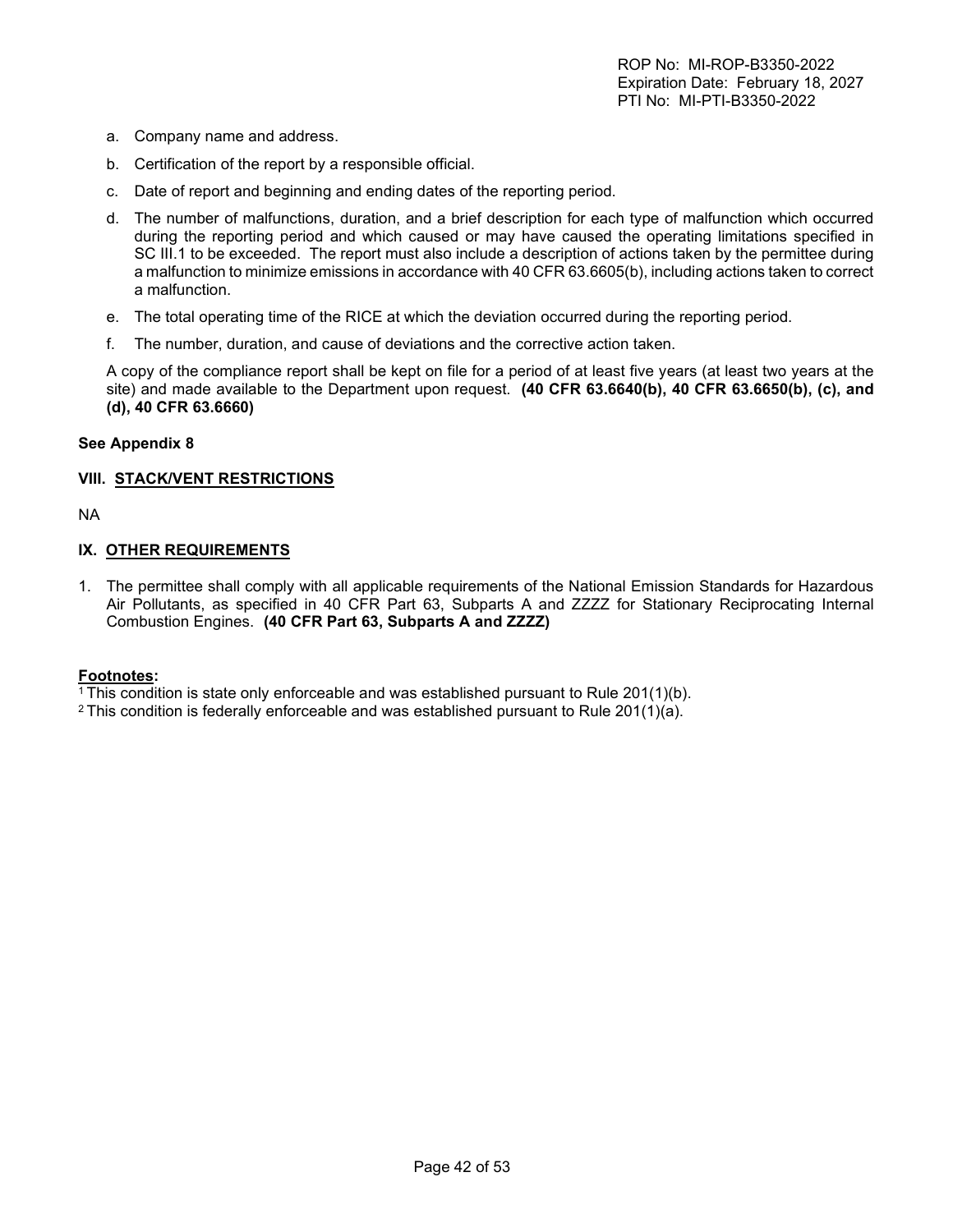## **FG-OTHER MACHINING LINES FLEXIBLE GROUP CONDITIONS**

## <span id="page-42-0"></span>**DESCRIPTION**

Particulate emission units that are exempt from permit to install (R336.1201) requirements by R336.1285(2)(l)(vi), but subject to R336.1331 requirements.

**Emission Unit:** EU-RULE331\_WETMACHINE, EU-RULE331\_DRYMACHINE

## **POLLUTION CONTROL EQUIPMENT**

Oil mist collectors for EU-RULE331\_WETMACHINE PM filtration systems for EU-RULE331\_DRYMACHINE

## **I. EMISSION LIMIT(S)**

| <b>Pollutant</b>           | Limit      | Time<br><b>Period/Operating</b><br><b>Scenario</b>                  | <b>Equipment</b>                               | Monitoring/<br><b>Testing</b><br><b>Method</b> | <b>Underlying</b><br>Applicable<br><b>Requirements</b> |
|----------------------------|------------|---------------------------------------------------------------------|------------------------------------------------|------------------------------------------------|--------------------------------------------------------|
| Particulate<br>Matter (PM) | 0.1 pounds | Per 1000 pounds of<br>exhaust gases<br>calculated on a dry<br>basis | EU-RULE331 DRYMACHINE<br>EU-RULE331 WETMACHINE | SC VI                                          | R336.1331                                              |

## **II. MATERIAL LIMIT(S)**

NA

## **III. PROCESS/OPERATIONAL RESTRICTION(S)**

NA

## **IV. DESIGN/EQUIPMENT PARAMETER(S)**

- 1. Permittee shall not operate the FG-OTHER MACHINING LINES exhaust systems unless the associated particulate control equipment is installed and operating properly. **(R336.1910)**
- 2. The permittee shall not operate FG-OTHER MACHINING LINES unless the approved malfunction abatement plan, or an alternate plan approved by the AQD District Supervisor, is implemented and maintained. **(R336.1213(3))**

### **V. TESTING/SAMPLING**

Records shall be maintained on file for a period of five years. **(R 336.1213(3)(b)(ii))**

#### **See Appendix 5**

### **VI. MONITORING/RECORDKEEPING**

Records shall be maintained on file for a period of five years. **(R 336.1213(3)(b)(ii))**

- 1. The permittee shall implement and maintain a routine check to ensure proper operation of the control equipment for each emission per the approved malfunction abatement plan. Any maintenance activity performed on the control device shall be recorded and kept on file which will be available to AQD upon request. **(R336.1213(3))**
- 2. Permittee shall keep an updated record of all emission units subject to R 336.1331(a). **(R 336.1213(3))**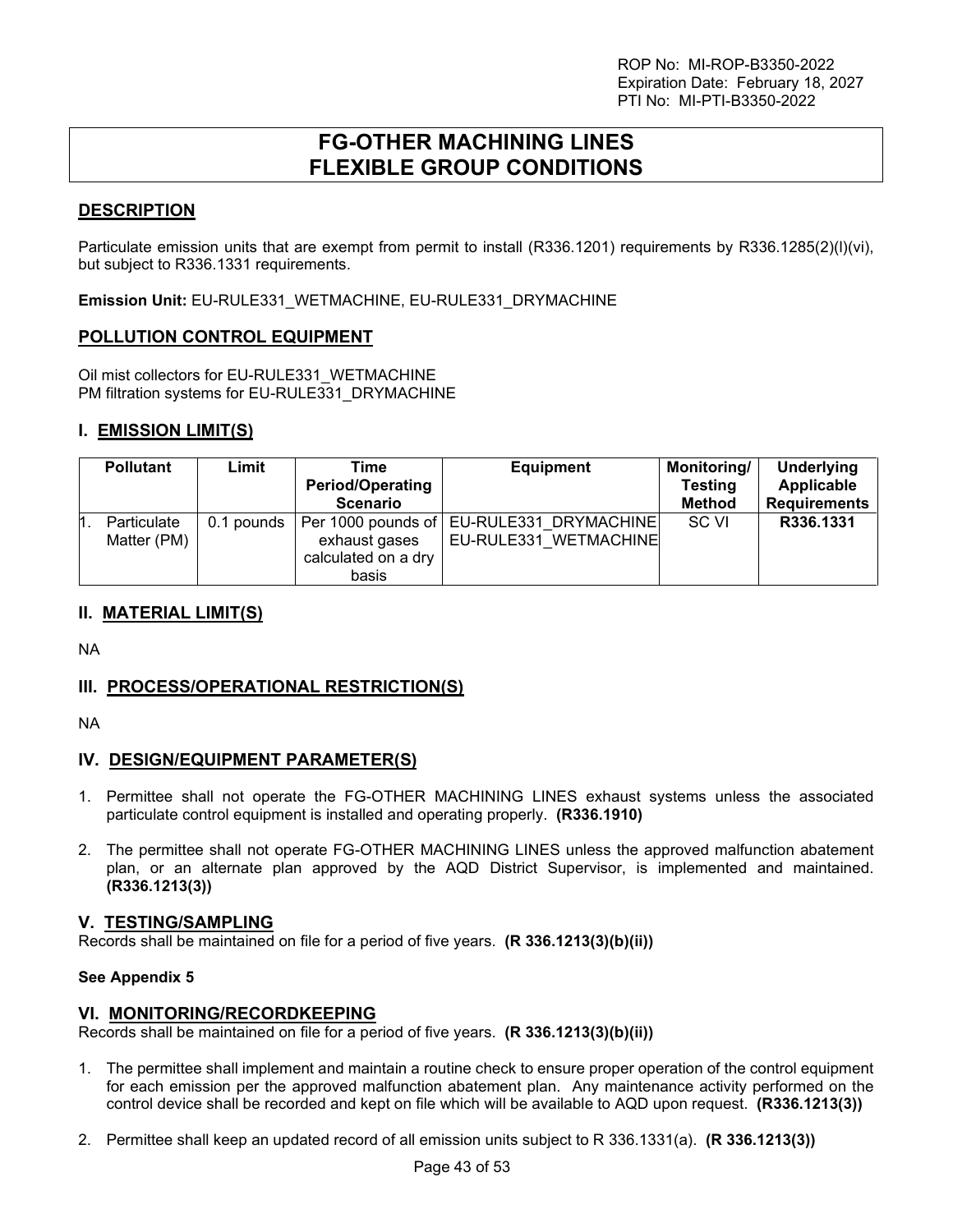3. The permittee shall maintain on file a calculation which demonstrates that compliance with the particulate limit can be achieved. **(R 336.1213(3))**

## **VII. REPORTING**

- 1. Prompt reporting of deviations pursuant to General Conditions 21 and 22 of Part A. **(R 336.1213(3)(c)(ii))**
- 2. Semiannual reporting of monitoring and deviations pursuant to General Condition 23 of Part A. The report shall be postmarked or received by the appropriate AQD District Office by March 15 for reporting period July 1 to December 31 and September 15 for reporting period January 1 to June 30. **(R 336.1213(3)(c)(i))**
- 3. Annual certification of compliance pursuant to General Conditions 19 and 20 of Part A. The report shall be postmarked or received by the appropriate AQD District Office by March 15 for the previous calendar year. **(R 336.1213(4)(c))**

## **See Appendix 8**

## **VIII. STACK/VENT RESTRICTION(S)**

NA

## **IX. OTHER REQUIREMENT(S)**

NA

### **Footnotes:**

<sup>1</sup> This condition is state only enforceable and was established pursuant to Rule  $201(1)(b)$ .

<sup>2</sup> This condition is federally enforceable and was established pursuant to Rule 201(1)(a).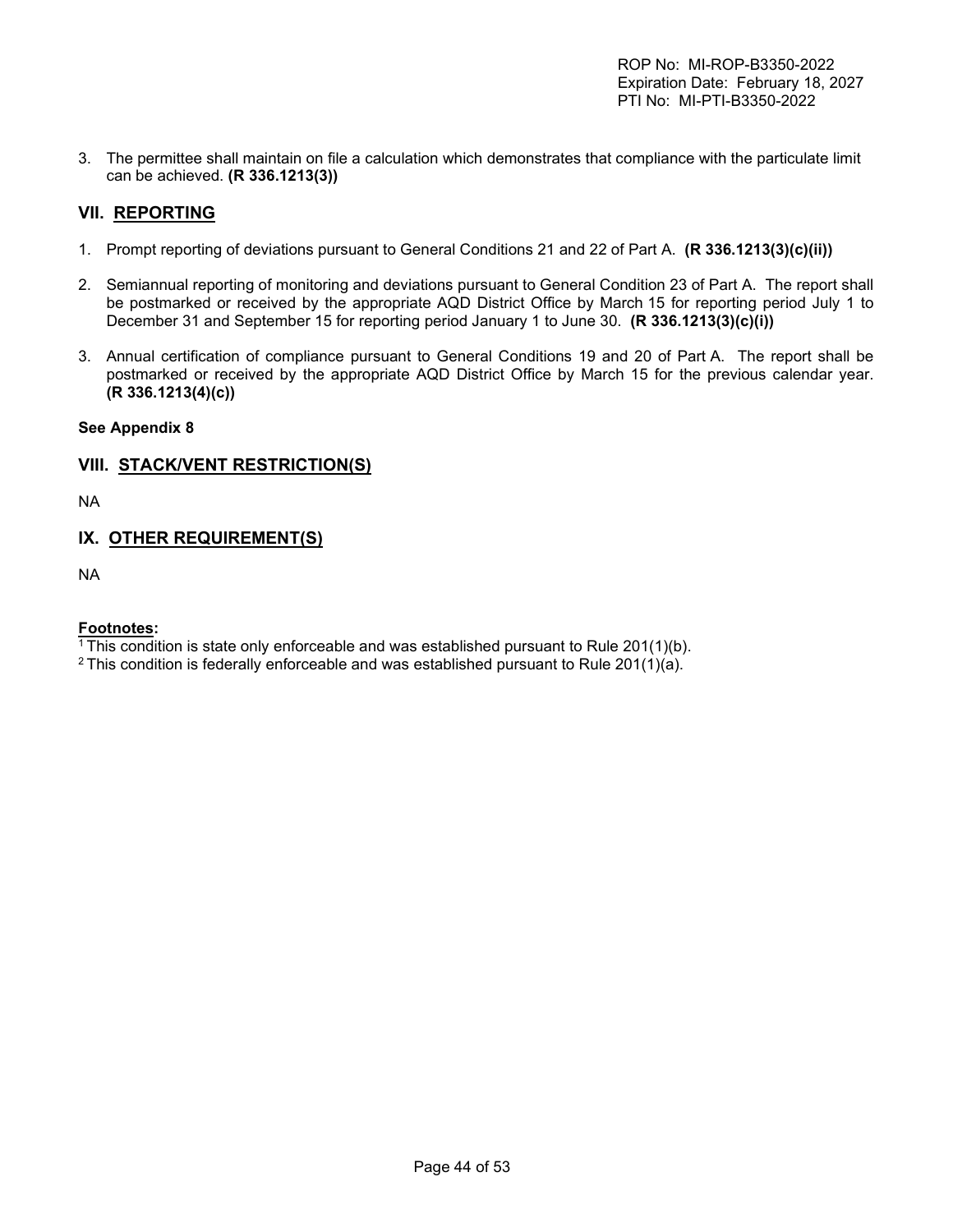# **FG-RULE 290 FLEXIBLE GROUP CONDITIONS**

## <span id="page-44-0"></span>**DESCRIPTION**

Any emission unit that emits air contaminants and is exempt from the requirements of Rule 201 pursuant to Rule 278, Rule 278a and Rule 290. Emission units installed/modified before December 20, 2016, may show compliance with Rule 290 in effect at the time of installation/modification.

#### **Emission Units installed on or after December 20, 2016:** NA

**Emission Units installed prior to December 20, 2016:** EU-PROD\_INKS, EU-ADHESIVE, EU-METHANOL, EU-IPA

### **POLLUTION CONTROL EQUIPMENT**

NA

## **I. EMISSION LIMIT(S)**

- 1. Each emission unit that emits only noncarcinogenic volatile organic compounds or noncarcinogenic materials which are listed in Rule 122(f) as not contributing appreciably to the formation of ozone, if the total uncontrolled or controlled emissions of air contaminants are not more than 1,000 or 500 pounds per month, respectively. **(R 336.1290(2)(a)(i))**
- 2. Any emission unit for which CO2 equivalent emissions are not more than 6,250 tons per month and for which the total uncontrolled or controlled emissions of all other air contaminants are not more than 1,000 or 500 pounds per month, respectively, and all the following criteria listed below are met: **(R 336.1290(2)(a)(ii))** 
	- a. For toxic air contaminants, excluding noncarcinogenic volatile organic compounds and noncarcinogenic materials which are listed in Rule 122(f) as not contributing appreciably to the formation of ozone, with initial threshold screening levels greater than or equal to 0.04 micrograms per cubic meter and less than 2.0 micrograms per cubic meter, the uncontrolled or controlled emissions shall not exceed 20 or 10 pounds per month, respectively. **(R 336.1290(2)(a)(ii)(A))**
	- b. For toxic air contaminants with initial risk screening levels greater than or equal to 0.04 microgram per cubic meter, the uncontrolled or controlled emissions shall not exceed 20 or 10 pounds per month, respectively. **(R 336.1290(2)(a)(ii)(B))**
	- c. The emission unit shall not emit any toxic air contaminants, excluding non-carcinogenic volatile organic compounds and noncarcinogenic materials which are listed in Rule 122(f) as not contributing appreciably to the formation of ozone, with an initial threshold screening level or initial risk screening level less than 0.04 microgram per cubic meter. **(R 336.1290(2)(a)(ii)(C))**
	- d. For total mercury, the uncontrolled or controlled emissions shall not exceed 0.01 pounds per month from emission units installed on or after December 20, 2016. **(R 336.1290(2)(a)(ii)(D))**
	- e. For lead, the uncontrolled or controlled emissions shall not exceed 16.7 pounds per month from emission units installed on or after December 20, 2016. **(R 336.1290(2)(a)(ii)(E))**
- 3. Any emission unit that emits only particulate air contaminants without initial risk screening levels and other air contaminants that are exempted under Rule 290(2)(a)(i) or Rule 290(2)(a)(ii), if all the following provisions are met: **(R 336.1290(2)(a)(iii))** 
	- a. The particulate emissions are controlled by an appropriately designed and operated fabric filter collector or an equivalent control system which is designed to control particulate matter to a concentration of less than or equal to 0.01 pound of particulate per 1,000 pounds of exhaust gases and which does not have exhaust gas flow rate more than 30,000 actual cubic feet per minute. **(R 336.1290(2)(a)(iii)(A))**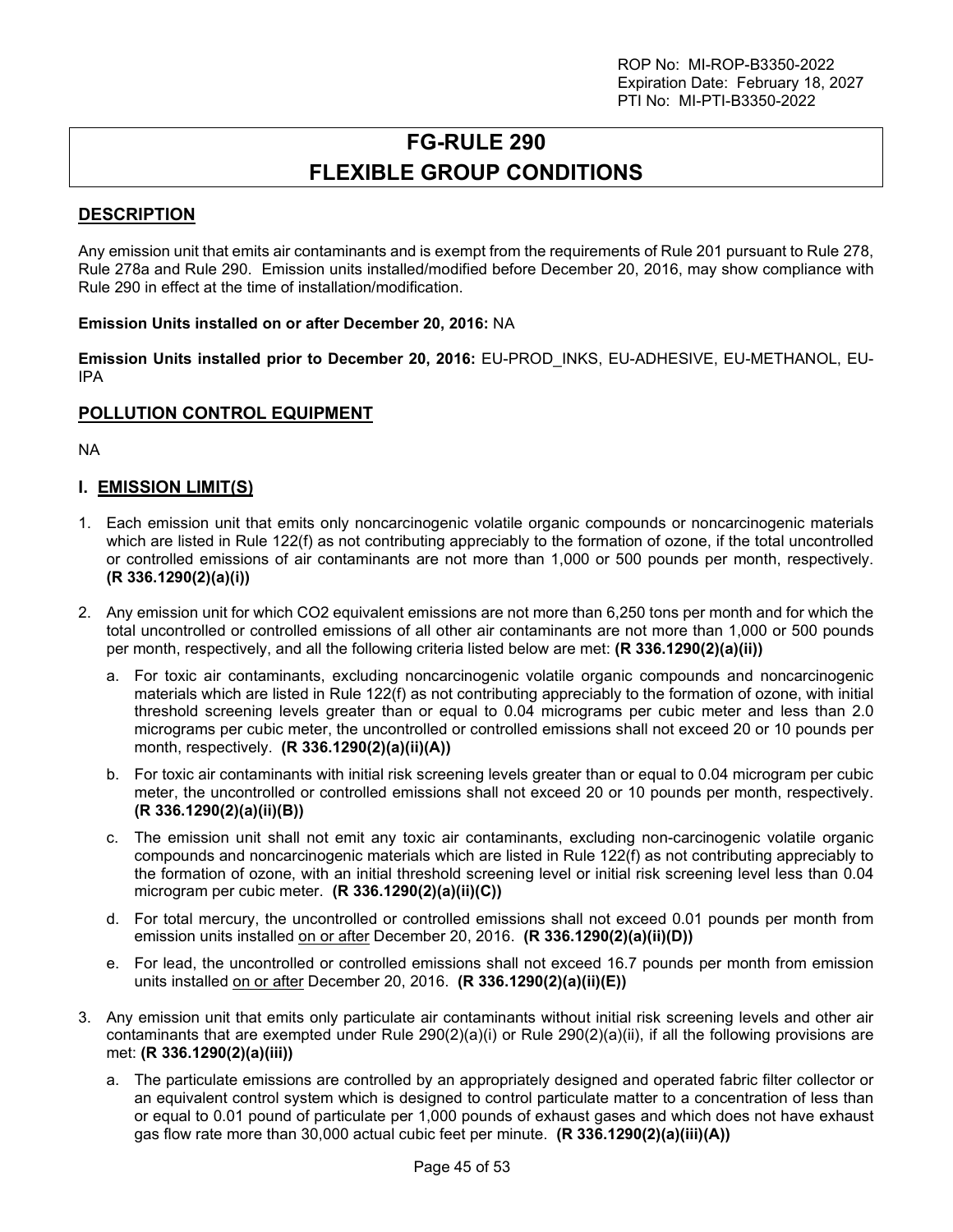- b. The visible emissions from the emission unit are not more than 5% opacity in accordance with the methods contained in Rule 303. **(R 336.1290(2)(a)(iii)(B))**
- c. The initial threshold screening level for each particulate toxic air contaminant, excluding nuisance particulate, is more than 2.0 micrograms per cubic meter. **(R 336.1290(2)(a)(iii)(C))**

## **II. MATERIAL LIMIT(S)**

NA

## **III. PROCESS/OPERATIONAL RESTRICTION(S)**

- 1. The provisions of Rule 290 apply to each emission unit that is operating pursuant to Rule 290. **(R 336.1290)**
- 2. The following requirements apply to emission units installed on or after December 20, 2016, utilizing control equipment:
	- b. An air cleaning device for volatile organic compounds shall be installed, maintained, and operated in accordance with the manufacturer's specifications. Examples include the following: **(R 336.1290(2)(b)(i), R 336.1910)**
		- i. Oxidizers and condensers equipped with a continuously displayed temperature indication device.
		- ii. Wet scrubbers equipped with a liquid flow rate monitor.
		- iii. Dual stage carbon absorption where the first canister is monitored for breakthrough and replaced if breakthrough is detected.
	- c. An air cleaning device for particulate matter shall be installed, maintained, and operated in accordance with the manufacturer's specifications or the permittee shall develop a plan that provides to the extent practicable for the maintenance and operation of the equipment in the manner consistent with good air pollution control practices for minimizing emissions. It shall also be equipped to monitor appropriate indicators of performance, for example, static pressure drop, water pressure, and water flow rate. **(R 336.1290(2)(b)(ii), R 336.1910)**

### **IV. DESIGN/EQUIPMENT PARAMETER(S)**

NA

### **V. TESTING/SAMPLING**

Records shall be maintained on file for a period of five years. **(R 336.1213(3)(b)(ii))** 

NA

#### **VI. MONITORING/RECORDKEEPING**

Records shall be maintained on file for a period of five years. **(R 336.1213(3)(b)(ii))**

- 1. The permittee shall maintain records of the following information for each emission unit for each calendar month using the methods outlined in the EGLE, AQD Rule 290; Permit to Install Exemption Record form (EQP 3558) or in a format that is acceptable to the AQD District Supervisor. **(R 336.1213(3))** 
	- a. Records identifying each air contaminant that is emitted. **(R 336.1213(3))**
	- b. Records identifying if each air contaminant is controlled or uncontrolled. **(R 336.1213(3))**
	- c. Records identifying if each air contaminant is either carcinogenic or non-carcinogenic. **(R 336.1213(3))**
	- d. Records identifying the ITSL and IRSL, if established, of each air contaminant that is being emitted under the provisions of Rules 290(2)(a)(ii) and (iii). **(R 336.1213(3))**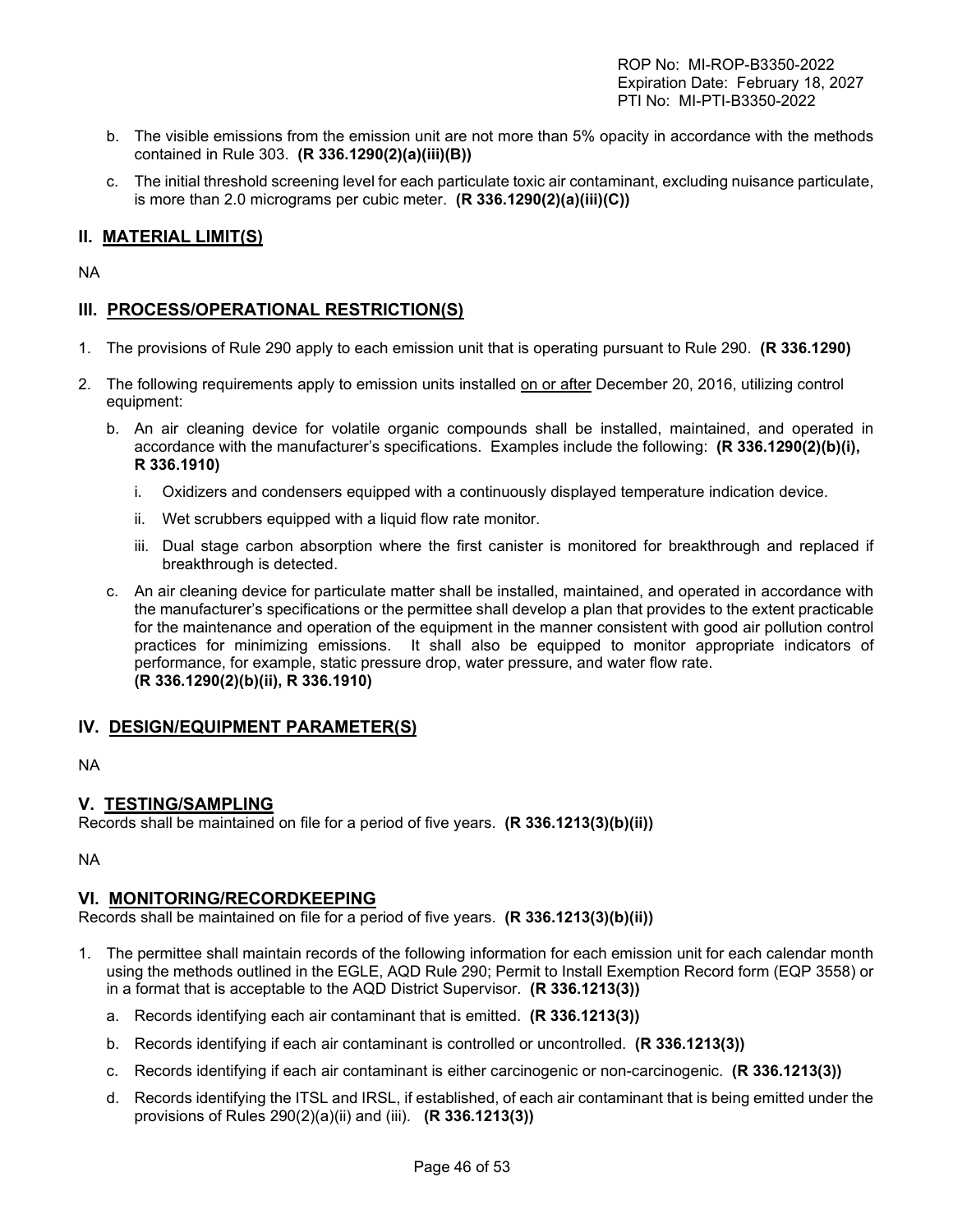- e. Records of material use and calculations identifying the quality, nature, and quantity of the air contaminant emissions in enough detail to demonstrate that the actual emissions of the emission unit meet the emission limits outlined in this table and Rule 290. Volatile organic compound emissions from units installed on or after December 20, 2016, shall be calculated using mass balance, generally accepted engineering calculations, or another method acceptable to the AQD District Supervisor. **(R 336.1213(3), R 336.1290(2)(d))**
- f. Records are maintained on file for the most recent 2-year period and are made available to the department upon request. **(R 336.1213(3), R 336.1290(2)(e))**
- 2. The permittee shall maintain an inventory of each emission unit that is exempt pursuant to Rule 290. This inventory shall include the following information. **(R 336.1213(3))** 
	- a. The permittee shall maintain a written description of each emission unit as it is maintained and operated throughout the life of the emission unit. **(R 336.1290(2)(c), R 336.1213(3))**
	- b. For each emission unit that emits noncarcinogenic particulate air contaminants pursuant to Rule 290(2)(a)(iii), the permittee shall maintain a written description of the control device, including the designed control efficiency and the designed exhaust gas flow rate. **(R 336.1213(3))**
- 3. For each emission unit that emits noncarcinogenic particulate air contaminants pursuant to Rule 290(2)(a)(iii), the permittee shall perform a monthly visible emission observation of each stack or vent during routine operating conditions. This observation need not be performed using Method 9. The permittee shall keep a written record of the results of each observation. **(R 336.1213(3))**

### **See Appendix 4**

## **VII. REPORTING**

- 1. Prompt reporting of deviations pursuant to General Conditions 21 and 22 of Part A. **(R 336.1213(3)(c)(ii))**
- 2. Semiannual reporting of monitoring and deviations pursuant to General Condition 23 of Part A. The report shall be postmarked or received by the appropriate AQD District Office by March 15 for reporting period July 1 to December 31 and September 15 for reporting period January 1 to June 30. **(R 336.1213(3)(c)(i))**
- 3. Annual certification of compliance pursuant to General Conditions 19 and 20 of Part A. The report shall be postmarked or received by the appropriate AQD District Office by March 15 for the previous calendar year. **(R 336.1213(4)(c))**

### **See Appendix 8**

## **VIII. STACK/VENT RESTRICTION(S)**

NA

## **IX. OTHER REQUIREMENT(S)**

NA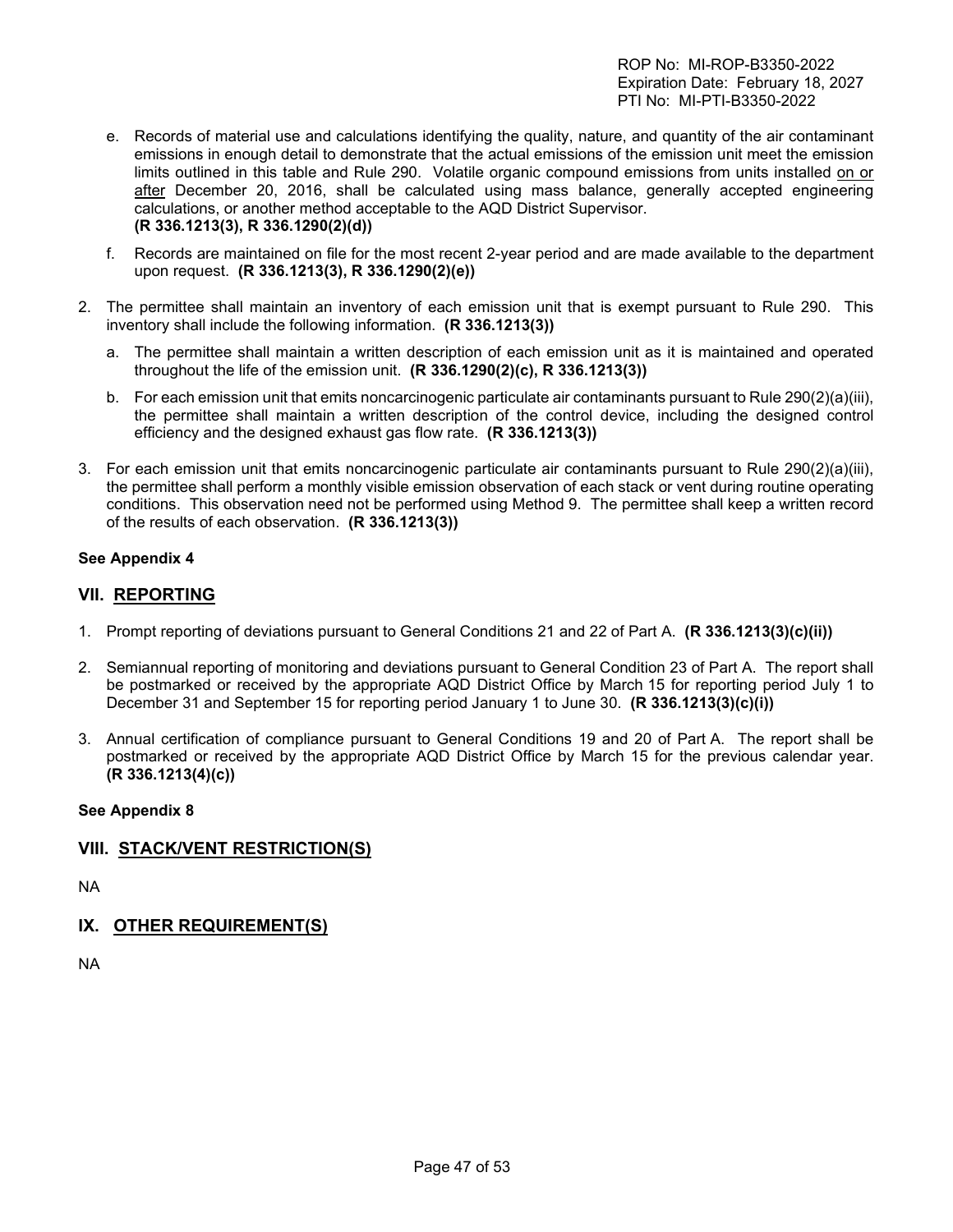# **E. NON-APPLICABLE REQUIREMENTS**

<span id="page-47-0"></span>At the time of the ROP issuance, the AQD has determined that the requirements identified in the table below are not applicable to the specified emission unit(s) and/or flexible group(s). This determination is incorporated into the permit shield provisions set forth in the General Conditions in Part A pursuant to Rule 213(6)(a)(ii). If the permittee makes a change that affects the basis of the non-applicability determination, the permit shield established as a result of that non-applicability decision is no longer valid for that emission unit or flexible group.

| <b>Emission Unit/Flexible</b><br>Group ID | <b>Non-Applicable Requirement</b>                                                                                                     | <b>Justification</b>                                                                                                                                                                                                                                            |
|-------------------------------------------|---------------------------------------------------------------------------------------------------------------------------------------|-----------------------------------------------------------------------------------------------------------------------------------------------------------------------------------------------------------------------------------------------------------------|
| FG-DYNOS                                  | 40 CFR Part 63, Subpart PPPPP<br>- National Emission Standards for<br>Hazardous Air Pollutants for<br><b>Engine Test Cells/Stands</b> | 40 CFR Part 63, Subpart PPPPP establishes<br>emission limits for new engine test cells at a<br>source that is major for hazardous air pollutants<br>(HAPs). TEC is not major for HAPs as<br>constrained by the source-wide conditions<br>contained in this ROP. |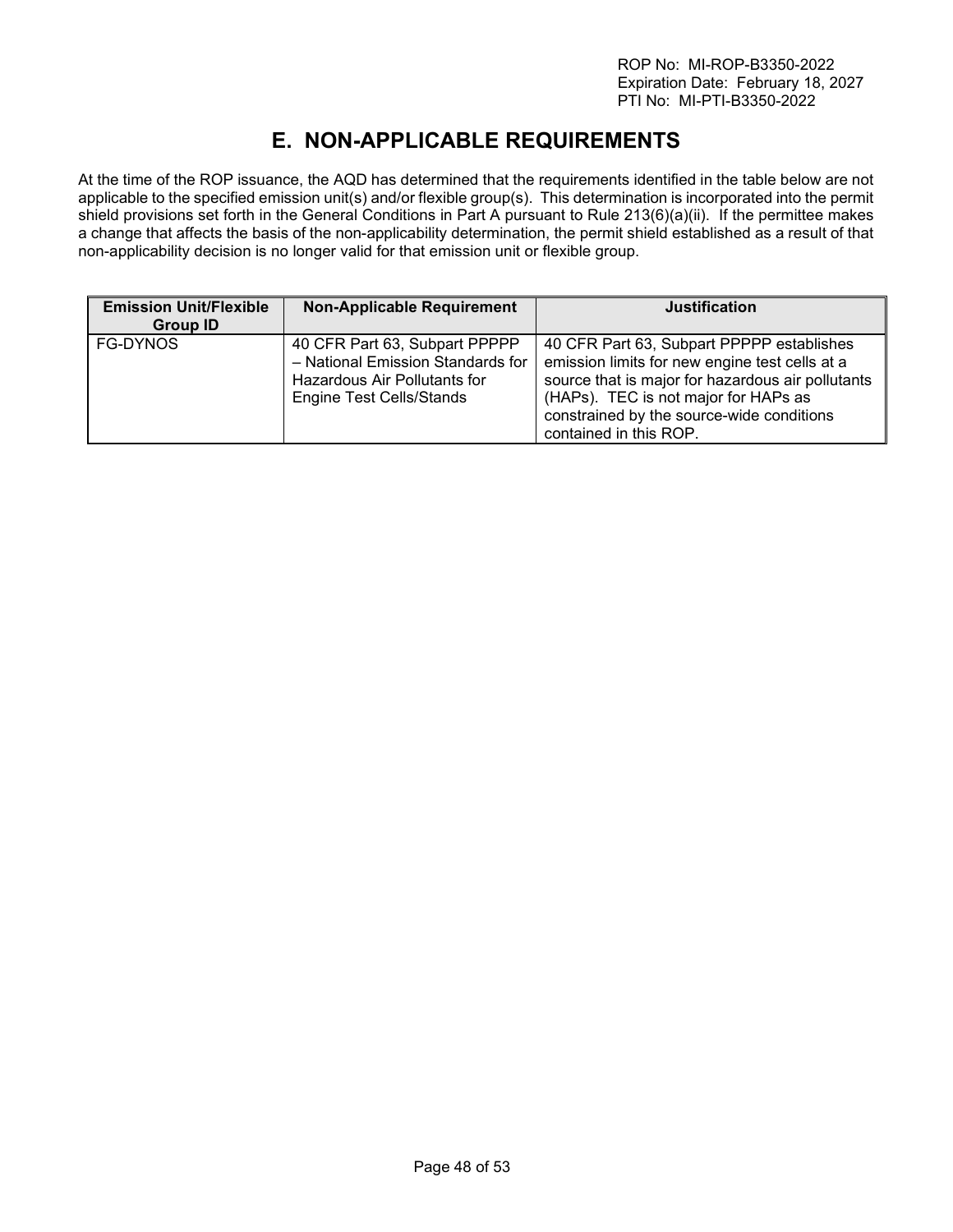## <span id="page-48-0"></span>**APPENDICES**

## <span id="page-48-1"></span>**Appendix 1. Acronyms and Abbreviations**

|               | <b>Common Acronyms</b>                          |                   | <b>Pollutant / Measurement Abbreviations</b>                        |
|---------------|-------------------------------------------------|-------------------|---------------------------------------------------------------------|
| <b>AQD</b>    | <b>Air Quality Division</b>                     | acfm              | Actual cubic feet per minute                                        |
| <b>BACT</b>   | <b>Best Available Control Technology</b>        | <b>BTU</b>        | <b>British Thermal Unit</b>                                         |
| CAA           | Clean Air Act                                   | $^{\circ}C$       | Degrees Celsius                                                     |
| CAM           | <b>Compliance Assurance Monitoring</b>          | CO                | Carbon Monoxide                                                     |
| CEM           | <b>Continuous Emission Monitoring</b>           | CO <sub>2</sub> e | Carbon Dioxide Equivalent                                           |
| <b>CEMS</b>   | <b>Continuous Emission Monitoring System</b>    | dscf              | Dry standard cubic foot                                             |
| <b>CFR</b>    | Code of Federal Regulations                     | dscm              | Dry standard cubic meter                                            |
| <b>COM</b>    | <b>Continuous Opacity Monitoring</b>            | $\degree$ F       | Degrees Fahrenheit                                                  |
| Department/   | Michigan Department of Environment,             | gr                | Grains                                                              |
| department    | Great Lakes, and Energy                         | <b>HAP</b>        | <b>Hazardous Air Pollutant</b>                                      |
| <b>EGLE</b>   | Michigan Department of Environment,             | Hg                | Mercury                                                             |
|               | Great Lakes, and Energy                         | hr                | Hour                                                                |
| EU            | <b>Emission Unit</b>                            | <b>HP</b>         | Horsepower                                                          |
| FG            | <b>Flexible Group</b>                           | $H_2S$            | Hydrogen Sulfide                                                    |
| <b>GACS</b>   | <b>Gallons of Applied Coating Solids</b>        | kW                | Kilowatt                                                            |
| GC            | <b>General Condition</b>                        | Ib                | Pound                                                               |
| <b>GHGs</b>   | <b>Greenhouse Gases</b>                         | m                 | Meter                                                               |
| <b>HVLP</b>   | High Volume Low Pressure*                       | mg                | Milligram                                                           |
| ID            | <b>Identification</b>                           | mm                | Millimeter                                                          |
| <b>IRSL</b>   | Initial Risk Screening Level                    | MM                | Million                                                             |
| <b>ITSL</b>   | Initial Threshold Screening Level               | <b>MW</b>         | Megawatts                                                           |
| <b>LAER</b>   | Lowest Achievable Emission Rate                 | <b>NMOC</b>       | Non-methane Organic Compounds                                       |
| <b>MACT</b>   | Maximum Achievable Control Technology           | NO <sub>x</sub>   | Oxides of Nitrogen                                                  |
| <b>MAERS</b>  | Michigan Air Emissions Reporting System         | ng                | Nanogram                                                            |
| <b>MAP</b>    | <b>Malfunction Abatement Plan</b>               | PM.               | <b>Particulate Matter</b>                                           |
| <b>MSDS</b>   | <b>Material Safety Data Sheet</b>               | <b>PM10</b>       | Particulate Matter equal to or less than 10                         |
| <b>NA</b>     | Not Applicable                                  |                   | microns in diameter                                                 |
| <b>NAAQS</b>  | National Ambient Air Quality Standards          | PM2.5             | Particulate Matter equal to or less than 2.5<br>microns in diameter |
| <b>NESHAP</b> | <b>National Emission Standard for Hazardous</b> | pph               | Pounds per hour                                                     |
|               | Air Pollutants                                  | ppm               | Parts per million                                                   |
| <b>NSPS</b>   | New Source Performance Standards                | ppmv              | Parts per million by volume                                         |
| <b>NSR</b>    | <b>New Source Review</b>                        | ppmw              | Parts per million by weight                                         |
| PS            | Performance Specification                       | $\frac{0}{0}$     | Percent                                                             |
| <b>PSD</b>    | Prevention of Significant Deterioration         | psia              | Pounds per square inch absolute                                     |
| <b>PTE</b>    | <b>Permanent Total Enclosure</b>                | psig              | Pounds per square inch gauge                                        |
| PTI           | Permit to Install                               | scf               | Standard cubic feet                                                 |
| <b>RACT</b>   | Reasonable Available Control Technology         | sec               | Seconds                                                             |
| <b>ROP</b>    | <b>Renewable Operating Permit</b>               | SO <sub>2</sub>   | Sulfur Dioxide                                                      |
| SC            | <b>Special Condition</b>                        | <b>TAC</b>        | <b>Toxic Air Contaminant</b>                                        |
| <b>SCR</b>    | Selective Catalytic Reduction                   | Temp              | Temperature                                                         |
| <b>SNCR</b>   | Selective Non-Catalytic Reduction               | <b>THC</b>        | <b>Total Hydrocarbons</b>                                           |
| <b>SRN</b>    | <b>State Registration Number</b>                | tpy               | Tons per year                                                       |
| <b>TEQ</b>    | <b>Toxicity Equivalence Quotient</b>            | μg                | Microgram                                                           |
| USEPA/EPA     | United States Environmental Protection          | μm                | Micrometer or Micron                                                |
|               | Agency                                          | <b>VOC</b>        | Volatile Organic Compounds                                          |
| VE            | <b>Visible Emissions</b>                        | yr                | Year                                                                |

\*For HVLP applicators, the pressure measured at the gun air cap shall not exceed 10 psig.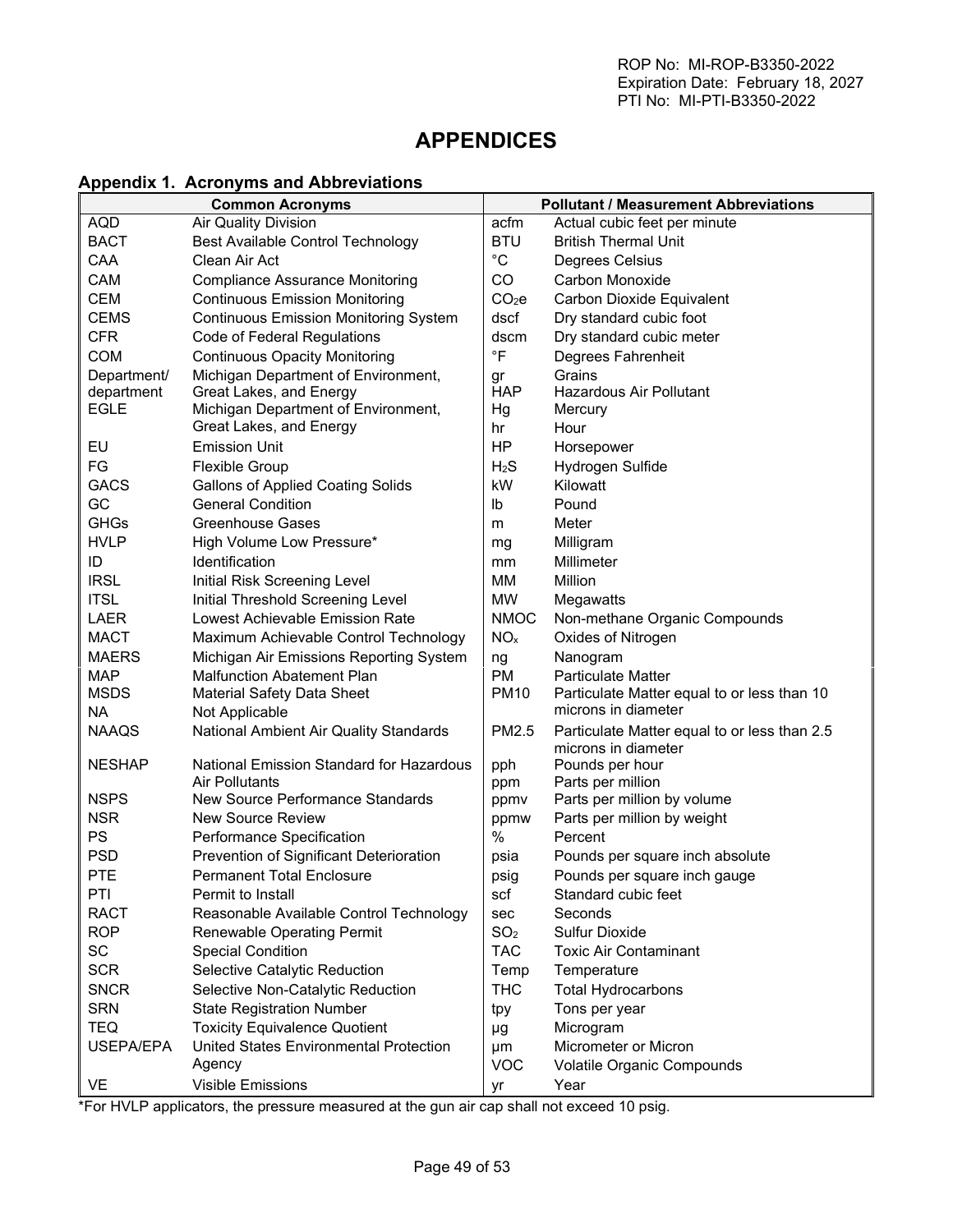## <span id="page-49-0"></span>**Appendix 2. Schedule of Compliance**

The permittee certified in the ROP application that this stationary source is in compliance with all applicable requirements and the permittee shall continue to comply with all terms and conditions of this ROP. A Schedule of Compliance is not required. **(R 336.1213(4)(a), R 336.1119(a)(ii))**

#### <span id="page-49-1"></span>**Appendix 3. Monitoring Requirements**

Specific monitoring requirement procedures, methods or specifications are detailed in Part A or the appropriate Source-Wide, Emission Unit and/or Flexible Group Special Conditions. Therefore, this appendix is not applicable.

#### <span id="page-49-2"></span>**Appendix 4. Recordkeeping**

Specific recordkeeping requirement formats and procedures are detailed in Part A or the appropriate Source-Wide, Emission Unit and/or Flexible Group Special Conditions.

The permittee shall use the approved formats and procedures for the recordkeeping requirements referenced in FG-RULE 290. Approved formats were reviewed and are included in the Detroit District file. Alternative formats must be approved by the AQD District Supervisor.

### <span id="page-49-3"></span>**Appendix 5. Testing Procedures**

Specific testing requirement plans, procedures, and averaging times are detailed in the appropriate Source-Wide, Emission Unit and/or Flexible Group Special Conditions. Therefore, this appendix is not applicable.

### <span id="page-49-4"></span>**Appendix 6. Permits to Install**

The following table lists any PTIs issued or ROP revision applications received since the effective date of the previously issued ROP No. MI-ROP-B3350-2014. Those ROP revision applications that are being issued concurrently with this ROP renewal are identified by an asterisk (\*). Those revision applications not listed with an asterisk were processed prior to this renewal.

| <b>Permit to</b><br><b>Install</b><br><b>Number</b> | <b>ROP Revision</b><br><b>Application</b><br><b>Number</b> | <b>Description of Equipment or Change</b>                                                                                                                                                                                                                                                                                                            | Corresponding<br><b>Emission Unit(s) or</b><br><b>Flexible Group(s)</b> |
|-----------------------------------------------------|------------------------------------------------------------|------------------------------------------------------------------------------------------------------------------------------------------------------------------------------------------------------------------------------------------------------------------------------------------------------------------------------------------------------|-------------------------------------------------------------------------|
| $95-07A*$                                           | 202100064                                                  | Incorporate PTI No. 95-07A into the ROP. PTI No. 95-07A<br>corrects stack restrictions for FG-WETMACHINE.                                                                                                                                                                                                                                            | <b>FG-WETMACHINE</b>                                                    |
| 179-99F                                             | 201600005                                                  | Incorporate PTI No. 179-99F into the ROP. PTI No. 179-99F<br>removes the requirement to keep records of lead and sulfur<br>content in unleaded gasoline delivered and used at the<br>facility, since leaded gasoline is no longer available, with the<br>exception of racing vehicles. This facility does not<br>manufacture or test racing engines. | <b>FG-DYNOS</b>                                                         |
| 179-99E                                             | 201500019                                                  | Incorporate PTI No. 179-99E into the ROP. PTI No. 179-99E<br>is for a third hot test stand in FG-HOT TEST. Note: On<br>October 29, 2019, FCA notified AQD that the third hot test<br>stand is no longer in use and has been removed from the<br>facility. This third hot test stand has been removed from the<br>ROP.                                | <b>FG-HOT TEST</b>                                                      |

Source-Wide PTI No MI-PTI-B3350-2014b is being reissued as Source-Wide PTI No. MI-PTI-B3350-2022.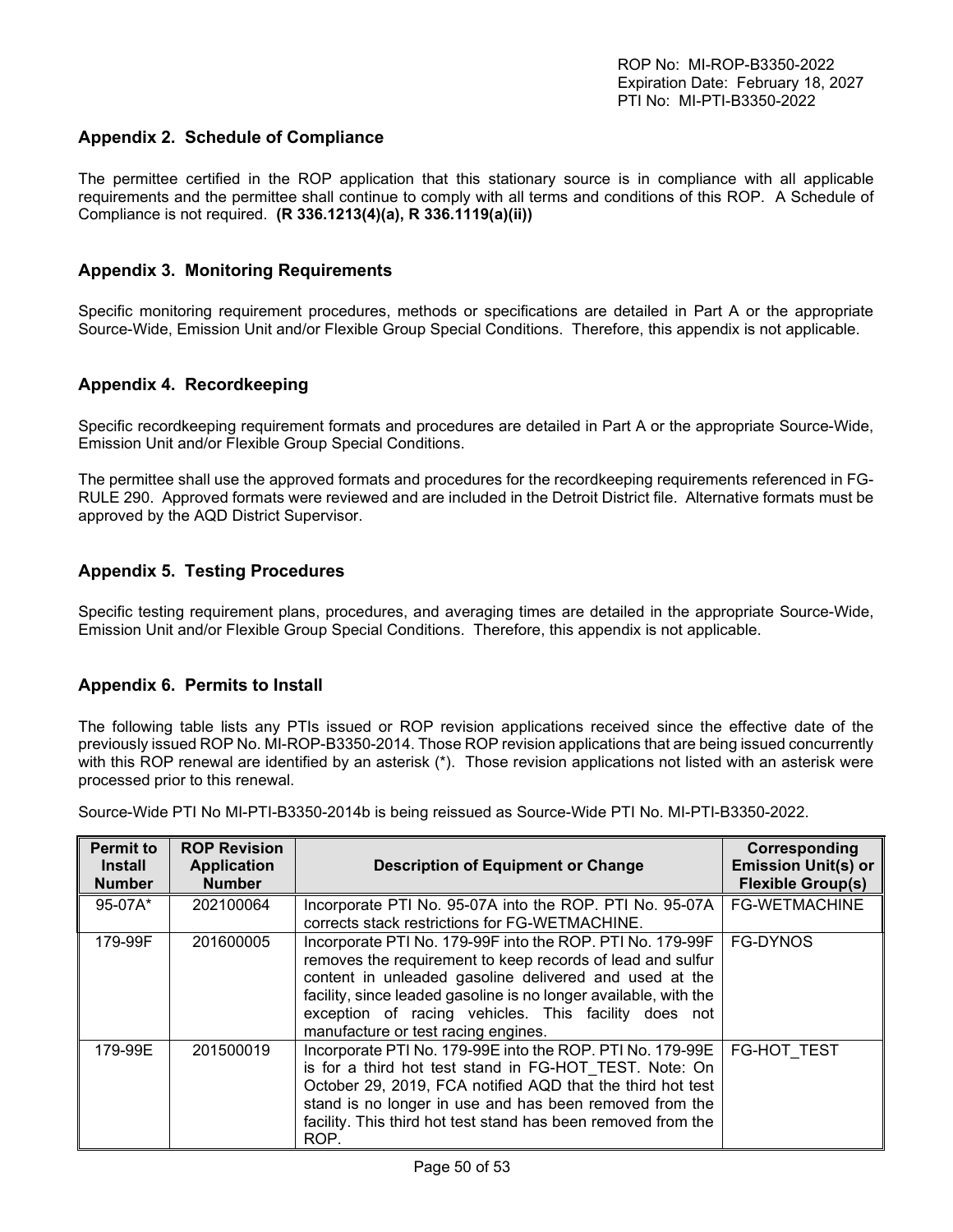## <span id="page-50-0"></span>**Appendix 7. Emission Calculations**

The permittee shall use the following calculations in conjunction with monitoring, testing or recordkeeping data to determine compliance with the applicable requirements referenced in FG-COMBUSTION.

Note: The emission factors used in this Appendix are for illustrative purpose only, and are used only to show the methodology for demonstrating compliance with the emission limits specified in the special conditions of this permit. Site specific emission factors from stack sampling shall be used whenever the stack sampling emission factors are available. In the event that no site specific stack sampling emission factors are available, default emission factors from AP-42, as identified in this Appendix, may be used.

- $X =$  Natural gas (NG) usage in Misc. Combustion Equipment in cubic feet per timeframe
- $X_1$  = NG usage in Boiler No.1 in cubic feet per timeframe
- $X_2$  = NG usage in Boiler No. 5 in cubic feet per timeframe
- $X_3$  = NG usage in Hot Test Stands in cubic feet per timeframe
- $Y_1$  = No. 2 fuel oil (FO2) usage in Boiler 1 in gallons per timeframe
- $Y_2$  = FO2 usage in Boiler 5 in gallons per time frame
- $Z_4$  = Gasoline (Gas) usage in Dynamometers in gallons per timeframe
- W5 = Wet Machining Operation in pounds per hour
- W<sub>6</sub> = Dry Machining Operation in pounds per hour

 $AO6B2N$ 

s = sulfur content wt% in FO2

 $[(X$  ft<sup>3</sup> NG  $*$  7.6 lb PM /PM-10  $)$  +

#### **PM/PM10:**

| $10^6$ ft <sup>3</sup> NG                                                                                                                                      |
|----------------------------------------------------------------------------------------------------------------------------------------------------------------|
| $(X_1$ ft <sup>3</sup> NG * <u>7.6 lb PM /PM-10</u> ) + $(Y_1$ gal * 0.014 lb PM/PM10 * Btu ) +<br>$10^6$ ft <sup>3</sup> NG<br>$106$ Btu FO2<br>gal           |
| $(X_2$ ft <sup>3</sup> NG * <u>7.6 lb PM /PM-10</u> ) + $(Y_2$ gal * 0.014 lb PM/PM10 * Btu ) +<br>$10^6$ ft <sup>3</sup> NG<br>$10^6$ Btu FO2<br>gal          |
| $(X_3$ ft <sup>3</sup> NG $*$ 10.0 lb PM /PM-10 ) +<br>$10^6$ ft <sup>3</sup> NG                                                                               |
| $(Z_4$ gal Gas $*$ 6.20 lb PM /PM-10 ) + (W <sub>5</sub> lb ) + W <sub>6</sub> lb )]<br>$103$ gal Gas<br>hr<br>hr                                              |
| NOx:                                                                                                                                                           |
| $[(X$ ft <sup>3</sup> NG $*$ 0.100 lb NOx $*$ 1020 Btu) +<br>10 <sup>6</sup> Btu NG<br>$ft^3$                                                                  |
| $(X_1$ ft <sup>3</sup> NG * 0.100 lb NOx * 1020 Btu ) + $(Y_1$ gal * 0.142 lb NOx * Btu ) +<br>10 <sup>6</sup> Btu NG<br>$ft^3$<br>10 <sup>6</sup> Btu FO2 gal |
| $(X_2$ ft <sup>3</sup> NG * 0.280 lb NOx * 1020 Btu ) + (Y <sub>1</sub> gal * 0.142 lb NOx * Btu ) +<br>$10^6$ Btu NG ft <sup>3</sup><br>$106$ Btu FO2<br>qal  |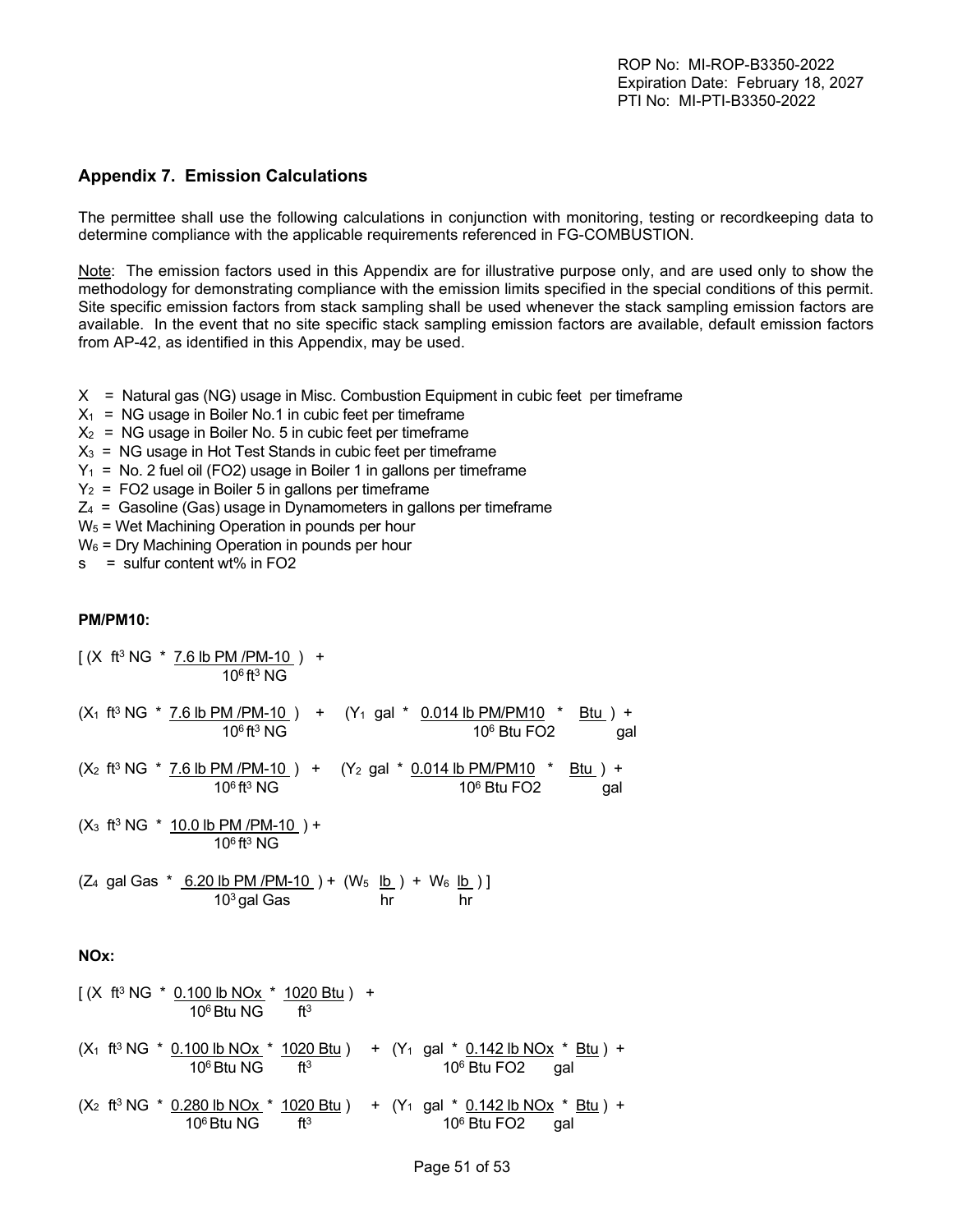$(X_3$  ft<sup>3</sup> NG  $*$  2840 lb NOx  $) +$  $10^6$  ft<sup>3</sup> NG  $(7, \text{col}$  Gas  $*$  0.300 lb NO<sub>Y</sub> ) ]

$$
(24 \text{ gal Gas} \land \underline{0.300 \text{ lb NOX}})]
$$
\n
$$
gal Gas
$$

#### **CO:**

[ (X ft<sup>3</sup> NG \* <u>0.084 lb CO</u> \* <u>1020 Btu</u> ) +  $10^6$  Btu NG ft<sup>3</sup>  $(X_1$  ft<sup>3</sup> NG  $*$  0.084 lb CO  $*$  1020 Btu ) +  $(Y_1$  gal  $*$  0.036 lb CO  $*$  Btu ) +  $10^6\,\mathrm{B}$ tu NG $\qquad\qquad$ ft $^3$   $\qquad\qquad\qquad$  10 $^6\,\mathrm{B}$ tu FO2  $\qquad$  gal  $(X_2$  ft<sup>3</sup> NG  $*$  0.084 lb CO  $*$  1020 Btu ) +  $(Y_2$  gal  $*$  0.036 lb CO  $*$  Btu ) +  $10^6\,\mathrm{B}$ tu NG $\qquad\qquad$ ft $^3$   $\qquad\qquad\qquad$  10 $^6\,\mathrm{B}$ tu FO2  $\qquad$  gal  $(X_3$  ft<sup>3</sup> NG  $*$  399 lb CO  $) +$  $10^6$  ft<sup>3</sup> NG  $(Z_4 \text{ gal Gas * } 3.12 \text{ lb CO })$ gal Gas

### **SO2 :**

 $[(X$  ft<sup>3</sup> NG  $*$  <u>0.6 lb SO<sub>2</sub></u> ) +  $10^6$  ft<sup>3</sup> NG  $(X_1$  ft<sup>3</sup> NG \* <u>0.6 lb SO<sub>2</sub></u> ) +  $(Y_1$  gal \* <u>0.302 lb SO<sub>2</sub> \* Btu</u> ) +  $10^6$  ft<sup>3</sup> NG  $10^6$ 10<sup>6</sup> Btu FO2 gal  $(X_2 \text{ ft}^3 \text{ NG }^* \text{ 0.6 lb SO}_2)$  +  $(Y_2 \text{ gal }^* \text{ 0.302 lb SO}_2 \text{ * 20 lb})$  +  $10^6$  ft<sup>3</sup> NG  $10^6$ 10<sup>6</sup> Btu FO2 gal  $(X_3$  ft<sup>3</sup> NG  $*$  0.60 lb CO  $) +$  $10^6$  ft<sup>3</sup> NG  $(Z_4$  gal Gas  $*$  5.31 lb SO<sub>2</sub>)]  $10^3$  gal Gas